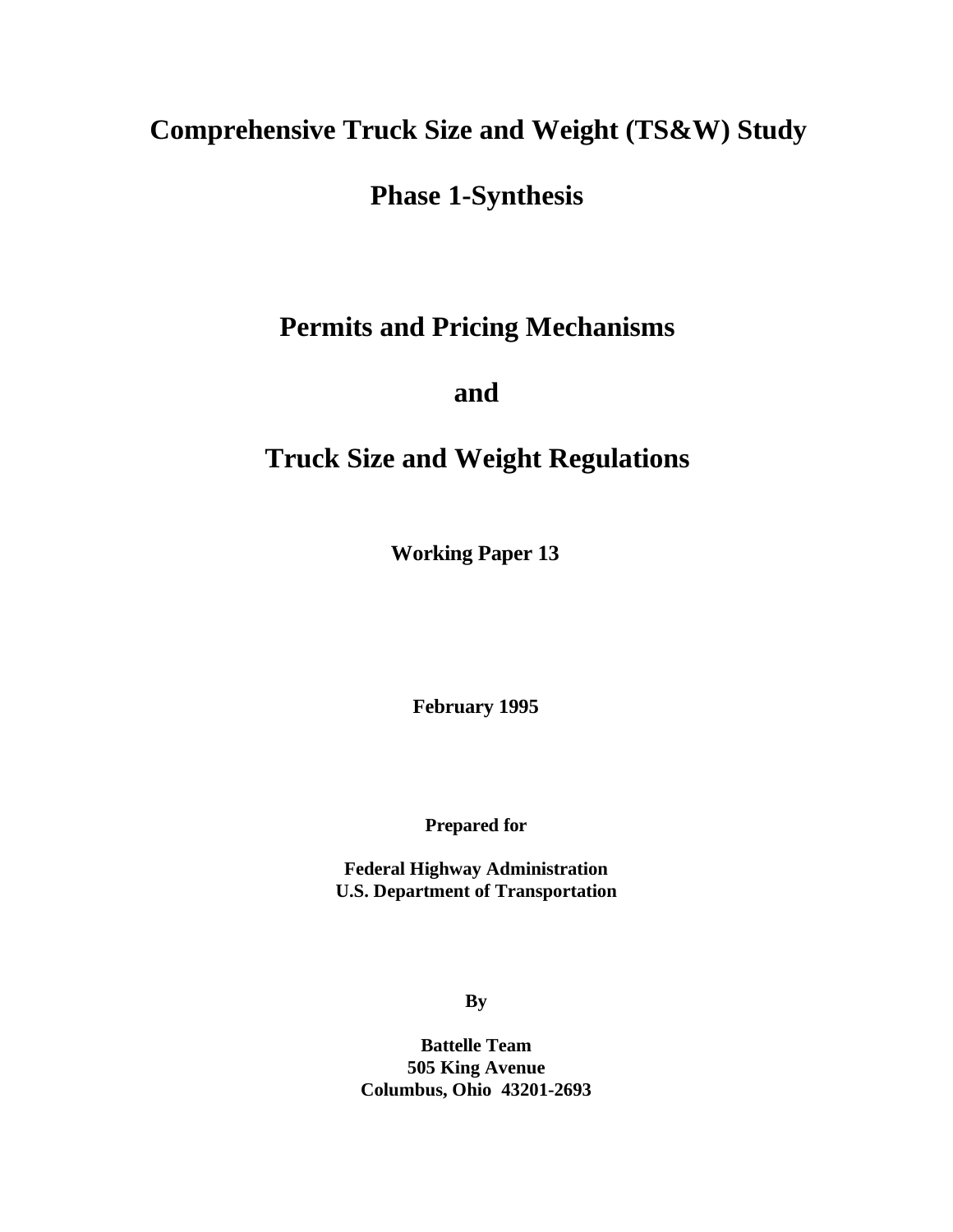## **Comprehensive Truck Size and Weight (TS&W) Study**

**Phase 1—Synthesis**

## **Working Paper 13—Permits and Pricing Mechanisms and TS&W Regulations**

This paper (1) summarizes the most relevant current experience and practice regarding permits (provisions, administrative requirements) and highway use pricing mechanisms (use taxes, permit fees, tolls) of importance for truck size and weight (TS&W) policy considerations; (2) examines implications for TS&W policy; and (3) identifies knowledge gaps and related research needed to address policy objectives and questions.

Most heavier and longer combination trucks currently operate under some form of overweight and/or oversize permit system, and arguments have been made that the most promising approach to achieve improvements in motor carrier productivity, safety, and other goals is through substantially improved permit systems. In addition, truck size and weight policy improvements could be used as a means to develop a more rational relationship between (a) size and weights of vehicles and the costs they impose, and (b) the pricing system for highway use. That rational relationship can be achieved through the permit fee structure, tolls, and/or the highway user tax structure. Even if these policy approaches are not pursued, changes in national size and weight limits and/or regulations could have significant impact on current permit systems and their effectiveness.

There are four ways by which trucking subject to Federal TS&W limits can legally operate at size and weight levels greater than the nominal standard authorized by the law:

- Pursuant to over-riding law or regulations (e.g., operations under grandfather rights)
- Pursuant to oversize/overweight (OS/OW) permits  $\bullet$
- Pursuant to (usually informal) enforcement policy (e.g., "we always let that type of truck move at that GVW on this road")
- Pursuant to (usually informal) tolerance policy (e.g., "1500 lbs on tandem axles,  $\bullet$ unless the carrier takes advantage of the tolerance all the time").

The actual size and weight characteristics of trucks (and their impacts) can be controlled in three ways:

- By specifying limits and standards (e.g., "maximum allowable load on a tandem axle  $\bullet$ is 34,000 lbs")
- By pricing (e.g., "the toll charge for a truck on this road is \$X per ESAL-mile")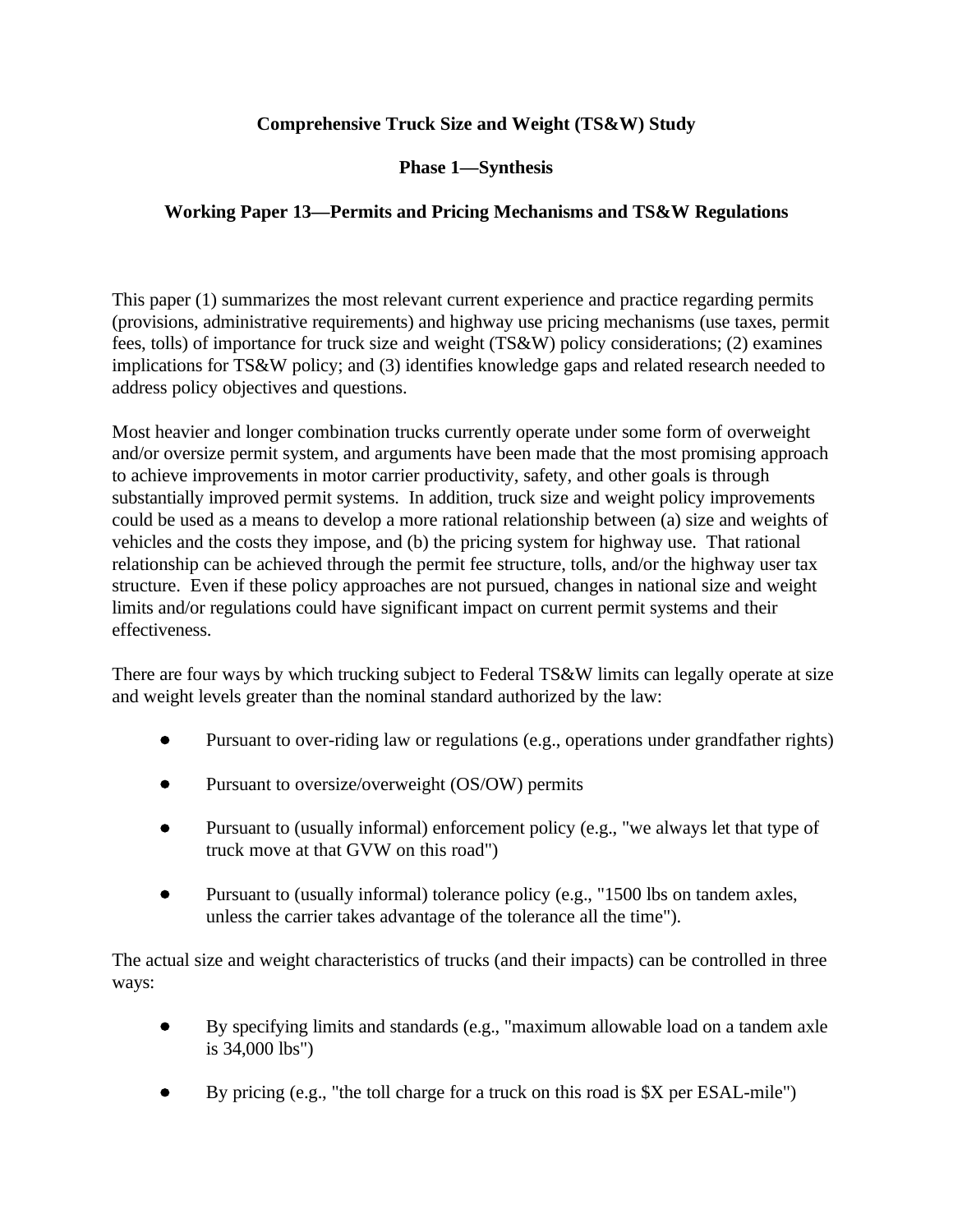By a combination of the two (e.g., \$X per ESAL-mile up to Y pounds).  $\bullet$ 

In actual practice, the pricing approach is almost always controlled by an upper bound on axle, gross, and/or bridge formula limits.

## **1.0 Technical Relationships of Policy Consequence Concerning Permits and Pricing Mechanisms**

Different agencies classify OS/OW permits in different ways. Common to most classification systems are the following ideas:

- 1. Routine vs. non-routine issuance
	- Routine: subject to clerical assessment within established, relatively noncomplex guidelines
	- Non-routine: subject to professional assessment within established, complex guidelines, and subject to professional case-specific assessment beyond established guidelines.
- 2. Single vs. multiple vs. unlimited trips
- 3. Divisible vs. nondivisible load (or indivisible): definitions and interpretations are important, but vary from State to State
- 4. Vehicle-specific vs. carrier-specific
- 5. Route vs. area
- 6. Time-restricted vs. non-time-restricted: annual, seasonal, trip (e.g., good for 72 hours)
- 7. Commodity-restricted vs. non-commodity-restricted (e.g., farm products)
- 8. Agency vs. carrier-administered

Each state has individual permitting programs for OS/OW vehicles which exceed Federal and state size and weight limits. Significant variations exist among states in terms of policies and fees charged for vehicles that are above established size and weight limits. The OS/OW permit program of each state can be extremely complex depending on the rate structure and eligibility criteria of motor carriers. Therefore, this section will avoid trying to provide detailed descriptions of states' permit systems but will focus on policies, objectives, and effectiveness of the programs.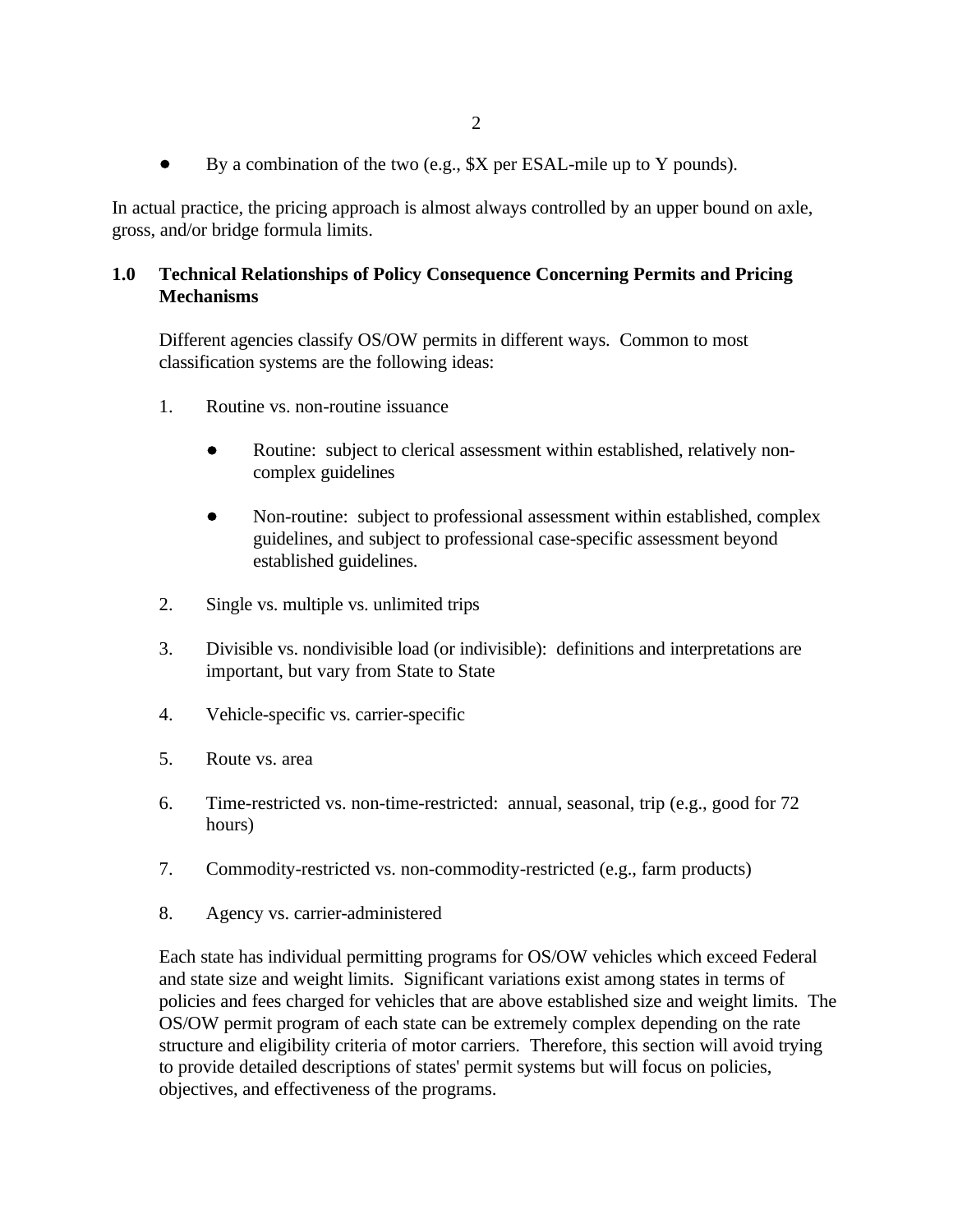The primary sources for information on states' oversize/overweight permit programs are the following:

- Federal Highway Administration's *Truck Size and Weight; Restrictions on Longer Combination Vehicles and Vehicles With Two or More Cargo Carrying Units; Final Rule*, Federal Register Notice, 23 CFR Parts 657 and 658; June 13, 1994.
- The American Association of State Highway and Transportation Officials *White Paper on the Feasibility of Longer Combination Vehicles (LCVs)*, prepared for the AASHTO Joint Committee on Domestic Freight Policy, July 1992.
- Truckers' handbooks prepared by some states to summarize their regulations, filing requirements, and fees.
- Summary tables showing state truck size and weight limits such as those prepared by the American Trucking Associations and J. J. Keller & Associates.
- Data on state permit and enforcement practices collected by the Federal Highway Administration (FHWA) for its annual report on *Overweight Vehicles - Penalties and Permits*. The report covers all overweight operations and provides information on the number of vehicles weighed, number of citations issued, number of single-trip permits issued, monetary fines for violating weight regulations, and other enforcement actions such as required off-loadings.
- Special compilations of state LCV regulations and permit practices such as those developed by the FHWA for its LCV reports.<sup>1</sup>
- A special survey of LCV states conducted for AASHTO's *White Paper on the Feasibility of Longer Combination Vehicles*. In all, 12 states responded to the survey: Arizona, Florida, Idaho, Kansas, Montana, New York, North Dakota, Oklahoma, Oregon, South Dakota, Utah, and Wyoming. Survey responses from these states were used to update information on size and weight limits, designated highways, equipment restrictions, and operating restrictions.
- A telephone survey of special permit policies from state departments of transportation, highway patrol, and toll authorities conducted in October 1994. Fourteen states responded to the telephone survey: Alaska, Florida, Idaho, Kansas, New York, Massachusetts, Montana, North Dakota, Ohio, Oregon, South Dakota, Utah, Washington, and Wyoming.

*The Feasibility of a Nationwide Network for Longer Combination Vehicles* (1985) and <sup>1</sup> *Longer Combination Vehicle Operations in Western States* (1986).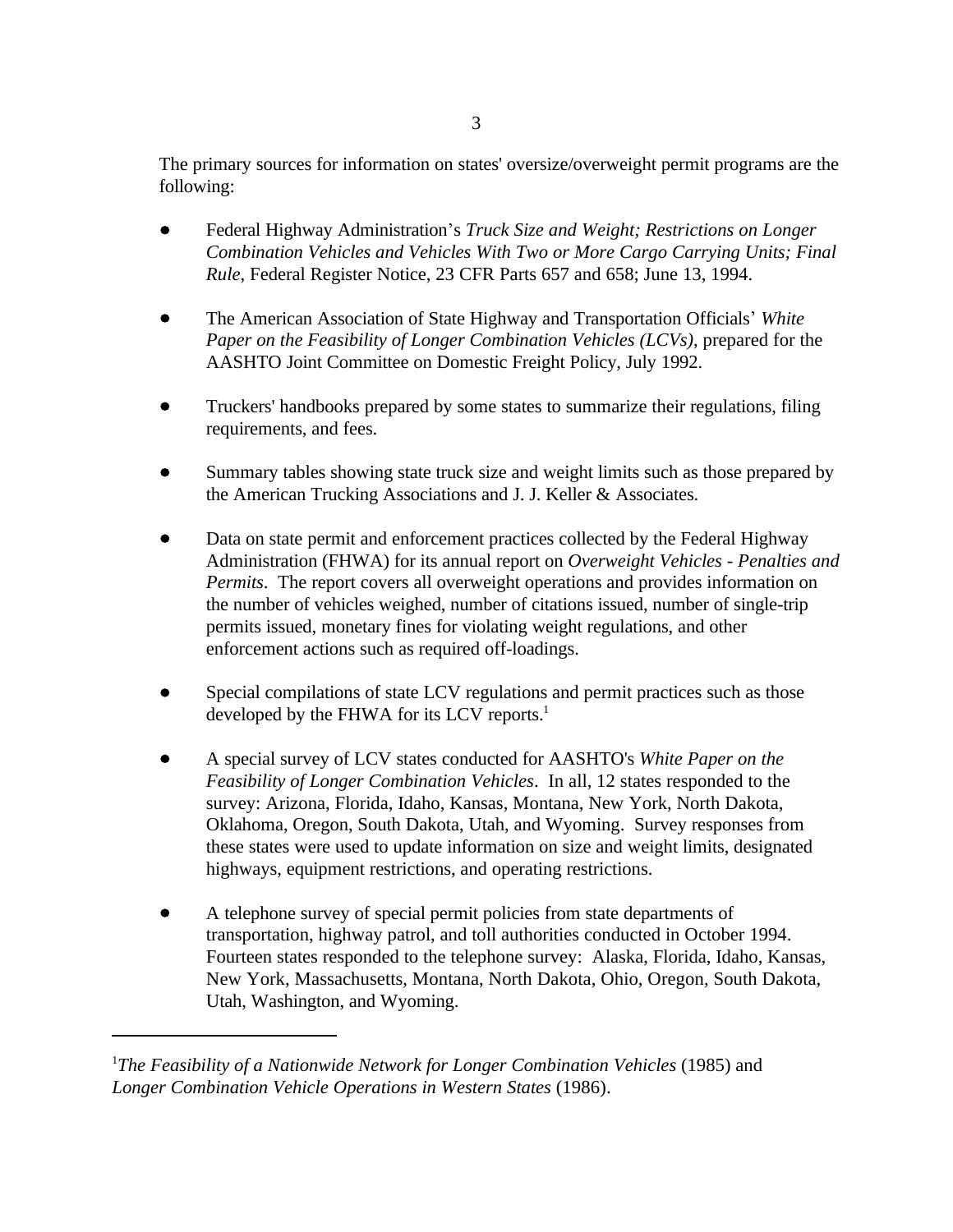#### **(a) Divisible vs. Nondivisible Permits**

Overweight truck shipments are divided into two categories, divisible and nondivisible, for application of special permits. Nondivisible loads are typically large pieces of equipment or materials which cannot easily be divided into smaller individual shipments. All states issue special permits for nondivisible loads which would violate state and Federal gross vehicle weight, axle weight, and bridge formula limits if hauled without a special permit. Overweight divisible loads are permitted in approximately half of the states with some states allowing only specific commodities such as nuclear waste to receive permits.

Variation occurs among states in classifying overweight truck shipments as divisible and nondivisible loads. In general, shipments are classified as divisible if they can be readily shipped separately. However, in cases such as intermodal containers some states classify containers as nondivisible where other states examine the commodities shipped in the container to determine if the load is divisible. FHWA proposed that states treat containers moving in international commerce as nondivisible loads<sup>2</sup>; however, this proposal raised concern that domestic container shipments would be discriminated against. Additionally, some states consider units operating under U.S. Customs seal to be nondivisible where other states do not. The classification of divisible vs. nondivisible loads is an important issue because it affects the eligibility of many types of cargoes for transport as overweight shipments, particularly in states that do not permit divisible overweight trucks.

FHWA, in the Final Rulemaking for *The Truck Size and Weight; Restrictions on Longer Combination Vehicles and Vehicles With Two or More Cargo-Carrying Units*, defined non-divisible load or vehicle to mean any load or vehicle exceeding applicable length or width limits which, if separated into smaller loads or vehicles, would: (i) compromise the intended use of the vehicle, i.e., make it unable to perform the function for which it was intended; (ii) Destroy the value of the load or vehicle, i.e., make it unusable for its intended purpose; or (iii) Require more than eight workhours to dismantle using appropriate equipment. The applicant for a nondivisible load permit has the burden of proof as to the number of workhours required to dismantle the load. A State may treat emergency response vehicles and casks designed and used for the transport of spent nuclear materials as nondivisible

Federal Highway Administration (February 25, 1993) *Truck Size and Weight; Restrictions on* 2 *Longer Combination Vehicles With Two or More Cargo-Carrying Units; Supplemental Notice of Proposed Rulemaking,* Federal Register, (58 FR 11450).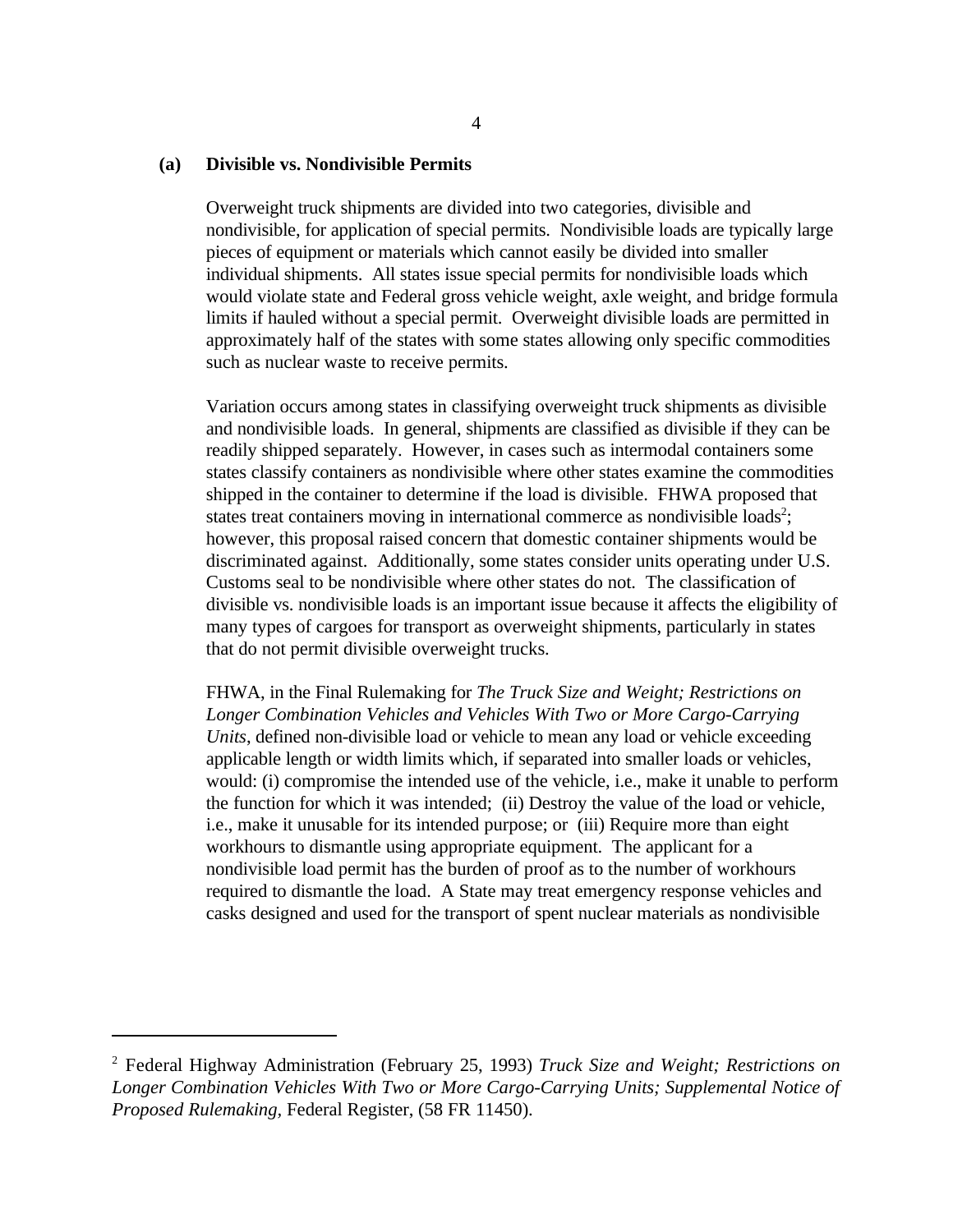vehicles or loads<sup>3</sup>. However, the issue of whether intermodal containers should be classified as divisible or nondivisible loads was not addressed.

## **(b) Single vs. Multiple Trip Permits**

OS/OW permits are issued by states on a single trip, multiple trip, or annual basis. Single trip permits are good for only one trip during a specific time period, typically 3-5 days. Multiple trip permits grant permission to shippers to transport overweight shipments at any desired frequency. Typically, multiple trip permits cover 30 to 90 days, but many states routinely issue annual permits. Multiple and annual permits are usually granted to high-volume shippers that make many trips under the same permit.

Table 1.1 summarizes the permit programs for states that allow overweight divisible loads to be permitted on the state highway system. The data in this table are from the state-by-state descriptions of permit practices in FHWA's annual report for FY 1991 in Appendix G, as shown in the source note. The table shows that the majority of states that permit divisible loads exceeding state and Federal weight limits issue annual permits. Single trip permits are issued in eight states, while only four states use multiple trip permits for divisible loads. The tabulation in Table 1.1 disagrees somewhat from statements made in the text of the annual report (pages 15 and 20) stating only 17 states limit permits to nondivisible loads and that the number of states issuing multiple-trip load permits increased from 22 in 1988 to 27 in 1991.

The number of single and multiple trip permits issued by states has been increasing steadily over the last few years. In 1991, states issued a total of 1.65 million divisible and nondivisible permits, an increase of 19 percent from 1988. Multiple trip permits increased 31 percent during this period. These rates of increase raised concern at FHWA that states were allowing multiple trip permits to replace single trip permits<sup>4</sup>, which could result in less awareness of truck loads on pavements and the resultant damage.

Federal Highway Administration (June 13, 1994) *Truck Size and Weight; Restrictions on Longer* <sup>3</sup> *Combination Vehicles With Two or More Cargo-Carrying Units; Final Rule,* Federal Register, page 30405.

Overweight Vehicles-Penalties & Permits: An Inventory of <sup>4</sup>Federal Highway Administration, *State Practices for Fiscal Year 1991*, U.S. Department of Transportation FHWA-MC-93-001, pp. 16-21.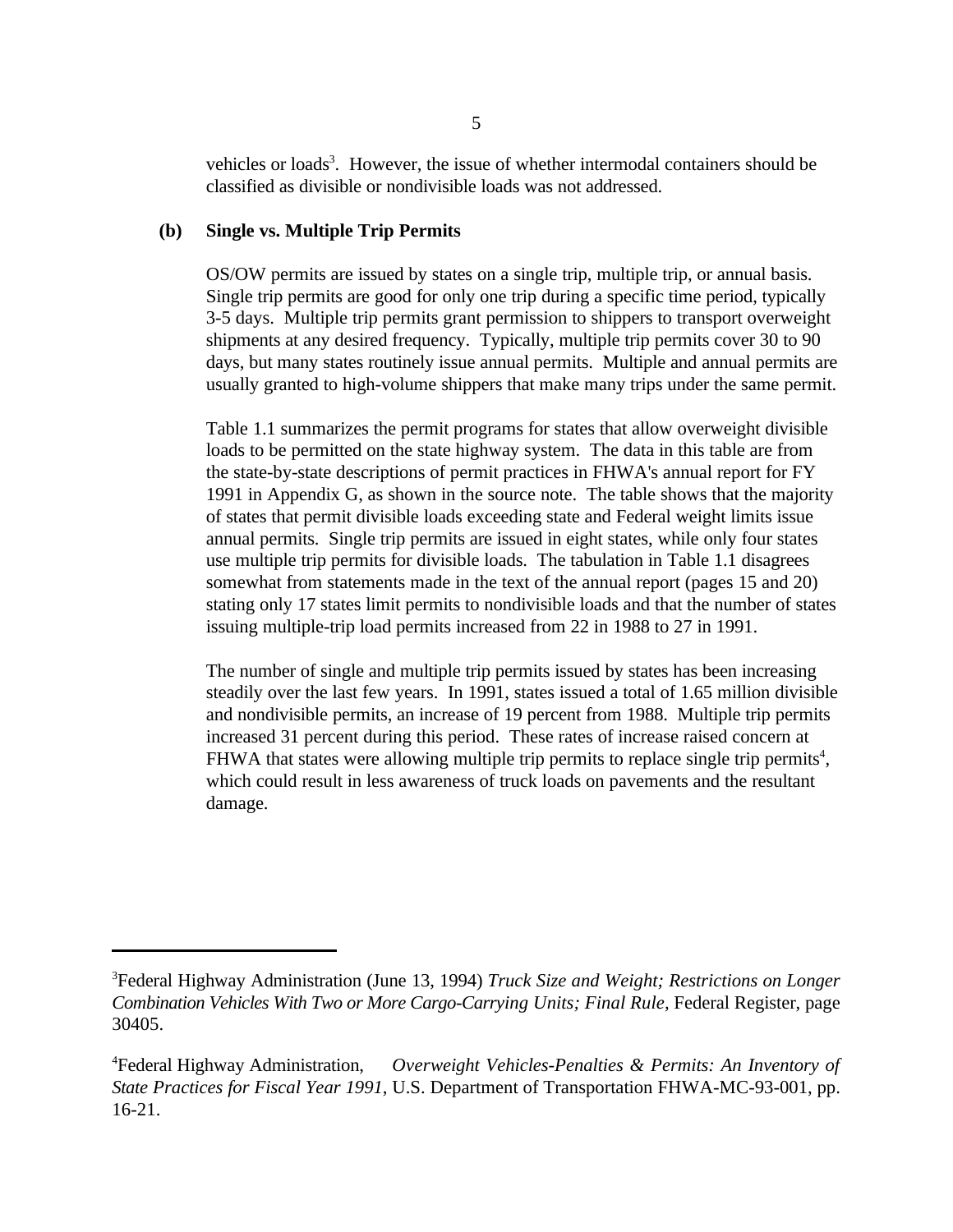| <b>STATE</b>           | Single Trip<br>Permits   | Multiple Trip<br>Permits     | Annual<br>Permits | Maximum<br>GVW (lbs.) |
|------------------------|--------------------------|------------------------------|-------------------|-----------------------|
| Arizona                | Yes                      | Yes                          | Yes               |                       |
| Colorado               | No                       | <b>No</b>                    | Yes               |                       |
| Connecticut            | Yes                      | No                           | Yes               |                       |
| District of Columbia   | No                       | No                           | Yes <sup>1</sup>  |                       |
| Georgia                | Yes                      | No                           | Yes               | 100,000               |
| Idaho                  | No                       | No                           | Yes               | 105,500               |
| Indiana                | Yes                      | No                           | Yes               | 134,000               |
| Kentucky               | No                       | No                           | Yes               | 120,000               |
| Maine                  | No                       | No                           | Yes               | 100,000               |
| Montana                | Yes                      | No                           | Yes               |                       |
| New York               | No                       | No                           | Yes <sup>3</sup>  | 120,000               |
| North Dakota           | $\blacksquare$           |                              |                   | 105,5004              |
| Oregon                 | Yes                      | <b>No</b>                    | Yes               | 105,500               |
| Rhode Island           | $\overline{\phantom{0}}$ |                              |                   |                       |
| Tennessee <sup>2</sup> | $\overline{\phantom{0}}$ |                              |                   |                       |
| <b>Texas</b>           | <b>No</b>                | No                           | Yes               |                       |
| Utah                   | Yes                      | Yes                          | Yes               |                       |
| Vermont                | No                       | No                           | Yes               | 99,000                |
| Virginia <sup>5</sup>  | $\overline{\phantom{0}}$ | $\qquad \qquad \blacksquare$ | $\blacksquare$    |                       |
| Wisconsin              | No                       | No                           | Yes <sup>6</sup>  | 90,000                |
| Wyoming                | Yes <sup>4</sup>         | Yes <sup>4</sup>             | No                |                       |

 $\mathbf{I}$ 

Table 1.1 Special Permits for Divisible Loads

Notes: <sup>1</sup> Dump trucks only

<sup>2</sup> Nuclear waste only<br><sup>3</sup> Specific counties only

4 Specific commodities only<br>5 Coal, concrete, and farm produce only<br>6 Forest products and scrap metal only (coal trucks can exceed limit)

Source: Federal Highway Administration Overweight Vehicles - Penalties & Permits: An Inventory of State Practices for Fiscal Year 1991; April 1993; Appendix G (state by state data on permit practices).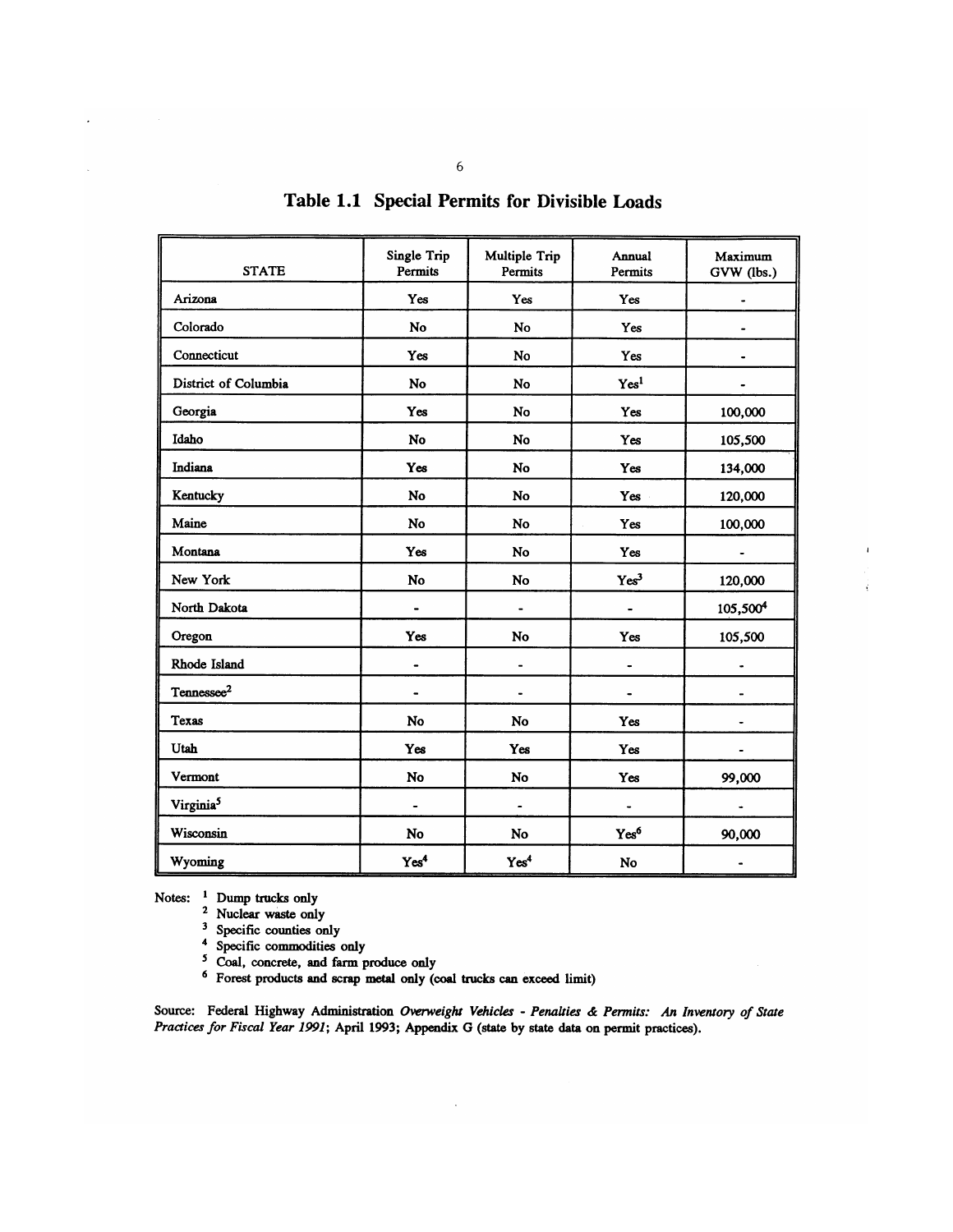#### **(c) Route vs. Area Permits**

Operating permits are issued by states for either a specific route or covering a geographic area but remaining on designated highways. Route specific permits allow shippers to transport single or multiple loads only on one designated route. An area permit does not constrain the shipper to a route but allows for operation on any of the designated roads in the permit area. Several services are available to motor carriers in identifying routes that allow the transportation of OS/OW vehicles. Two such services are:

- American Trucking Associations' *Motor Carrier Advisory Service.*
- Truckers' handbooks prepared by some states to summarize their regulations, filing requirements, and fees.

#### **1.1 Longer Combination Vehicle Programs<sup>5</sup>**

Longer combination vehicles (LCVs) have generally been defined as those configurations with two or more cargo units whose length exceeds that of double trailer trucks currently operating on the federally designated National Truck Network.<sup>6</sup> LCVs often operate at gross vehicle weights over 80,000 pounds under "grandfather" exemptions from Federal weight limits.<sup>7</sup> Several types of LCVs operate in the US. The most common are seven-axle triples (tractor-semitrailer and two trailers, each cargo unit being about 28 feet), seven-axle Rocky Mountain doubles (tractor pulling a long semitrailer of 40 feet to 53 feet followed by a short trailer), and nine-axle turnpike doubles (tractor pulling a long semitrailer and a long trailer each from 40 feet to 53 feet long). However, numerous other LCV configurations are used; for example, some carriers operate triples consisting of a truck pulling two trailers; chip haulers and other natural resource haulers often use seven-axle twins, with each cargo unit in the 30 feet to 33 feet range; natural

Subsection 1.1 Longer Combination Vehicle Program relies on information developed in AASHTO's <sup>5</sup> *White Paper on the Feasibility of Longer Combination Vehicles (LCV s)* and updated with current information from the *Truck Size and Weight; Restrictions on Longer Combination Vehicles and Vehicles With Two or More Cargo-Carrying Units; Final Rule*, 23 CFR Parts 657 and 658.

 $6$ Double trailer truck combinations with 28-foot cargo units (twin 28s) currently operate on the National Truck Network in all States. The overall length of these combinations is generally 65 to 70 feet.

<sup>&</sup>lt;sup>7</sup>Section 127 of Title 23 of the United States Code limits the weights of trucks on the Interstate system to 80,000 pounds; however, states can allow the operation of heavier trucks if those trucks could have operated in the state on July 1, 1956.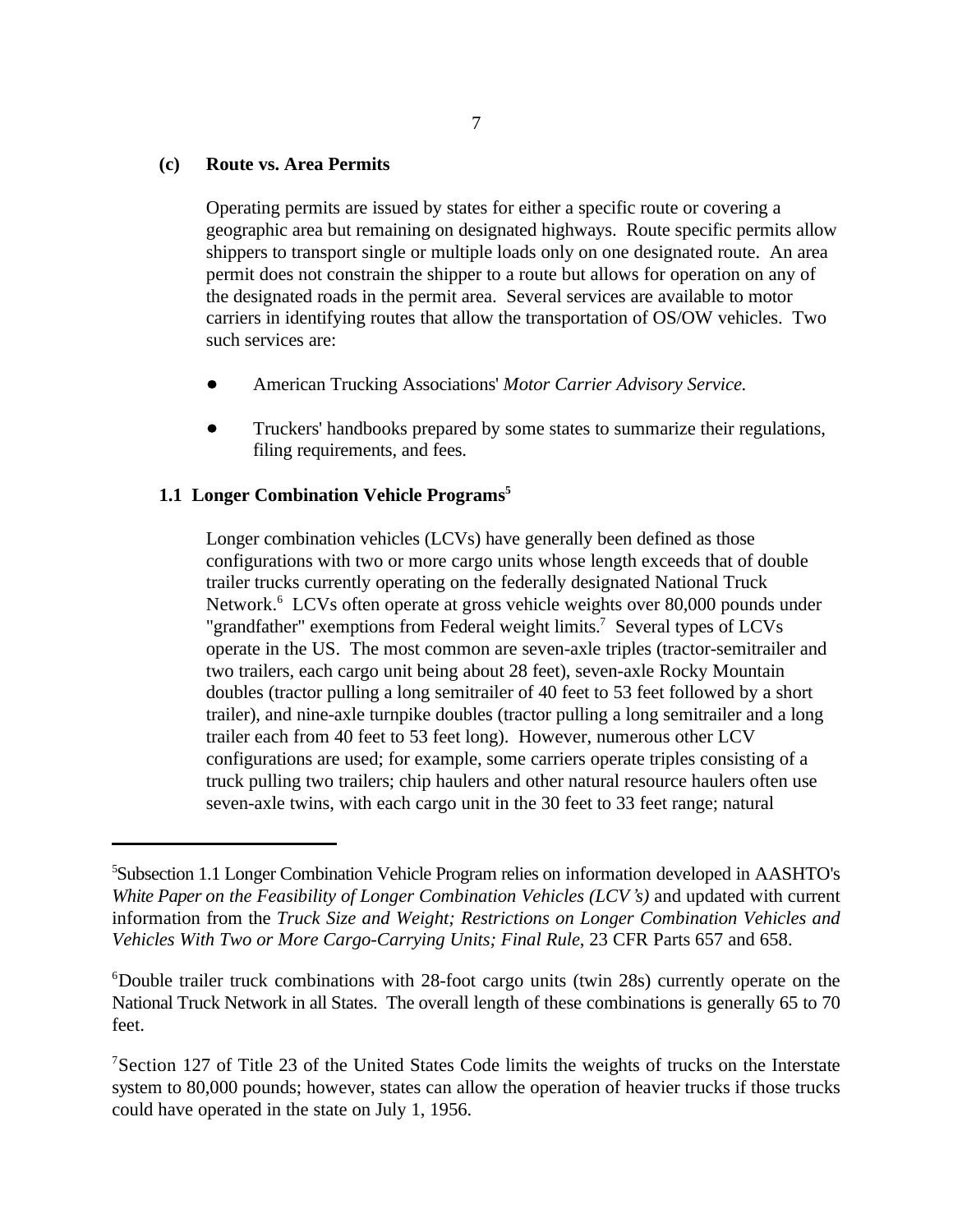resource haulers in Utah and Nevada operate triples with very short trailers and 10 or 11 axles; and some carriers of low density cargoes use five-axle doubles with 32 feet trailers that are stretched versions of conventional doubles with 28-feet trailers.<sup>8</sup>

The Intermodal Surface Transportation Efficiency Act of 1991 (ISTEA) imposes a restriction on states' allowing any expanded operation of LCVs and combination vehicles of two or more carrying units. The regulations restrict the states to allowing operation of only those vehicles in use on or before June 1, 1991. FHWA Docket NOS. 90-9 and 92-15, 23 CFR Parts 657 and 658, Appendix C provide the weight and size provisions for each state that were in effect prior to the ISTEA freeze. Table 1.2 summarizes limits for vehicle combinations in use on or before the June 1, 1991, deadline. The table shows the maximum cargo-carrying length in feet followed by the maximum gross weight in thousands of pounds that the type of vehicle can carry when operating on the Interstate system.<sup>9</sup>

The ISTEA regulations define an LCV somewhat differently from the generally accepted definition stated above. For the purpose of the freeze, an LCV is any combination of a truck tractor and two or more trailers or semitrailers with a gross vehicle weight greater than 80,000 pounds. Thus, an LCV that operates only off the Interstate system (such as in Florida) is not an LCV for the purpose of the LCV freeze. Similarly, an LCV operating up to 80,000 pounds, even on the Interstate system, is not affected by the freeze regulations (such as in Nebraska).

Most LCV operations are conducted under special state permits that require the carrier to certify that its drivers have experience with LCVs, that the equipment can safely handle the load, that a certificate of insurance providing acceptable coverage is on file, and that the vehicle meets safety and inspection standards set forth in Federal and state regulations. Permits may be available on an annual, quarterly, monthly, or single-trip basis. Violations of permit conditions typically result in suspension of a driver or vehicle permit for a period of time ranging from one month to one year, depending on the severity of the violation. Permit suspension typically removes an individual driver or power unit from operation, but may or may not prohibit a carrier from using other LCV power units with the same trailers, or the driver of a suspended vehicle from operating another

Sydec, Inc. *Productivity and Consumer Benefits of Longer Combination Vehicles: Executive* 8 *Summary*; prepared for the Trucking Research Institute; Alexandria, VA; June 1990.

<sup>&</sup>lt;sup>9</sup>The maximum lengths shown in the table are from the front of the first cargo unit to the rear of the last cargo unit. The lengths do not include length-exclusive devices.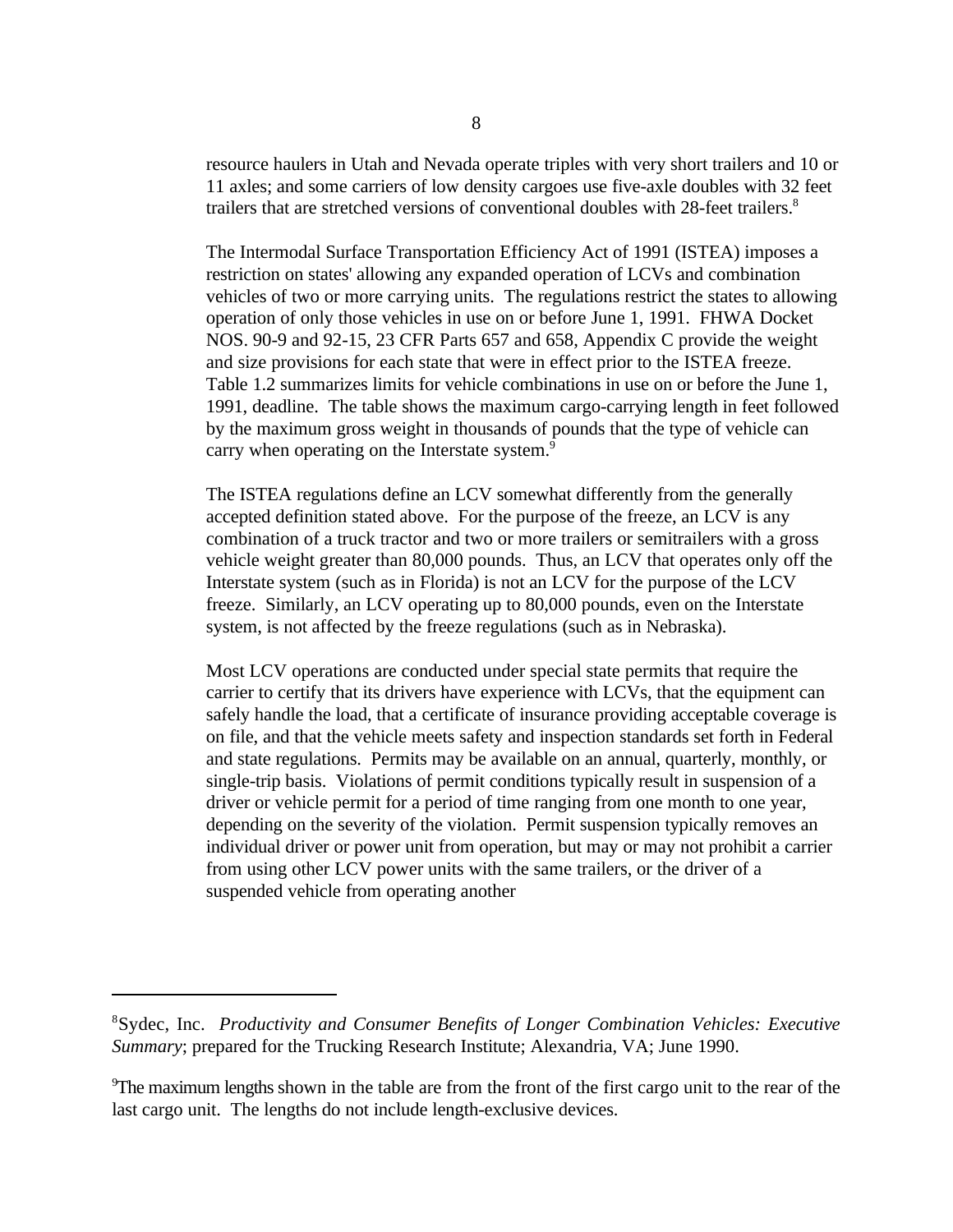| <b>State</b>         | Truck Tractor and<br>2 Trailing units | Truck Tractor and<br>3 Trailing Units | Other                        |
|----------------------|---------------------------------------|---------------------------------------|------------------------------|
| Alaska               | 95"                                   | 110'                                  | 83'                          |
| Arizona              | 95' 111k                              | 95' 123.5k                            | $\mathbf{1}$                 |
| Colorado             | 111' 110k                             | 115.5' 110k                           | 78'                          |
| Florida              | $106'$ <sup>2</sup>                   | $\qquad \qquad \blacksquare$          | $\overline{\phantom{0}}$     |
| Hawaii               | $65'$ <sup>2</sup>                    |                                       | $\blacksquare$               |
| Idaho                | 95' 105.5k                            | 95' 105.5k                            | $\mathbf{1}$                 |
| Indiana              | 106' 127.4k                           | 104.5' 127.4k                         | 58 <sup>'</sup>              |
| <b>Kansas</b>        | 109' 120k                             | 109' 120k                             | $\bullet$                    |
| <b>Massachusetts</b> | 104' 127.4k                           | $\ddot{\phantom{1}}$                  | $\bullet$                    |
| Michigan             | 58' 154k                              |                                       | $\ddot{\phantom{0}}$         |
| Mississippi          | $\sqrt{65^2}$                         | $\blacksquare$                        | $\qquad \qquad \blacksquare$ |
| Missouri             | 109' 120k                             | 109' 120k                             | $\blacksquare$               |
| Montana              | 93' 137.8k                            | 100' 131.06k                          | $\bullet$                    |
| Nebraska             | 95' 95k                               | $95'$ <sup>2</sup>                    | 68'                          |
| Nevada               | 95' 129k                              | 95' 129k                              | 98'                          |
| New Mexico           | 86.4k <sup>3</sup>                    | $\qquad \qquad \blacksquare$          | $\blacksquare$               |
| New York             | 102' 143k                             | $\blacksquare$                        | $\overline{\phantom{a}}$     |
| North Dakota         | 103' 105.5k                           | 100' 105.5k                           | 103'                         |
| Ohio                 | 102' 127.4k                           | 95 115k                               | $\bullet$                    |
| Oklahoma             | 110' 90k                              | 95' 90k                               |                              |
| Oregon               | 68' 105.5k                            | 96' 105.5k                            | -                            |
| South Dakota         | 100' 129k                             | 100' 129k                             | 1                            |
| Utah                 | 95' 129k                              | 95' 129k                              | $\mathbf{1}$                 |
| Washington           | 68' 105.5k                            | $\qquad \qquad \blacksquare$          | 68'                          |
| Wyoming              | 81' 117k                              | $\blacksquare$                        | т                            |

Table 1.2 Vehicle Combinations Allowed Under the ISTEA Freeze (overall lengths in feet and gross weights in thousands of pounds)

<sup>1</sup> Includes multiple vehicles in this category. See individual state listings in FHWA's Final Rule.

<sup>2</sup> No maximum weight is established as this vehicle combination is not considered an "LCV" per the ISTEA definition. Florida's combination is not allowed to operate on the Interstate system, and the combinations for Hawaii, Mississippi, and Nebraska are not allowed to exceed 80,000 pounds.

<sup>3</sup> No maximum cargo-carrying length is established for this combination. Because state law limits each trailing unit to not more than 28.5 feet in length, this combination is allowed to operate in all NN routes under authority of the STAA of 1982, regardless of-actual cargo-carrying length. The maximum weight listed is New Mexico's maximum allowable gross weight on the Interstate system under the grandfather authority of 23 U.S.C. 127.

Source: Federal Highway Administration (June 13, 1994) Truck Size and Weight; Restrictions on Longer Combination Vehicles and Vehicles With Two or More Cargo-Carrying Units; Final Rule, Federal Register; page 30423.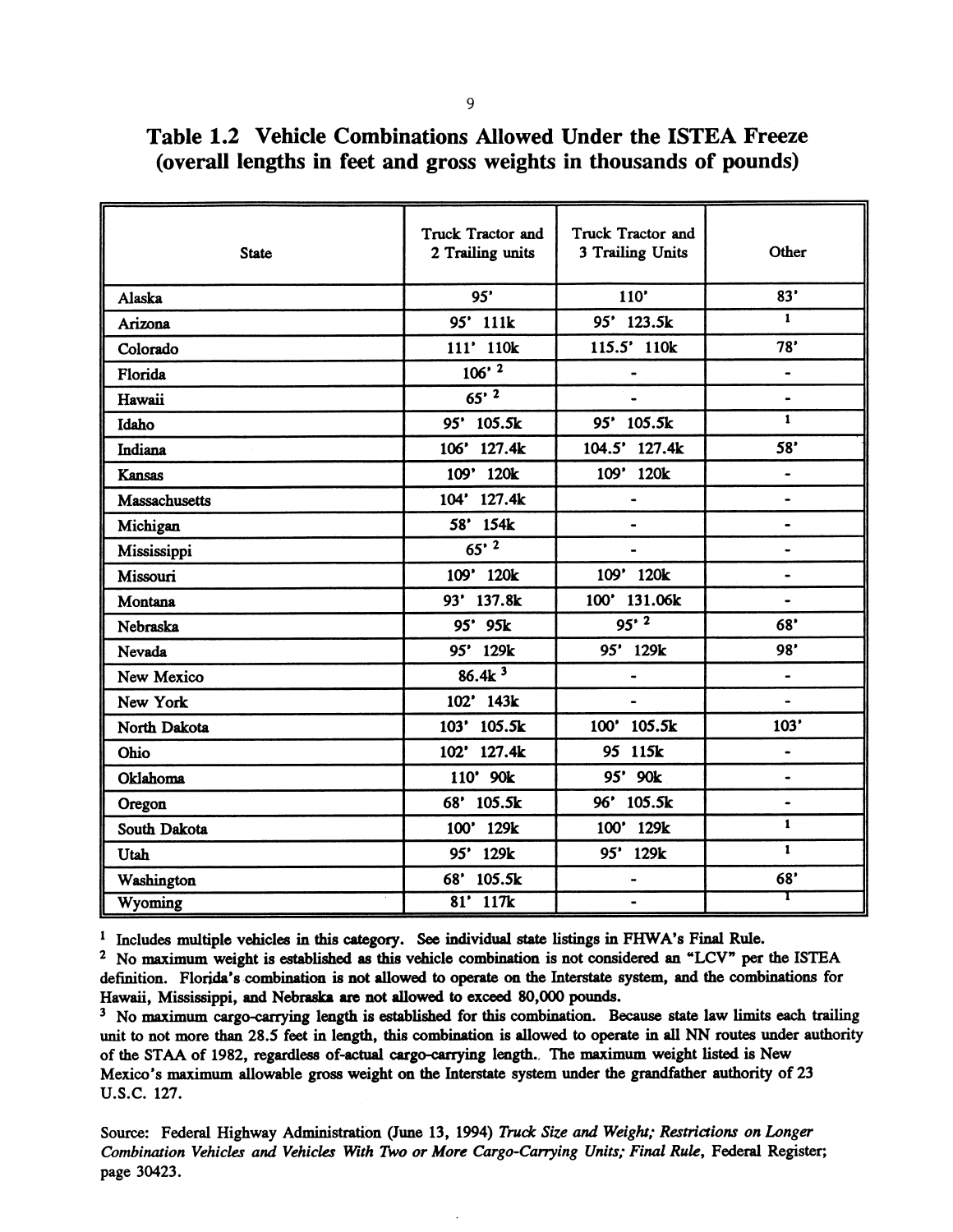LCV.<sup>10</sup> However, suspending or revoking all of a carrier's permits is an option in most states. Since this action would effectively put a carrier out of business, it provides a strong incentive for conformance with permit conditions, even though such actions occur infrequently in practice.

## **(a) Equipment Restrictions**

In addition to the equipment requirements prescribed in the Federal Motor Carrier Safety Regulations (FMCSR) or state regulations for conventional combinations, some states have additional equipment requirements for LCVs. Equipment requirements in states that allow LCVs are summarized in Table 1.3. In most cases, these additional requirements are based on model LCV regulations prepared by the Western Highway Institute.<sup>11</sup> Similar guidelines have been adopted by the Western Association of State Highway and Transportation Officials.

## **(b) Operating Restrictions**

In addition to length and weight limits, LCV operations on designated highways are usually subject to other operating restrictions, as shown in Table 1.4. Restrictions often require LCVs to maintain a minimum speed and to drive in the right-most lane to prevent LCVs from adversely affecting the speeds of other vehicles.

The stability of multiple-trailer vehicles is affected by the sequence in which trailers of various weights are arranged. Several states have LCV regulations requiring trailing units of unequal weight be operated with the lighter unit in the rear. Several states require that LCVs maintain a minimum distance (typically 500 to 600 feet) behind another truck in the same lane. This requirement is intended to provide safe distances for braking situations and safe passing, turning, and merging movements.<sup>12</sup>

<sup>&</sup>lt;sup>10</sup> Federal Highway Administration; *The Feasibility of a Nationwide Network for Longer Combination Vehicles;* Washington, DC; 1985.

<sup>&</sup>lt;sup>11</sup>Western Highway Institute Model Rules and Regulations for the Uniform and Safe Operation of *Multiple Trailer Combinations (LCVs) Operated Under Special Transportation Permit*; San Bruno, CA; 1987.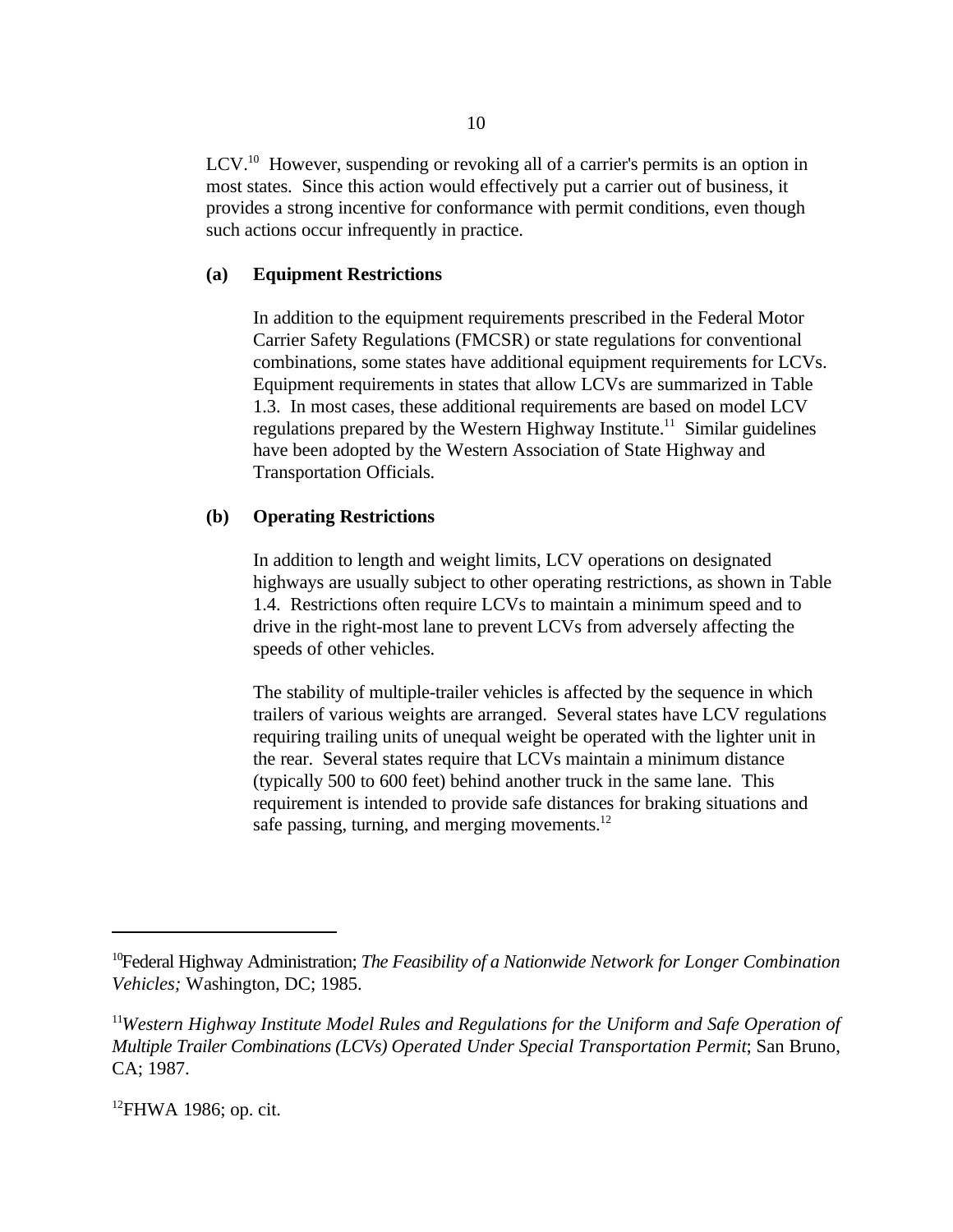Table 1.3 Special Equipment Restrictions on LCV Permits (Truck Tractor with 2 and 3 Trailing Units)

| State                                                                                          | Oversize<br>Warning<br>Sign | Less Than<br>Swerving<br>3 Inches | Tires | Fifth<br>Wheel | King Pin | Draw Bar | Axles | <b>Brakes</b> | Splash/<br>Spray<br>Suppress. |
|------------------------------------------------------------------------------------------------|-----------------------------|-----------------------------------|-------|----------------|----------|----------|-------|---------------|-------------------------------|
| Alaska                                                                                         | $\blacktriangleright$       |                                   |       |                |          |          |       |               |                               |
| Arizona                                                                                        |                             | ×                                 | ×     | ×              | ×        |          | ×     | ×             | ×                             |
| Colorado                                                                                       |                             | ×                                 |       | ×              | ×        | ×        | ×     | ×             |                               |
| Florida                                                                                        |                             | $\mathbf{r}$                      |       |                |          |          |       | ×             |                               |
| Hawaii                                                                                         |                             |                                   |       |                | ×        |          |       |               |                               |
| Idaho                                                                                          |                             |                                   |       | ×              |          | ×        |       |               |                               |
| Indiana                                                                                        |                             | ×                                 |       |                |          |          |       |               | ×                             |
| Kansas                                                                                         |                             |                                   |       |                |          |          | ×     |               | ×                             |
| Massachusetts                                                                                  |                             |                                   |       |                |          |          | ×     | ×             |                               |
| Missouri                                                                                       |                             |                                   |       |                |          |          | ×     |               | ×                             |
| Montana                                                                                        |                             |                                   |       |                | ×        | ×        | ×     |               | $\Join$                       |
| Nebraska                                                                                       |                             | ×                                 |       |                |          |          |       |               |                               |
| Nevada                                                                                         |                             | ×                                 | ×     |                |          |          |       | ×             |                               |
| New Mexico                                                                                     |                             |                                   |       |                |          |          |       |               |                               |
| New York                                                                                       |                             | ×                                 |       | ×              |          |          |       | ×             | ×                             |
| North Dakota                                                                                   |                             |                                   |       | ×              |          |          |       |               |                               |
| Ohio                                                                                           |                             |                                   |       |                |          |          |       |               |                               |
| Oklahoma                                                                                       |                             | ×                                 |       | ×              | ×        |          | ×     | ×             | ×                             |
| Oregon                                                                                         |                             |                                   |       | ×              |          | ×        |       |               |                               |
| South Dakota                                                                                   | ×                           |                                   |       |                |          |          | ×     |               |                               |
| Utah                                                                                           | ×                           | ×                                 |       | ×              | ×        | ×        | ×     | ×             | ኊ                             |
| Washington <sup>3</sup>                                                                        |                             |                                   |       |                |          |          |       |               |                               |
| Wyoming                                                                                        |                             |                                   |       |                |          |          |       |               |                               |
| Restriction on swerving is less than 2 inches.<br>Solach and comey cum<br>$\ddot{\phantom{a}}$ | eante                       | mended                            |       |                |          |          |       |               |                               |

<sup>2</sup> Splash and spray suppressants are recommended.<br><sup>3</sup> Vehicle operating conditions are the same for permitted doubles as for STAA of 1982 doubles. The source does not define what these conditions are.

Source: Federal Highway Administration (June 13, 1994) Truck Size and Weight; Restrictions on Longer Combination Vehicles and Vehicles With Two or More Cargo-<br>Carrying Units; Final Rule, Federal Register.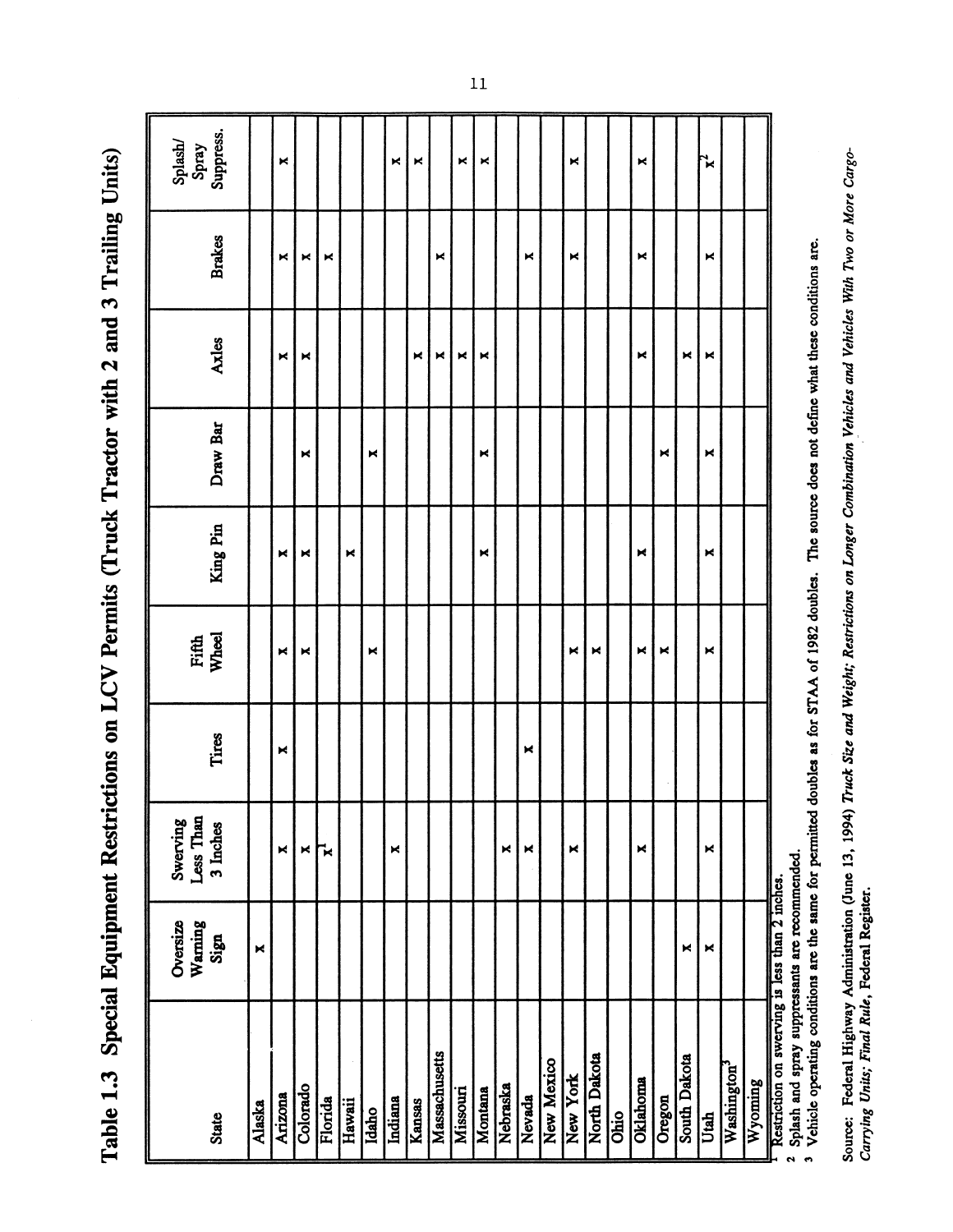Table 1.4 Special Operating Restrictions on LCV Permits (Truck Tractor with 2 and 3 Trailing Units)

| Restriction<br>Visibility            | $\blacktriangleright$ |          |          |           |        |        |         |                   |               |          |                            |          |          |            |          |              |      |           |        |              |          |                         |                       |                                                                                                                           |
|--------------------------------------|-----------------------|----------|----------|-----------|--------|--------|---------|-------------------|---------------|----------|----------------------------|----------|----------|------------|----------|--------------|------|-----------|--------|--------------|----------|-------------------------|-----------------------|---------------------------------------------------------------------------------------------------------------------------|
| Restriction<br>Time of<br>Day        |                       |          | ×        |           |        |        |         | ፝፞ጙ               |               | ፝ዾ       |                            |          |          |            |          |              |      |           |        |              |          |                         |                       |                                                                                                                           |
| Right Lane<br>Only                   | $\blacktriangleright$ |          |          |           |        |        |         | ĸ                 |               | ×        |                            |          |          |            |          |              |      |           |        |              |          |                         |                       |                                                                                                                           |
| Congestion<br>Restriction<br>Volume/ | ×                     |          |          |           |        |        |         |                   |               |          |                            |          |          |            |          |              |      |           |        |              |          |                         |                       |                                                                                                                           |
| Weather<br>Restrictions              | ×                     | ×        |          |           |        | ×      |         | ×                 |               | ×        |                            |          | ×        |            |          | ×            |      |           | ×      |              | ×        |                         |                       |                                                                                                                           |
| Following<br>Distance                |                       |          |          |           |        |        | 500 ft. | 100 ft./10<br>mph |               | 500 ft.  | $100~{\rm ft}$ ./10<br>mph |          | 500 ft.  |            |          |              |      |           |        |              | 500 ft.  |                         |                       |                                                                                                                           |
| Sequence<br>Trailer                  | ×                     |          | ×        |           |        |        | ×       | ×                 |               | ×        | ×                          | ×        |          |            |          | ×            |      | ×         |        |              | ×        |                         | $\blacktriangleright$ |                                                                                                                           |
| Minimum<br>Speed <sup>1</sup>        |                       | $20$ mph | $20$ mph | 40/30 mph |        | 15 mph |         | 40 mph            | $20$ mph      | $40$ mph | $20$ mph                   |          | $20$ mph |            | $20$ mph | $15$ mph     |      | 40/20 mph |        | 40 mph       | $20$ mph |                         |                       |                                                                                                                           |
| <b>State</b>                         | Alaska                | Arizona  | Colorado | Florida   | Hawaii | Idaho  | Indiana | Kansas            | Massachusetts | Missouri | Montana                    | Nebraska | Nevada   | New Mexico | New York | North Dakota | Ohio | Oklahoma  | Oregon | South Dakota | Utah     | Washington <sup>3</sup> | Wyoming               | Two minimum speeds indicate speeds for flat terrain and grades.<br>Permits may restrict day, hour, or seasonal operation. |

Source: Federal Highway Administration (June 13, 1994) Truck Size and Weight; Restrictions on Longer Combination Vehicles and Vehicles With Two or More Cargo-<br>Carrying Units; Final Rule, Federal Register.

 $\overline{12}$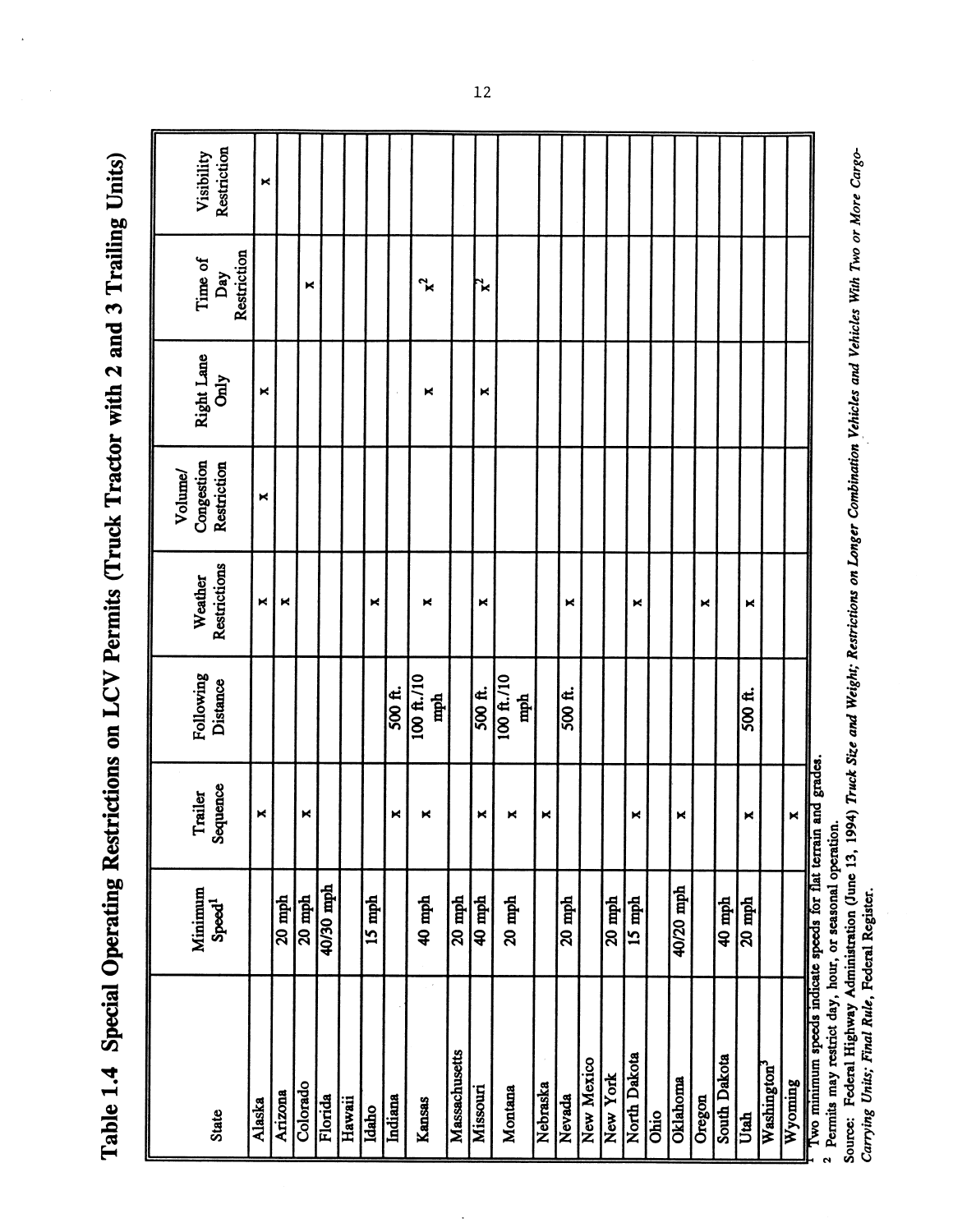Most states with permit programs explicitly restrict LCV operations during inclement weather or hazardous roadway conditions. LCVs cannot be dispatched in Arizona, North Dakota, and Oregon when ice, snow, frost, or rain create hazardous conditions. Idaho, Kansas, and Utah include sleet, fog, mist, dust, and smoke in their list of hazardous conditions, requiring that speeds be reduced and that operations be discontinued when these conditions become dangerous. North Dakota and Oregon prohibit movement of combinations when wind or other conditions may cause the trailing units to deviate from the path of the towing vehicle. LCV operations are also subject to restrictions in three states during high volume or congested travel periods, according to information obtained from the states by FHWA and reported in the June 1994 Final Rule. In contrast, FHWA's 1986 LCV report identified eight such states, implying that there may have been some loosening of such restrictions in a few states; however, this has not been investigated. Also, Montana places seasonal weight restrictions on LCVs to minimize damage to highway pavements during freeze/thaw periods.<sup>13</sup>

#### **(c) Driver Restrictions for LCVs**

Some LCV states have special driver requirements for LCVs beyond those required for conventional trucks. Four states have higher minimum age limits for LCV drivers (Florida - 23, Nevada - 25, Indiana and Ohio - 26) than the minimum age of 21 prescribed by Federal regulations for drivers of conventional trucks.<sup>14</sup> Five western LCV states require special training or experience for operating LCVs. In these states, the carrier holding the special permit generally provides the special instruction in operating LCVs or certifies that the driver is qualified to operate LCVs based on prior experience, and the prospective driver must pass an LCV driving test prior to receiving a license.<sup>15</sup>

Kansas requires carriers applying for permits to provide the following information:

 $\bullet$ A description of the applicant's training and supervisory program for drivers

 $^{13}$ FHWA 1986; op. cit.

 $^{14}$ FHWA 1985; op. cit.

 $^{15}$ FHWA 1985; op. cit.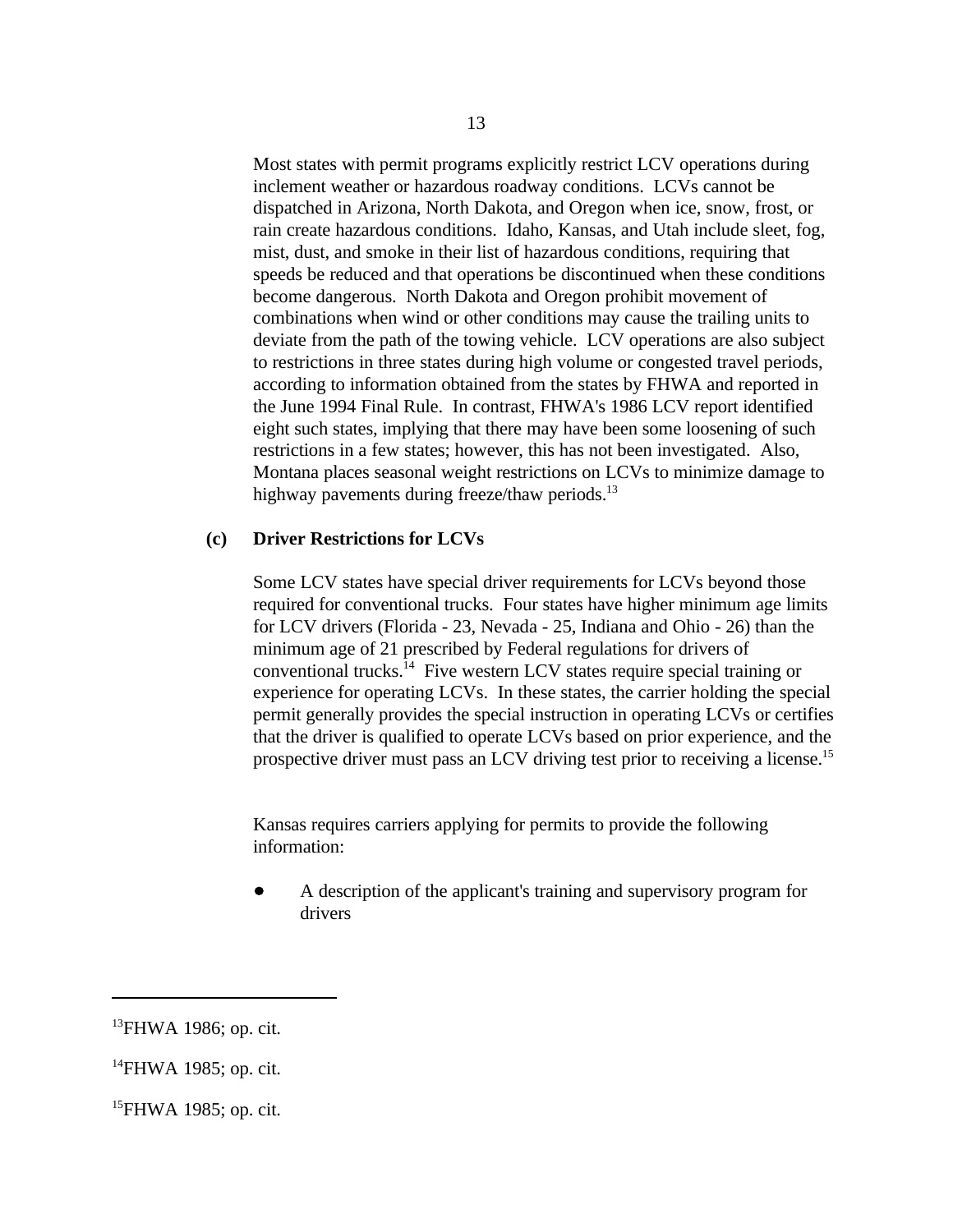- A description of the applicant's shop facilities and maintenance programs for equipment
- A description of the applicant's compliance with driver qualification standards
- A description of the applicant's safety program  $\bullet$
- A list of the vehicles for which permits are being applied including model and vehicle identification numbers
- $\bullet$ A list of the drivers to be certified
- Maps showing routes to and from the applicant's terminal.

## **(d) Designation of Highways and Bridges for LCV Use**

In the past, prior to the LCV freeze, requests from carriers to expand the highways on which LCVs were allowed to operate were typically treated on a case-by-case basis, rather than through the application of specific formulas or formal criteria. Key considerations include the following:

- $\bullet$ Is there adequate space for LCVs to carry out turning maneuvers at intersections and sharp curves? Specifically, given roadway and shoulder widths and curvature, will turning LCVs encroach onto roadsides or into lanes for opposing traffic?
- $\bullet$ Can LCVs be accommodated without adversely affecting the speeds of other vehicles? For two-lane roads, are there adequate opportunities for trailing vehicles to pass LCVs. Also, does the road have steep grades, which heavy trucks can negotiate only at reduced speeds?
- Are the load-bearing capacities of bridges on the highway segment  $\bullet$ adequate to accommodate LCVs?

Idaho uses a form that allows carriers to estimate off-tracking for any given configuration; based on the amount of off-tracking the carrier can determine what routes are open to that specific configuration based on maps available at ports of entry throughout the state.<sup>16</sup> South Dakota places restrictions on the

<sup>&</sup>lt;sup>16</sup>Off-tracking is a condition in which the paths of the trailing wheels of a turning vehicle are offset from those of the leading wheels. Off-tracking can cause potentially hazardous encroachment by the rear of a trailer onto adjacent lanes or roadsides.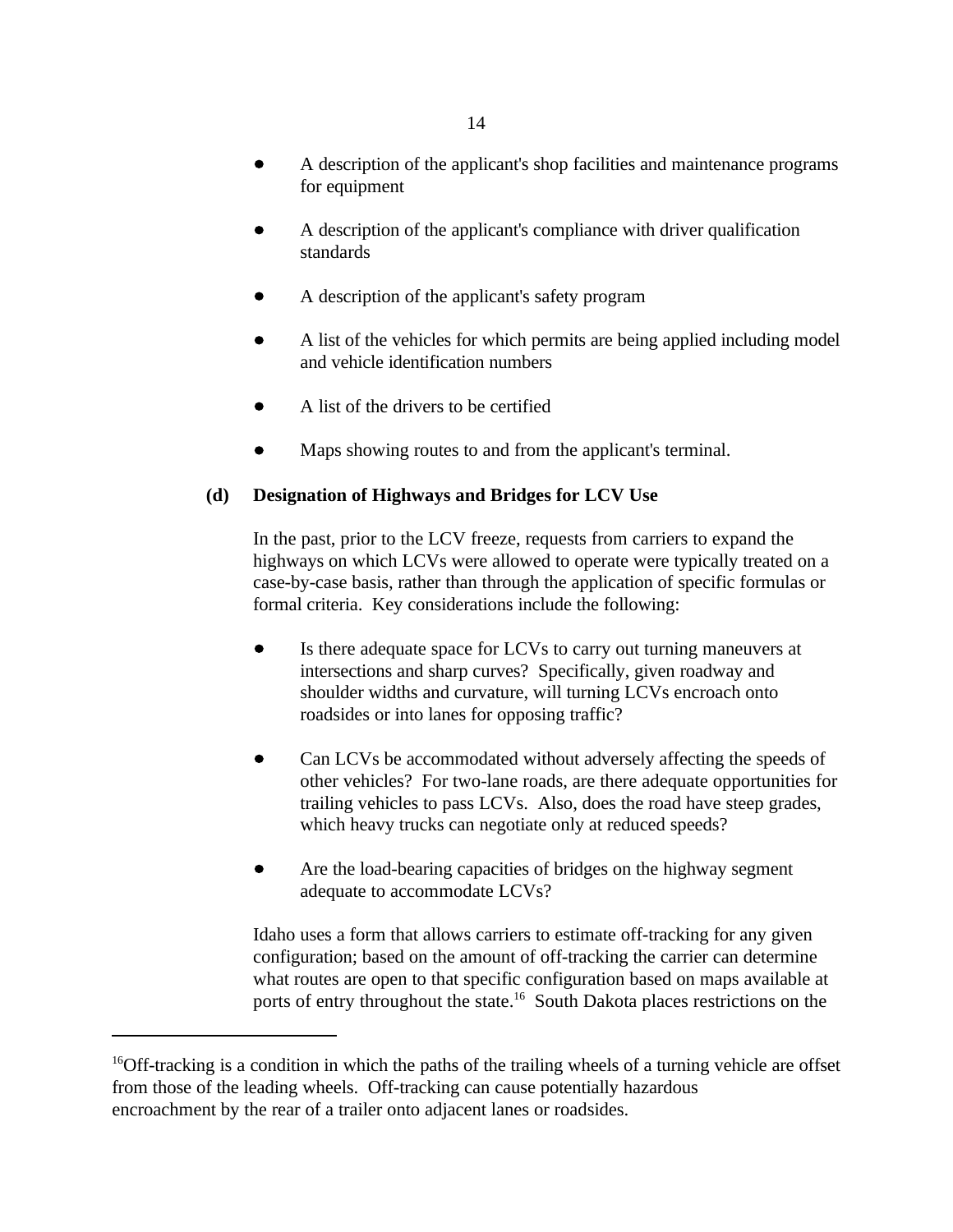maximum off-tracking of LCVs for specific curves. Prior to the LCV freeze, when a new route was requested, South Dakota DOT reviewed the radii of turns on the route to determine if they were adequate for LCVs. If not, the route would not be added to the network until the turn radii were improved. Oregon required demonstration runs to determine whether longer or heavier combinations should be allowed to operate on a given segment of the highway network.

#### **(e) Staging Areas for LCVs**

The six states with LCV operations on turnpikes construct and maintain staging areas for assembling and disassembling those LCVs that cannot be operated off the turnpikes -- i.e., primarily turnpike doubles, but also triples in a few cases. New York provides 32 staging areas for LCVs, Florida, 7, Ohio, 5, Massachusetts, 4, Indiana, 3, and Kansas, 2. Special permits issued by turnpikes may contain provisions stating that staging areas are to be used only for make-up and break-up operations upon entering or leaving the facility, and may not be used for the extended parking of trailers or as temporary truck terminals.

Access provisions for LCV operations on turnpikes vary considerably. Some states leave access to be determined by local authorities, while others limit access to a specified distance from the turnpike. These distances range from 1,500 feet in New York to 20 miles in Kansas in the vicinity of Kansas City.<sup>17</sup>

In the survey conducted for AASHTO's 1992 White Paper, the New York State Thruway Authority reported several problems in providing staging areas for turnpike doubles: land availability, pavement costs, the need to improve ramp widths, lighting requirements, the need for high impact bumper rail, and snow and ice control. Also, high levels of congestion on the Thruway require restrictions on peak period entries and exits.

#### **(f) The LCV Freeze**

Since the ISTEA freeze on any further increases in limits for doubles and triples in 1991, various studies have been underway and some have been completed.<sup>18</sup> Recent research and policy analysis suggests that more work is

## $17$ FHWA 1985; op. cit.

<sup>18</sup>Truck Safety: The Safety of Longer Combination Vehicles Is Unknown; GAO; March 11, 1992. *Longer Combination Trucks: Driver Controls and Equipment Inspection Should Be Improved*; GAO; November 23, 1993. *Larger Dimensioned Vehicle Study: Final Report*; FHWA; September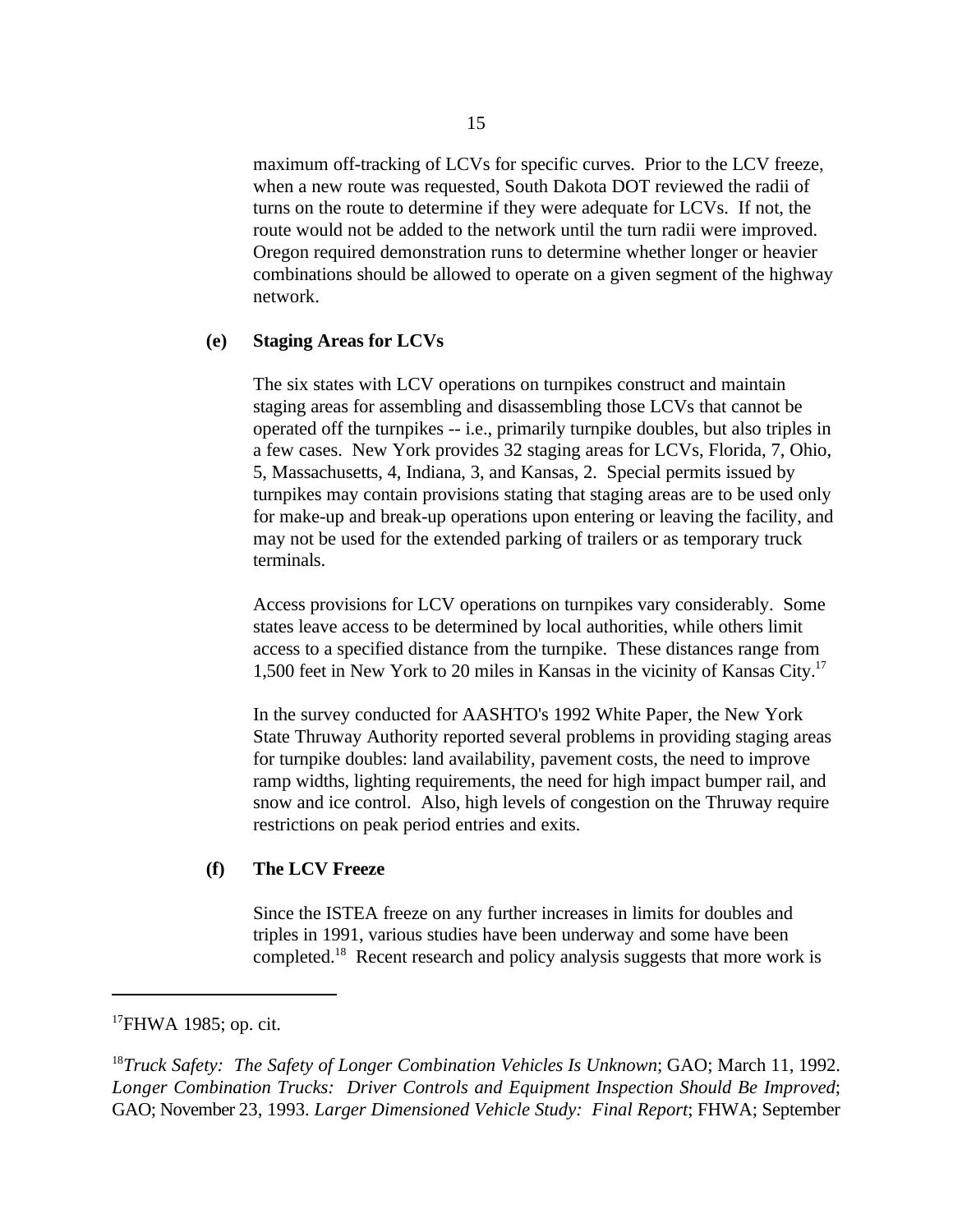likely to have to be done to resolve the issues that have been raised in these studies and that pressure is likely to continue to have these issues resolved before lifting or modifying the LCV freeze.

As an example of this point, at the September 7, 1994, meeting of the AASHTO Subcommittee on Highway Transport, a resolution was passed recommending that the freeze not be lifted until a program was adopted that would assure that any future increases in state or Federal limits was accompanied by actions that would assure that safety and other improvements would be achieved as a product of such decisions. The background for this resolution was a discussion by the subcommittee of a recommendation in TRB's Truck Weight Limits report that future state TS&W increases be made subject to Federal regulation of state permit systems to assure achievement of safety and other improvements.

The referenced TRB report recommended that regulations would have to be designed to assure the achievement of several objectives as part of permit programs:<sup>19</sup>

- Limitation to routes that can safely accommodate the vehicles
- Maximum weights controlled by a modified bridge formula Ď.
- Fees adequate to cover all incremental costs  $\bullet$
- An aggressively enforced program of safety restrictions covering:  $\bullet$ 
	- -- Power requirements for acceleration and hill climbing
	- -- Driver qualifications
	- -- Accident reporting and insurance requirements
	- -- Connecting equipment such as fifth wheels, pick-up plates, kingpins, and hitch connections
	- -- Axle width, tires, and rims.

TRB research concluded that these types of actions could be effective in overcoming the problems identified.

<sup>1993.</sup> *Longer Combination Trucks: Potential Infrastructure Impacts, Productivity Benefits, and Safety Concerns*; GAO; August 1994.

<sup>&</sup>lt;sup>19</sup>Truck Weight Limits: Issues and Options; TRB Special Report 225; June 1990.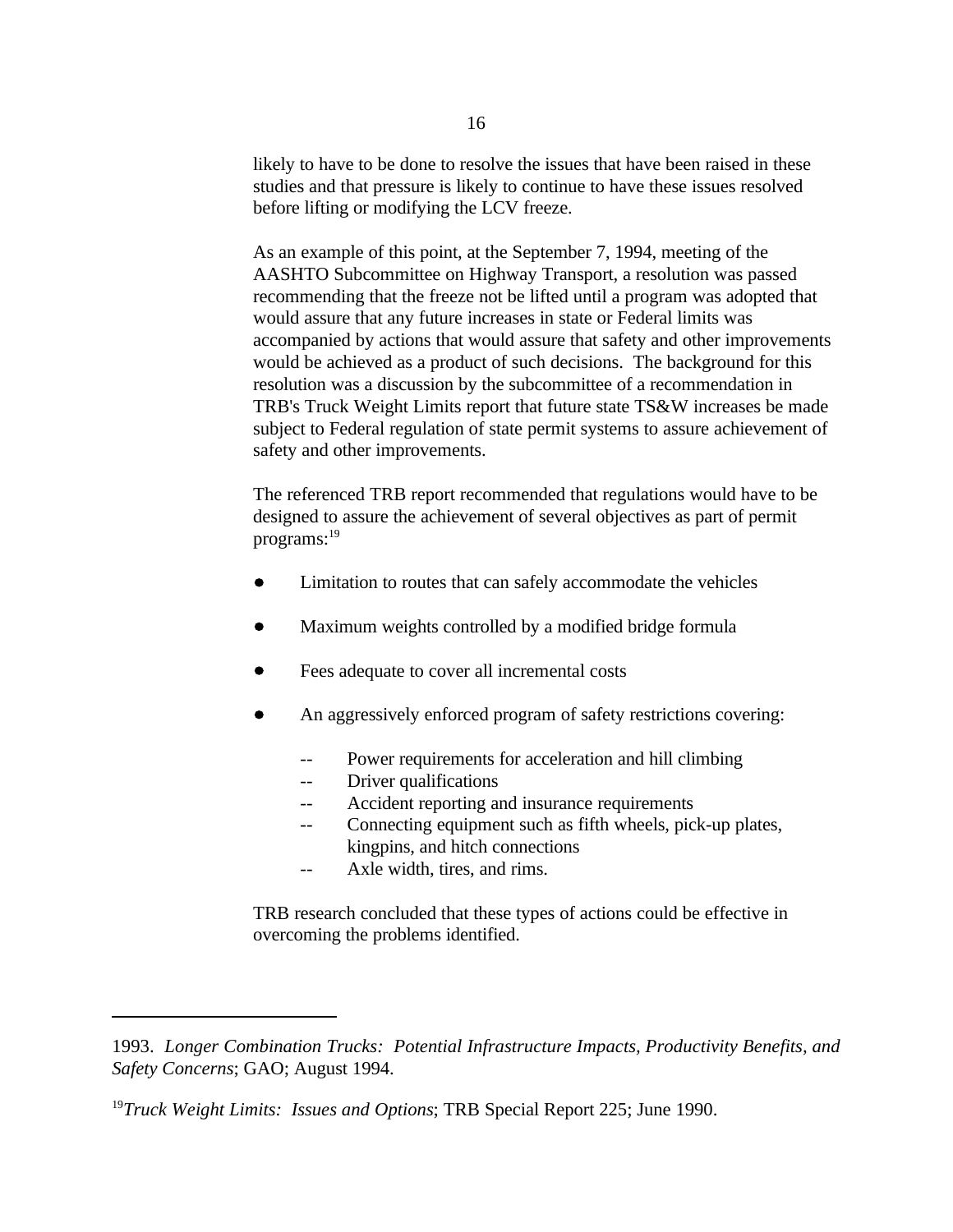This TRB recommendation was similar to a recommendation made in an LCV study performed for the Trucking Research Institute<sup>20</sup> (TRI) and in a subsequent unpublished draft report for FHWA. Both recommendations were based on conclusions reached in these two studies that these types of actions would result in substantial economic and safety benefits without substantial increase in costs.

The TRI report recommended that the following standards be met by all state LCV permit systems:

- Specified minimum standards for uniformity in terms of highway access and equipment permitted
- Fees that bear a direct relationship to any added cost of LCV operation and administration, rather than being used as just another revenue source
- Achievement of minimum safety standards
- $\bullet$ No unnecessary burdens on carriers.

An expanded list of items that should be covered by Federal regulation of state LCV permits includes:

- Driver qualifications and training  $\bullet$
- Enforcement and inspection requirements  $\bullet$
- $\bullet$ Criteria for geometrics, bridge load carrying capacity, and other safety considerations for routes to be used for each major class of LCV
- Antilock brakes, coupling equipment, power, and other safety equipment
- Special coupling requirements and roll threshold warning devices for tank combinations
- Maintenance standards  $\bullet$
- Accident reporting and insurance requirements  $\bullet$
- Axle lengths, tires, and rims

<sup>&</sup>lt;sup>20</sup> Productivity and Consumer Benefits of Longer Combination Vehicles: Executive Summary; prepared by Sydec, Inc. in association with Jack Faucett Associates for TRI; June 1990; page 8.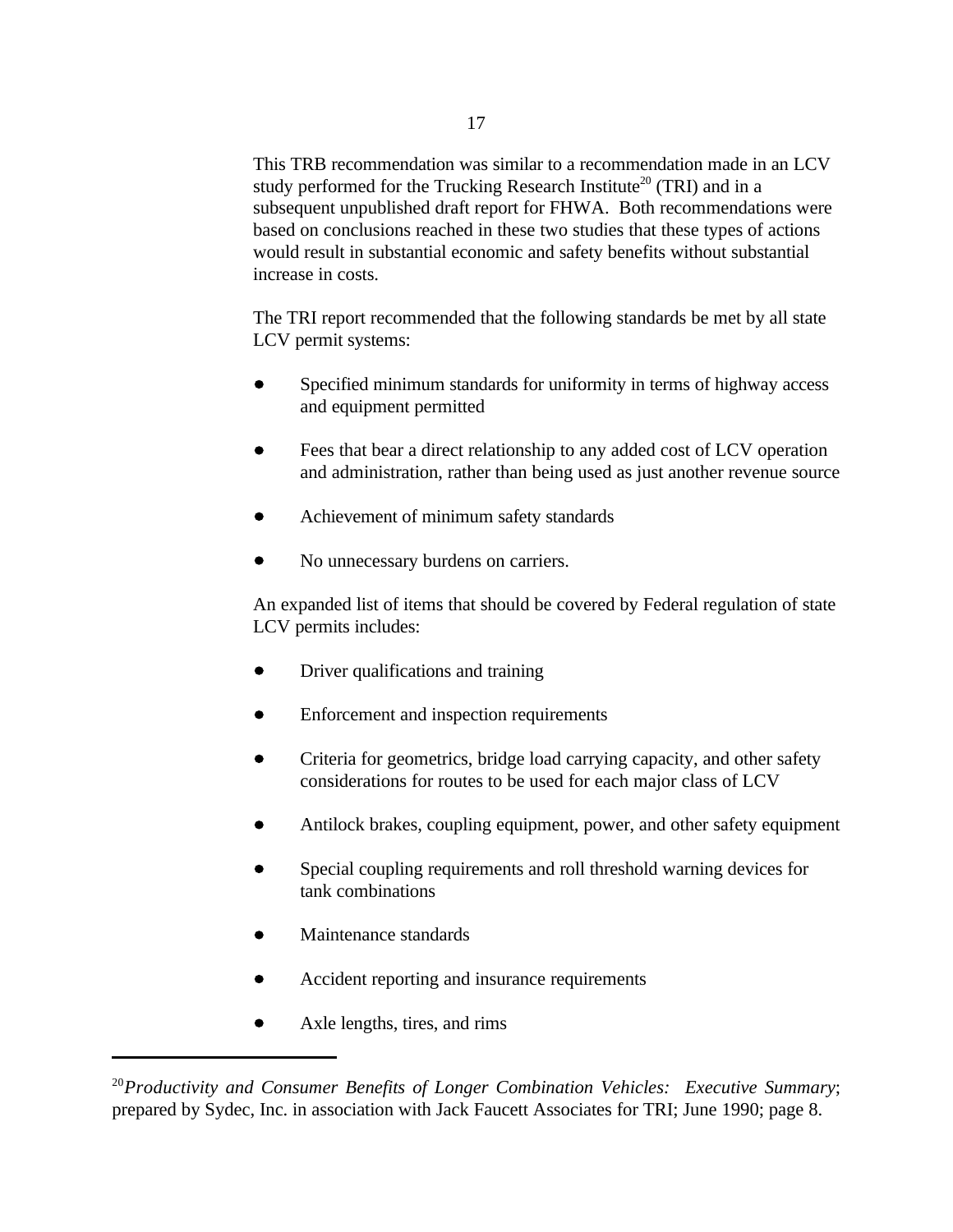- Guidelines for estimating incremental costs of LCV operations and  $\bullet$ establishment of appropriate user charges
- Standards for revocation of permits.  $\bullet$

## **(g) Summary**

Longer combination vehicles, with lengths exceeding those of conventional "twin 28s," currently operate on turnpikes or designated highways in 20 to 23 states, depending on the definition of  $LCV<sup>21</sup>$ . In eastern states with LCVs, operations are generally limited to turnpikes and staging areas are provided for assembling and disassembling LCVs. In midwestern and plains states, LCVs generally have limited access off of turnpikes. In western states, however, a more extensive network of designated highways is provided, including three states that open their entire state highway systems to LCVs.

Most states require special permits for LCV operations, which generally require the carrier to certify that its drivers have experience with LCVs, that the equipment can safely handle the load, that a certificate of insurance providing acceptable coverage is on file, and that the vehicle meets safety and inspection standards set forth in Federal and state regulations. Maximum weights for LCVs, equipment, operating, and driver restrictions differ considerably among the 20 LCV states.

In the past, prior to the LCV freeze, requests from carriers to expand the highways on which LCVs were allowed to operate were generally treated on a case-by-case basis, rather than through the application of specific formulas or formal criteria. Key considerations included whether there was adequate space for LCVs to carry out turning maneuvers at intersections and sharp curves, whether LCVs could be accommodated without adversely affecting the speeds of other vehicles, and whether the load-bearing capacities of bridges on the highway segment were adequate to accommodate LCVs.

In the survey conducted for this study, four states reported the results of monitoring accident experience of LCVs operating on their highways. All four reported that LCV accident experience compares favorably with that of other vehicles.

 $^{21}$ As shown in Table 1.2, 23 states allow LCVs of some type, but Florida does not allow them on the Interstate system, only on turnpikes, and Hawaii and Mississippi allow doubles with cargo unit lengths of up to 65 feet, but not over 80,000 pounds. Nebraska allows empty triples, but heavier  $( \leq 95,000 \text{ lbs.})$ , long ( $\leq 95$  feet) doubles. Thus, a total of 20 states allow LCVs according to the ISTEA definition  $( \ge 80,000$  lbs. on the Interstate system.)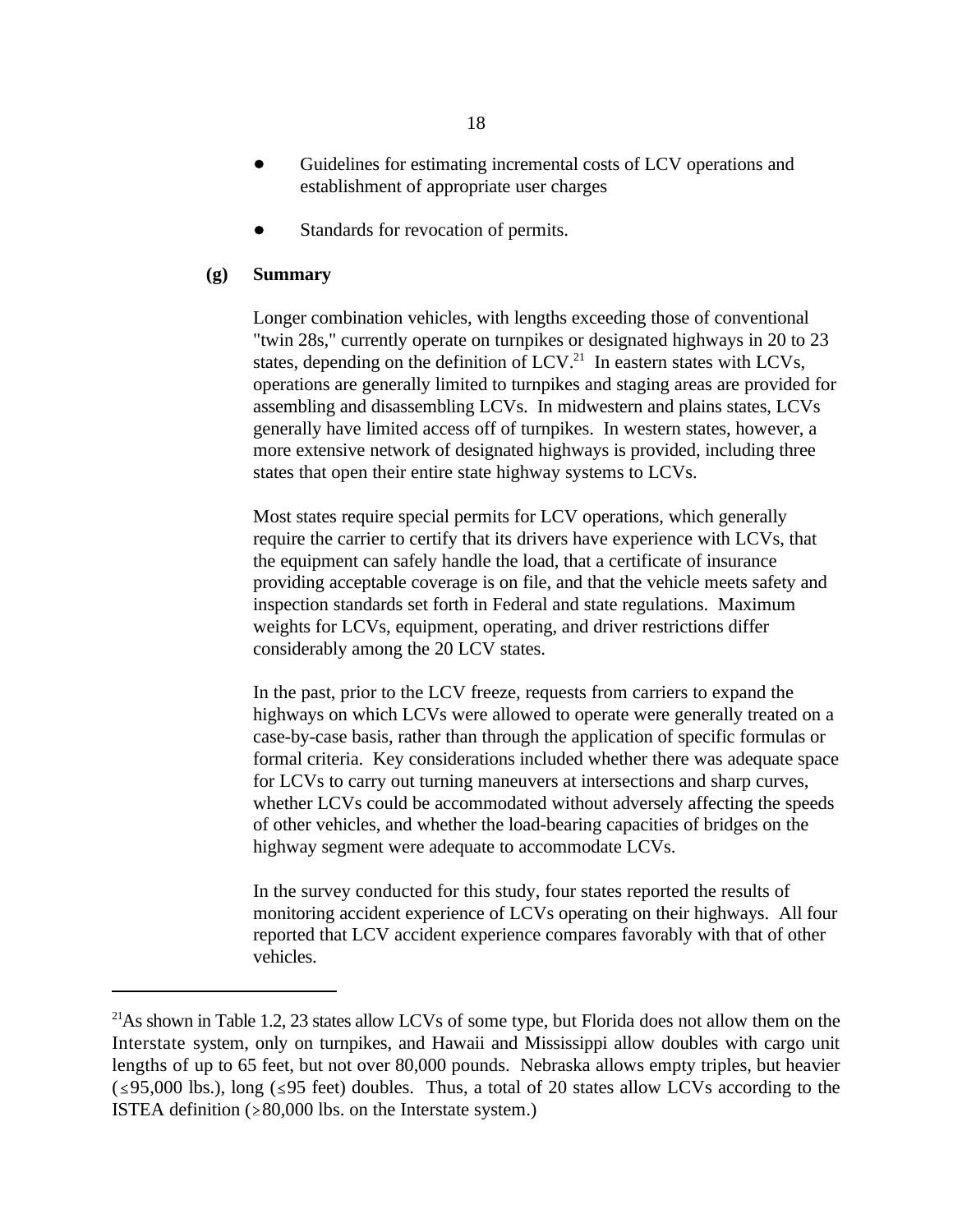## **1.2 Conventional Configuration Permit Vehicles**

In addition to longer combination vehicles, conventional configurations are eligible for special permits in all states for nondivisible loads and in approximately half of the states for divisible loads.<sup>22</sup> The permit systems of the states vary in terms of the types of permits, maximum allowable weight, permitted transportation routes, and eligibility for special permits. Several states have begun addressing issues related to OS/OW permit vehicles, such as their cost responsibility, enforcement of size and weight limits, and safety issues related to longer and heavier vehicles operations; several more are expressing interest in doing so in the near future.

## **1.3 Enforcement Issues of OS/OW Permit Vehicles**

All states are required by Federal regulation to enforce size and weight limits on Federal-aid highways, and this responsibility extends to permitted vehicles. Enforcement officials generally have an understanding of the effectiveness of their programs and can determine the frequency of size and weight limit violations through their daily activities. As part of the research conducted for this working paper, several questions were asked of state special permit office staffs in 14 states concerning enforcement of permitted vehicles in order to better understand state enforcement of permitted vehicles and to determine the magnitude of permit violations occurring<sup>23</sup>.

Enforcement issue responses to the special permit telephone survey are summarized in Table 1.5. Additional information obtained during the survey is presented below.

- Only three states out of fourteen respondents confirmed that previous permit violations were considered when issuing OS/OW permits. Many states cited lack of resources and inability to check a violations database as the reason for not screening previous permit violators.
- $\bullet$ In most states operating permits are suspended, revoked, or become invalid if a violation is detected. The truck is placed out-of-service until the load is shifted or off-loaded to make the truck legal. Some states will issue a new operating

 $^{23}$  A telephone survey of special permit policies from state departments of transportation, highway patrol, and toll authorities conducted in October 1994. Fourteen states responded to the telephone survey: Alaska, Florida, Idaho, Kansas, New York, Massachusetts, Montana, North Dakota, Ohio, Oregon, South Dakota, Utah, Washington, and Wyoming. Questions were asked concerning enforcement, safety, and cost responsibility of permitted vehicles.

Federal Highway Administration, (1993) *Overweight Vehicles - Penalties and Permits: An* 22 *Inventory of State Practices for Fiscal Year 1991.*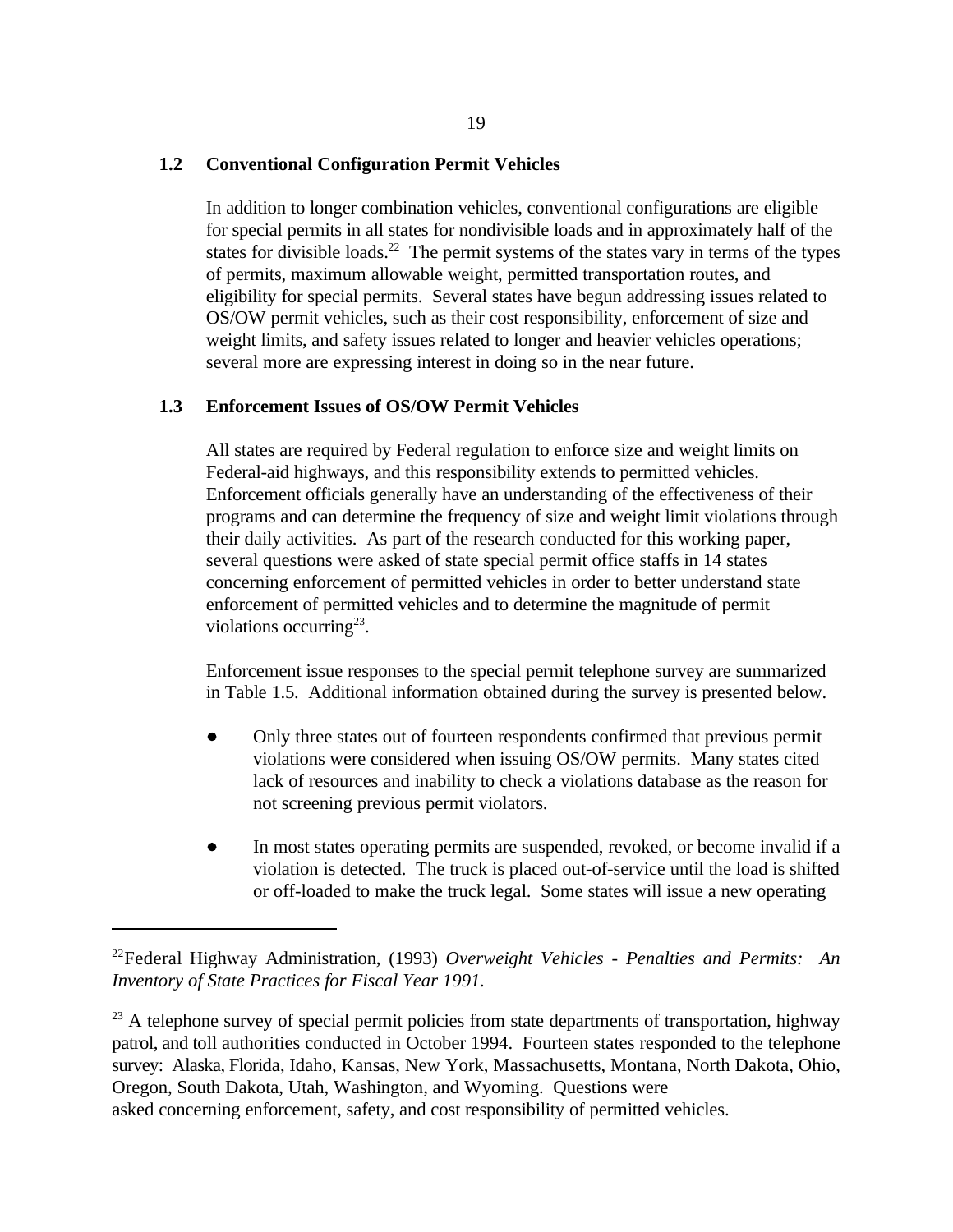permit to allow a motor carrier to proceed if the truck's weight is within the maximum GVW limit that applies to permits.

- In Washington State a truck which is found to be in violation of a permit is  $\bullet$ immediately placed out-of-service until load is shifted or off-loaded to comply with the permit, or a new permit is issued.
- For state permit officials who had knowledge of how often permits were suspended or revoked, the frequency ranged from 300-400 annually in Montana to extremely infrequently in Idaho.
- $\bullet$ In Ohio, when motor carriers receive multiple violations they are called and asked to meet with enforcement officials to discuss the permit violations.
- Massachusetts' special permit office stated that revoking special permit  $\bullet$ privileges of motor carriers is an extremely lengthy process and therefore is not very effective. Often independent truckers change the name of the company to avoid losing special permit privileges. In one example, a company changed its name three times to avoid loosing eligibility.
- $\bullet$ Utah has recommended that AASHTO perform a national study on enforcement of OS/OW permitted vehicles because states are limited in the amount of resources they can devote to such concerns.
- The Idaho special permit office expressed concern that too many resources are being devoted to weight enforcement for both permitted and non-permitted vehicles. Less than 0.3 percent of vehicles weighed in Idaho are found to be in violation of state and Federal weight limits.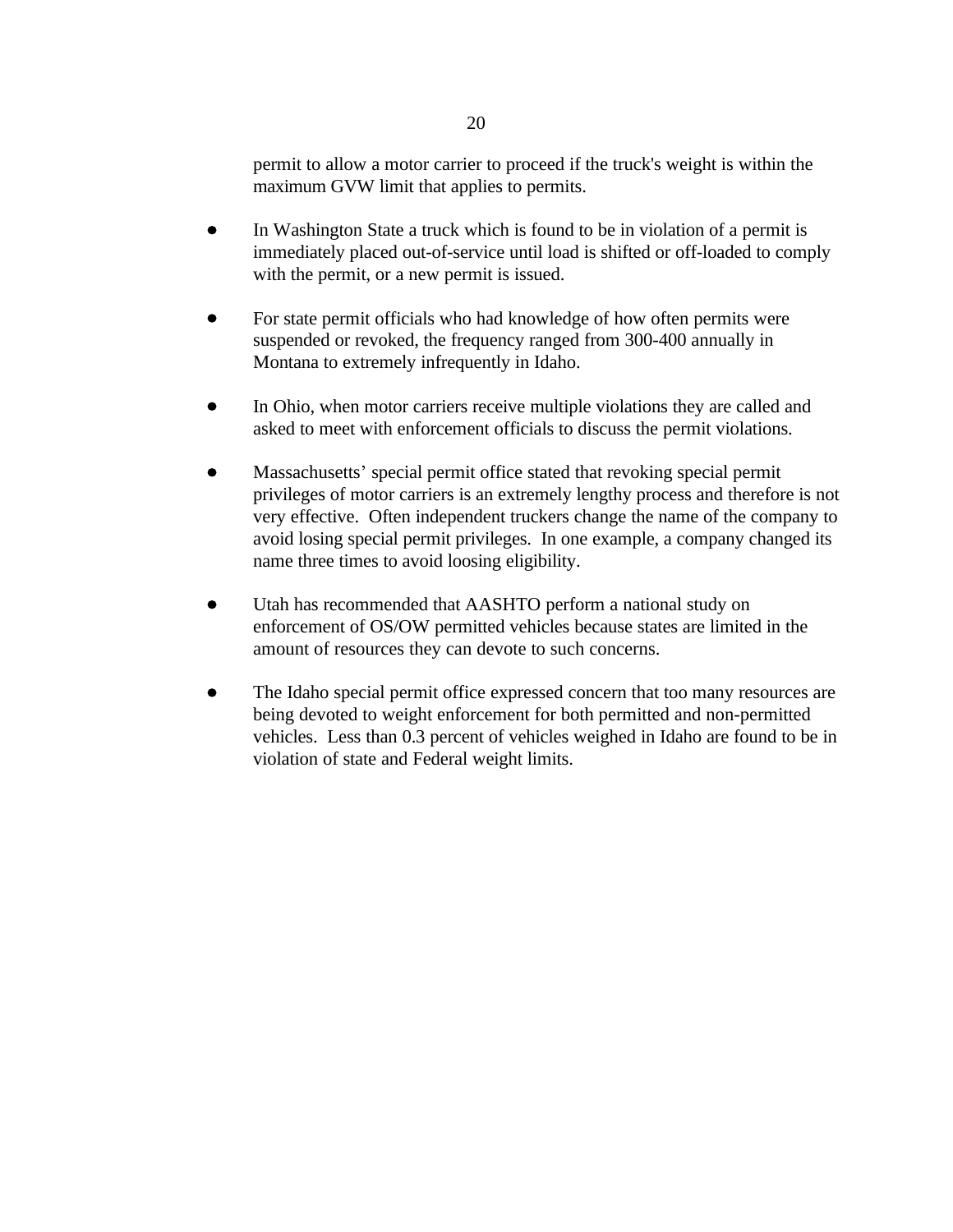Table 1.5 Enforcement Issues of OS/OW Permit Vehicles

|                                                                           | Are Previous<br>Violations<br>Permit | Revoked When<br>ð<br>Are Permits<br>Suspended | Frequency of<br>Approximate | Level Studies<br><b>Formal State</b><br>Have Any |                                                                                                                               |
|---------------------------------------------------------------------------|--------------------------------------|-----------------------------------------------|-----------------------------|--------------------------------------------------|-------------------------------------------------------------------------------------------------------------------------------|
|                                                                           | Considered in                        | Permit                                        | Permits Being               | Been                                             |                                                                                                                               |
| STATE CONTACT PERSON                                                      | Issuing                              | Violations                                    | Suspended or                | Performed on                                     | <b>COMMENTS</b>                                                                                                               |
|                                                                           | <b>OS/OW</b><br>Permits              | Occur                                         | Revoked                     | Enforcement<br>Issues                            |                                                                                                                               |
| Doug Panila<br>Alaska                                                     | Ş                                    |                                               |                             | ż                                                | Past violations are not reviewed in issuing new OS/OW permits.                                                                |
| (907) 345-7636                                                            |                                      |                                               |                             |                                                  |                                                                                                                               |
| - George Herndon<br>Florida                                               | ı                                    | Yes                                           |                             | Informal                                         | No formal studies have been performed on special permit enforcement                                                           |
| (904) 488-5596                                                            |                                      |                                               |                             | Reviews                                          | in Florida.                                                                                                                   |
| Idaho - Clayton Sullivan<br>$(208)$ 334-8405                              | $\tilde{\mathbf{z}}$                 | Yes                                           | Infrequent<br>Extremely     | ž                                                | Feels that Idaho is devoting too much resources to weight enforcement<br>for all trucks.                                      |
|                                                                           |                                      |                                               |                             |                                                  |                                                                                                                               |
| Kansas - Steve Zimmerman                                                  | $\mathbf{z}$                         | yes                                           | Under 100                   | $\mathbf{\hat{z}}$                               | are not reveled if load is shifted or off-loaded to<br>OS/OW permits                                                          |
| $(913)$ 296-3618                                                          |                                      |                                               |                             |                                                  | become legal.                                                                                                                 |
| Steve Frymer<br>Massachusetts -                                           | Yes                                  |                                               |                             | ş                                                | very lengthy process<br>æ<br>privileges is<br>permit<br>special<br>Revoking                                                   |
| $(617)$ 973-7345                                                          |                                      |                                               |                             |                                                  | problems have occurred with small trucking companies changing their                                                           |
|                                                                           |                                      |                                               |                             |                                                  | names.                                                                                                                        |
| Montana - Carolyn Knickles &                                              | In Certain                           | yes                                           | 150-200                     | $\mathbf{\hat{z}}$                               | If permit violation is detected, permit is revoked and motor carrier                                                          |
| Dan Kiely (406) 444-6130                                                  | Circumstances                        |                                               | Annually                    |                                                  | must obtain a new permit                                                                                                      |
| New York - Marygrace Parker                                               | $\tilde{\mathbf{z}}$                 | Yes                                           |                             | ž                                                | If permit violation is detected, permit is revoked and motor carrier                                                          |
| (518) 436-2816                                                            |                                      |                                               |                             |                                                  | must obtain a new permit                                                                                                      |
| North Dakota - Sue Wood &                                                 | $\tilde{\mathbf{z}}$                 | Yes                                           | $\bullet$                   | $\tilde{\mathbf{z}}$                             | Permit is suspended until load is shifted or off-loaded to comply with                                                        |
| Dennis Ericson (701) 224-2455                                             |                                      |                                               |                             |                                                  | permit limit.                                                                                                                 |
| Ohio - Dennis Murphy                                                      | yes                                  | ٠                                             |                             | $\bullet$                                        | A review is performed for companies with multiple permit violations -                                                         |
| $(614) 777-0224$                                                          |                                      |                                               |                             |                                                  | - the company is called in to discuss the issues.                                                                             |
| Oregon - Thomas Bradd                                                     | ž                                    | ŧ                                             | t                           | $\mathbf{\hat{z}}$                               | Oregon is developing a program which evaluates previous violation                                                             |
| 016L-EP6 (EOS)                                                            |                                      |                                               |                             |                                                  | records.                                                                                                                      |
| South Dakota - Mike Young<br>$(605)$ $773-3571$                           | $\bullet$                            | Yes                                           | $\mathbf{I}$                | ž                                                | Special permits are revoked when permits are violated                                                                         |
| Utah - Norm Lindgren                                                      |                                      | Yes                                           | 300-400                     |                                                  |                                                                                                                               |
| (801) 965-4325                                                            | $\bullet$                            |                                               | Annually                    | ž                                                | State has recommended that AASHTO perform a national study on<br>permit enforcement issues.                                   |
|                                                                           |                                      |                                               |                             |                                                  |                                                                                                                               |
| Washington - John Balcom                                                  | $\bullet$                            | Yes                                           |                             | No Recent                                        | Permit is revoked when permit violation occurs, truck is placed out-                                                          |
| $(206) 664-9494$                                                          |                                      |                                               |                             | Study                                            | of-service until new permit is issued                                                                                         |
| Captain Gerard<br><b>1021-177</b> (205)<br>$\bar{\phantom{a}}$<br>Wyoming | Yes                                  | Yes                                           |                             | ż                                                | In the self-issuing permit program, motor carriers are monitored<br>intensively and repeat violators are removed from program |
|                                                                           |                                      |                                               |                             |                                                  |                                                                                                                               |

Note: - indicates no response.<br>Source: State OS/OW permit program information is based on telephone interviews with state permit office staffs in October 1994. Blank cells indicate that the contact person<br>could not provide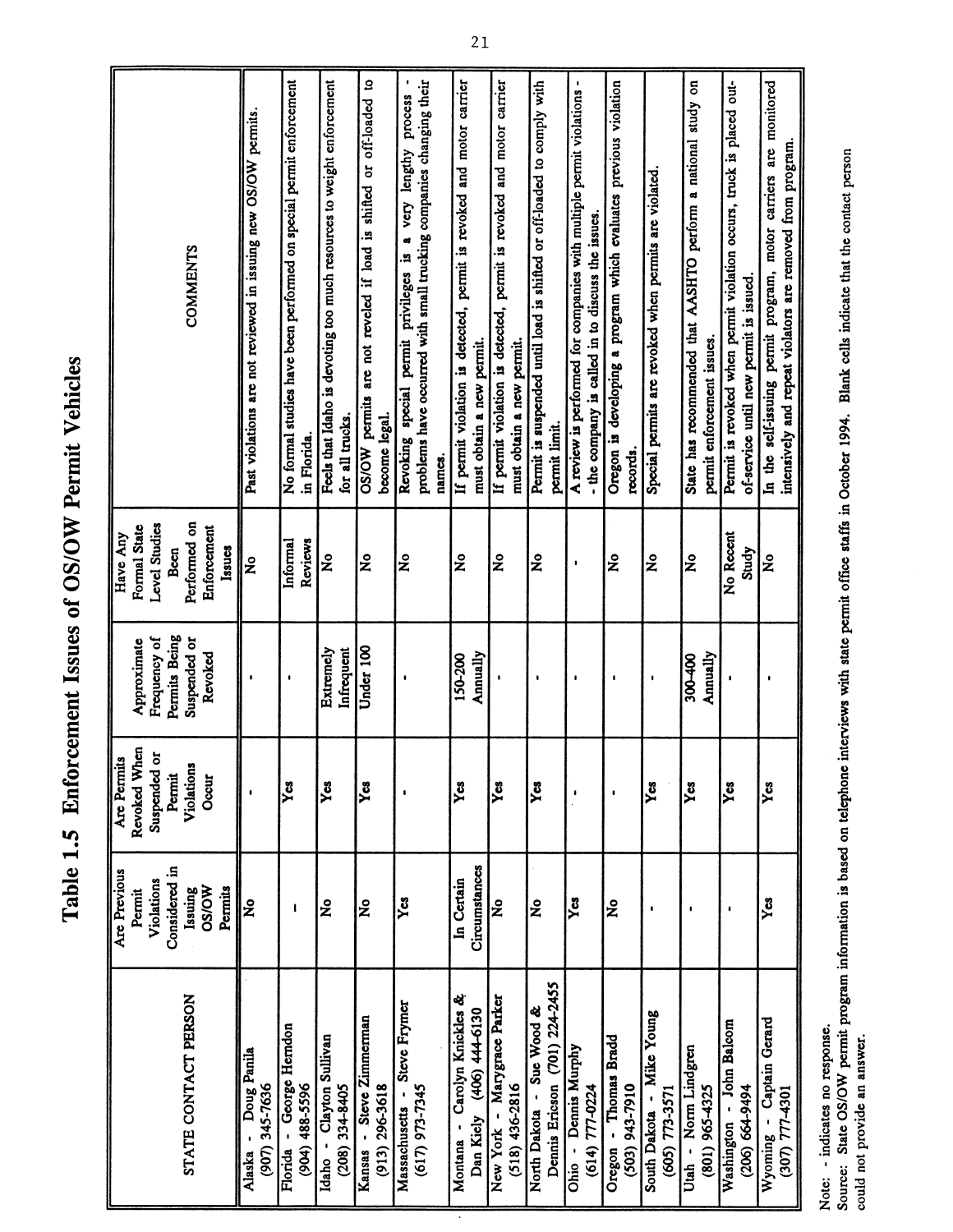This last point raises a question as to the possible counter-effectiveness of current Federal enforcement planning and reporting requirements. States may be devoting too much effort to weighing at fixed weigh stations for long periods in order to report a high number of vehicles weighed. Shorter weighing periods at randomized locations and at randomized hours would be much more cost effective even if fewer trucks were weighed.

## **1.4 Safety Performance of OS/OW Permitted Vehicles**

Safety performance of OS/OW permitted vehicles is a significant issue in evaluating existing special permit programs. A comparison of the safety performance of OS/OW permitted vehicles to conventional configured trucks would provide insight in addressing future truck size and weight limits. Several questions were asked of states' special permit offices in order to determine the perception of safety performance of OS/OW vehicles.

Safety performance responses to the special permit telephone survey are summarized in Table 1.6. Additional information provided in the survey is presented below:

- Only Idaho had performed a study that examined safety performance of OS/OW vehicles in comparison to conventional configurations. The study examined LCVs because accident data identified these vehicles but excluded other permitted vehicles. The study found that LCVs are safer than other commercial vehicles, and that this can be attributed to the strict regulation of this program.
- No state specifically examined safety records in determining eligibility for  $\bullet$ special permit programs. Several states cited general safety requirements but acknowledged that the requirements were generally not being actively monitored.
- $\bullet$ Several states referred to safety requirements of specific programs such as the Longer Combination Vehicle program or the "Over 117,000 lb. Program" (Wyoming). The motor carrier safety rating is required to be satisfactory or conditional in order to qualify for the programs.
- $\bullet$ Oregon has a program designed to increase safety performance and weight compliance of motor carriers. Safety inspectors meet directly with trucking companies to discuss safety and weight compliance issues.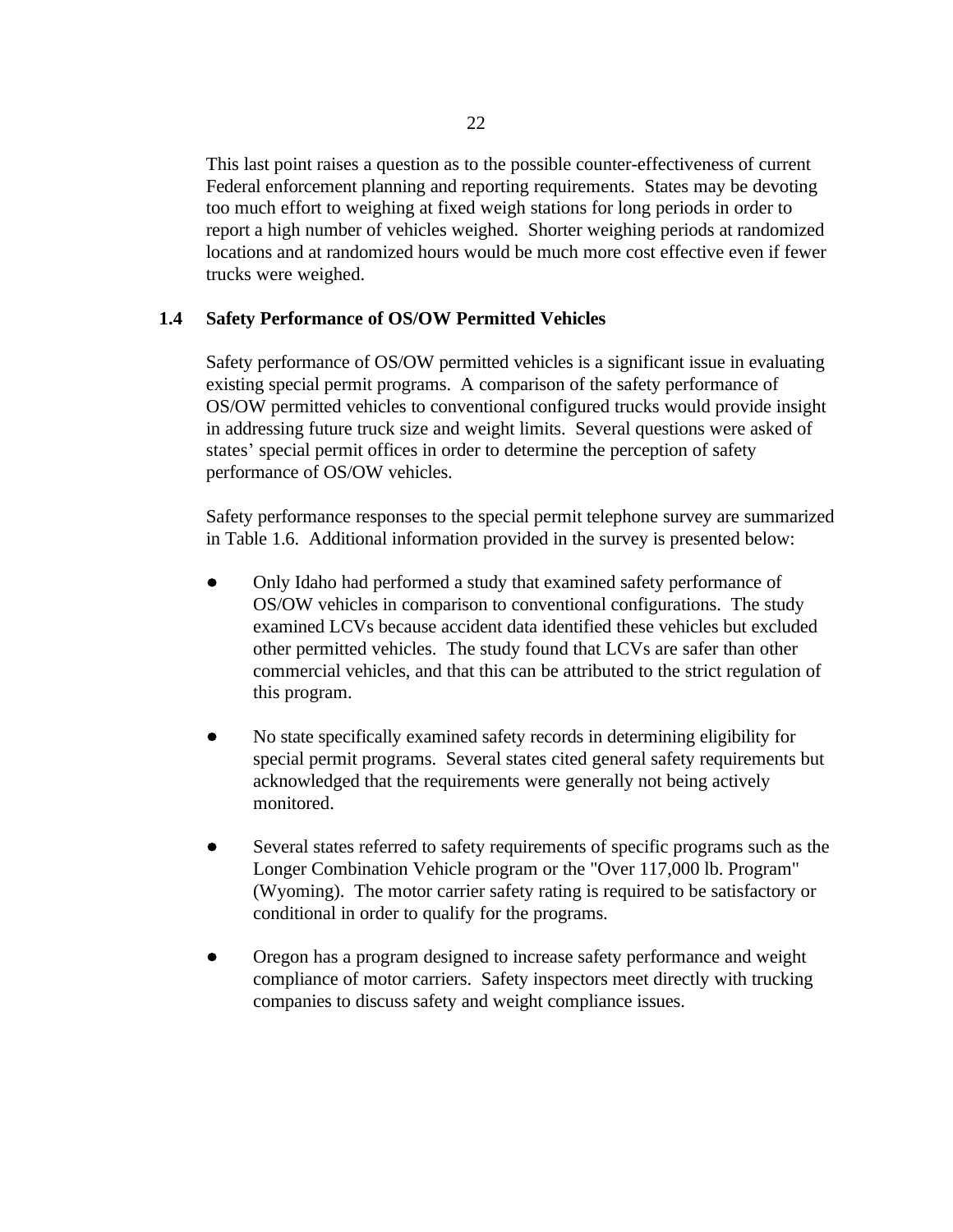Table 1.6 Safety Performance of OS/OW Vehicles

|                                                 |                                           | <b>COMMENTS</b>                    |                       | vehicles is not considered in the<br>of OS/OW<br>performance<br>permitting process.<br><b>Safety</b> | Safety performance of OS/OW vehicles has increased but here are no<br>formal studies done in Florida on this subject. | General safety requirements exist for motor carriers to obtain permits; | however, the safety regulations are not enforced. | A Special Vehicle Class (SVC) or triples program has been established<br>to provide truck drivers of LCV with safety and operating information. | Truck weight enforcement program has been effective in deterring<br>violations of OS/OW permits resulting in increased highway safety. | A site inspection of vehicle may be performed if permit is obtained | from port of entry - no inspections occur if permit is issued from the<br>DOT | For the LCV program, driver records are reviewed, equipment must be<br>certified, and tandem driver permit must be obtained | Not aware of any enforcement programs designed to improve safety<br>performance of OS/OW vehicles. | Safety performance of OS/OW vehicles is not considered in the permit<br>process | The motor carrier enforcement program includes visits to trucking<br>companies to discuss issues of safety and violations of OS/OW vehicles. | Did not comment on safety performance of OS/OW vehicles. | Did not comment on safety performance of OS/OW vehicles. | In order to qualify for an OS/OW permit, a vehicle must be in proper<br>working order; however, inspections are not performed for permits. | For vehicles over 117,000 lbs., the safety rating of a motor carrier must<br>be satisfactory or conditional in order to receive a permit. |
|-------------------------------------------------|-------------------------------------------|------------------------------------|-----------------------|------------------------------------------------------------------------------------------------------|-----------------------------------------------------------------------------------------------------------------------|-------------------------------------------------------------------------|---------------------------------------------------|-------------------------------------------------------------------------------------------------------------------------------------------------|----------------------------------------------------------------------------------------------------------------------------------------|---------------------------------------------------------------------|-------------------------------------------------------------------------------|-----------------------------------------------------------------------------------------------------------------------------|----------------------------------------------------------------------------------------------------|---------------------------------------------------------------------------------|----------------------------------------------------------------------------------------------------------------------------------------------|----------------------------------------------------------|----------------------------------------------------------|--------------------------------------------------------------------------------------------------------------------------------------------|-------------------------------------------------------------------------------------------------------------------------------------------|
| Does Your State<br>Have Special<br>Enforcement  | <b>Achieve Better</b><br>Policies to      | Performance of<br>Safety           | <b>OS/OW Vehicles</b> | $\overline{\mathbf{z}}$                                                                              |                                                                                                                       | k                                                                       |                                                   | Ş                                                                                                                                               |                                                                                                                                        | Not Aware                                                           |                                                                               | Yes                                                                                                                         | ž                                                                                                  |                                                                                 | Yes                                                                                                                                          |                                                          |                                                          |                                                                                                                                            | Ł                                                                                                                                         |
| Are Driver                                      | Safety Records<br>Considered in           | Issuing Special<br>Permits         |                       |                                                                                                      |                                                                                                                       | General Safety                                                          | Requirements                                      | $\mathbf{\hat{z}}$                                                                                                                              | $\pmb{\mathfrak{g}}$                                                                                                                   | Σ                                                                   |                                                                               | for LCV<br>x                                                                                                                | $\overline{\mathsf{z}}$                                                                            | ł                                                                               | k                                                                                                                                            |                                                          |                                                          |                                                                                                                                            | For Specific<br>Program                                                                                                                   |
| Performed on<br><b>Studies Been</b><br>Have Any | <b>OS/OW Vehicles</b><br>Safety Issues of | vs. Conventional<br>Configurations |                       | $\overline{\mathbf{z}}$                                                                              | ١Z                                                                                                                    | Į٤                                                                      | For LCV                                           | ż                                                                                                                                               | ے                                                                                                                                      | ١ş                                                                  |                                                                               | $\overline{\mathbf{z}}$                                                                                                     | Νo                                                                                                 | lş                                                                              | k                                                                                                                                            |                                                          |                                                          | ۱ş                                                                                                                                         | ę                                                                                                                                         |
|                                                 |                                           | STATE CONTACT PERSON               |                       | Doug Panila<br>(907) 345-7636<br>Alaska                                                              | Florida - George Herndon<br>$(904)$ 488-5596                                                                          | Idaho - Clayton Sullivan                                                | $(208)$ 334-8405                                  | Kansas - Steve Zimmerman<br>$(913)$ 296-3618                                                                                                    | Steve Frymer<br>(617) 973-7345<br>Massachusetts -                                                                                      | Montana - Carolyn Knickles &                                        | Dan Kiely (406) 444-6130                                                      | New York - Marygrace Parker<br>$(518)$ 436-2816                                                                             | Dennis Ericson (701) 224-2455<br>Sue Wood &<br>North Dakota -                                      | Ohio - Dennis Murphy<br>(614) 777-0224                                          | Oregon - Thomas Bradd<br>$(503)$ 943-7910                                                                                                    | - Mike Young<br>(605) 773-3571<br><b>South Dakota</b>    | Utah - Norm Lindgren<br>(801) 965-4325                   | Washington - John Balcom<br>$(206) 664-9494$                                                                                               | Wyoming - Captain Gerard<br><b>10CP-LLL (LOE)</b>                                                                                         |

 $\ddot{\phantom{0}}$ 

Note: - indicates no response.<br>Source: State OS/OW permit program information is based on telephone interviews with state contact persons in October 1994.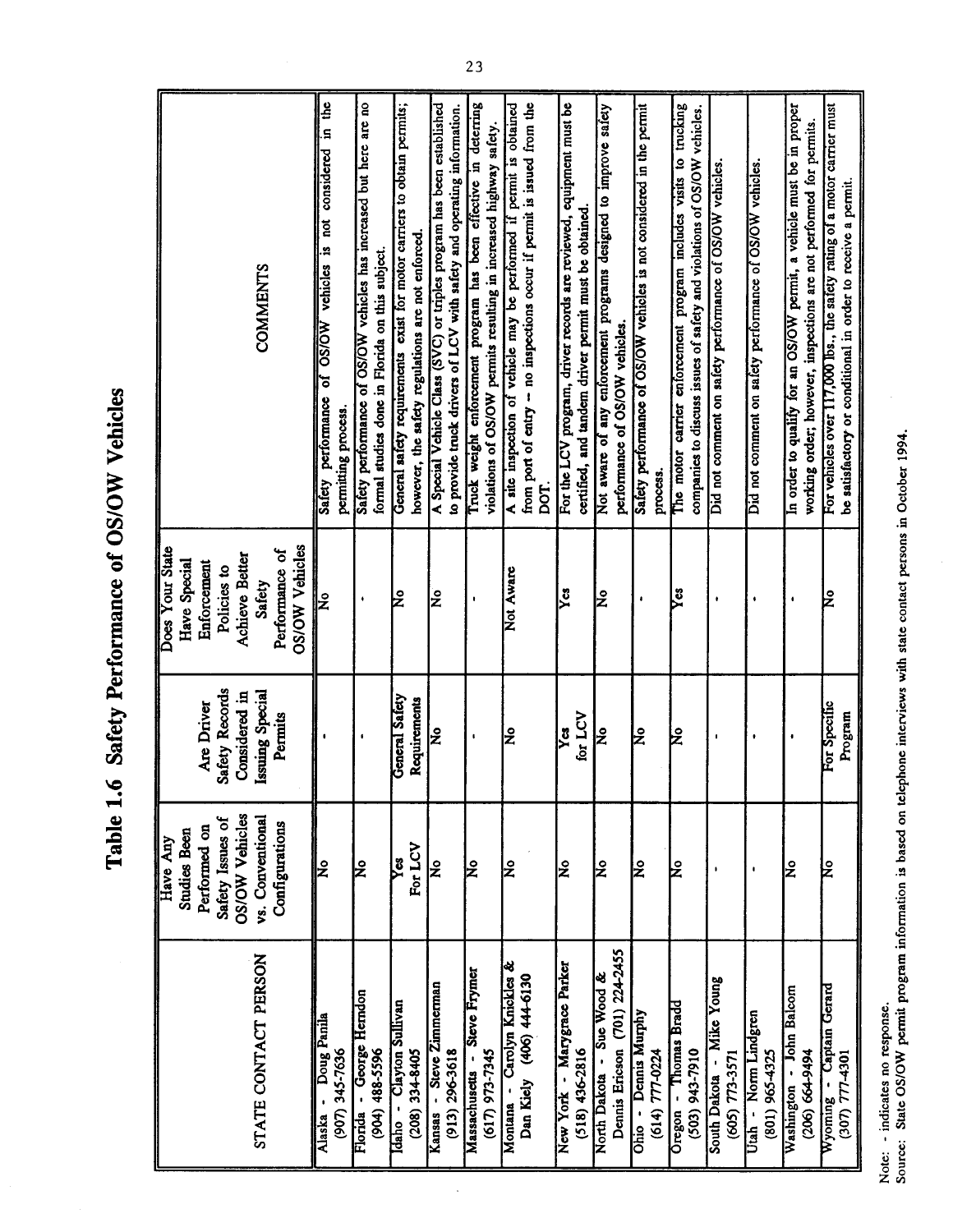In general, the permit offices of the state departments of transportation did not believe that safety performance of OS/OW permitted vehicles was a significant issue on the state highways. Several states cited the increased safety performance of LCVs attributed to the strict monitoring of the program.

## **1.5 Performance Standards Regulation of TS&W**

Conceptually, a performance standards approach to TS&W regulation could be superior to the traditional limits approach because it might be used to create an incentive for achieving productivity, safety, and other goals. This approach could involve establishment of a set of standards that, if achieved, would allow carriers to operate at greater size and weight limits. Such standards might deal with:

- Off-tracking
- Speed and acceleration on different grades
- Braking
- Emergency avoidance maneuverability
- Rearward amplification
- Rollover threshold and control.

Only very limited attempts have been made to use this approach, although it has been advocated and discussed in some detail by J.R. Billing of the Ontario Ministry of Transportation.<sup>24</sup> Both Billing and the summarizer of the Cambridge Conference, H. K. Walker, encourage the trend to the use of standards based on performance measures, but recognize that "it is probably premature to adopt a policy based entirely on performance standards at this time."<sup>25</sup>

The most successful example of an approach that is at least generally related has been the Vehicle Weights and Dimensions Study conducted during the 1980s by the Road and Transportation Association of Canada (recently renamed the Transportation Association of Canada), leading to the adoption of a national Memorandum of

*Proceedings of the Third International Symposium on Heavy Vehicle Weights and Dimensions*, 24 University of Cambridge; June 1992; p. 278-283.

 $25$ Cambridge Conference report; p. 450.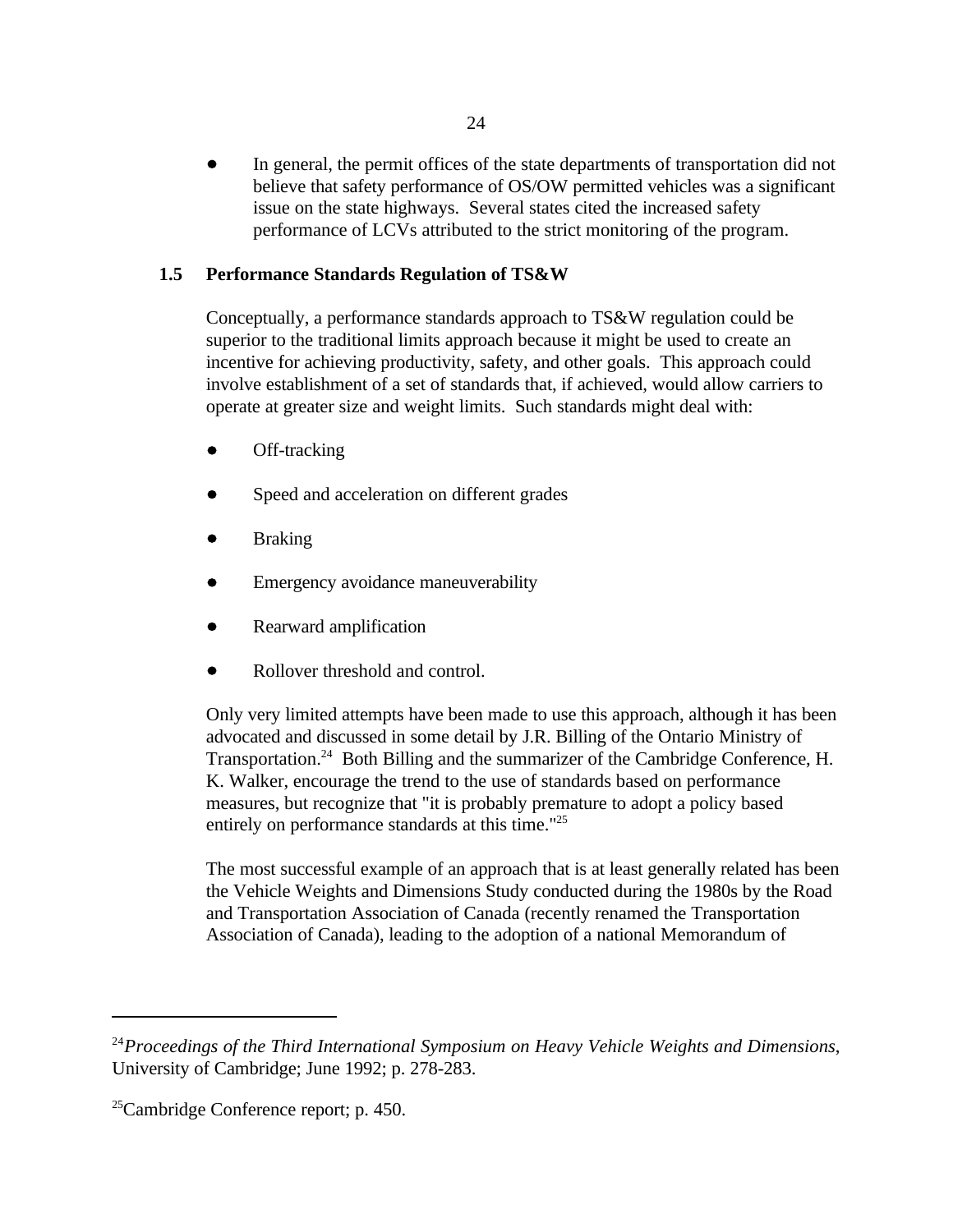Understanding on Vehicle Weights and Dimensions.<sup>26</sup> The study examined the stability, control characteristics, and highway impacts of different types of configurations being used throughout the country. Various performance measures were used to evaluate configurations in both field tests and analyses, leading to nationwide agreement on a uniform set of limits that allowed heavier and longer truck combinations meeting certain specifications to operate on a nationwide basis. Safety was a dominant criterion in defining the performance standards used. The concept of using performance standards to define a window through which trucks can pass has since been extended to other configurations and similar types of performance-based regulations.<sup>27</sup>

### **1.6 Elimination of Grandfather Clauses**

Several of the major national TS&W studies have evaluated the impacts of eliminating or phasing out the grandfather clauses in Federal statues which allow states to retain higher limits than current Federal weight limits, including the bridge formula. Several scenarios analyzed in U.S. DOT's 1981 TS&W report to Congress, in the 1990 Sydec-Jack Faucett Associates TS&W report to FHWA (the Part Two report), and in TRB's Special Report 225 all show that there would be substantial negative impacts in terms of productivity losses -- greatly outweighing savings in highway agency costs for pavements and bridges if grandfather clauses were eliminated. Impacts would be particularly severe for certain industries and in certain regions (e.g, construction in the Northeast and natural resource haulers in the Rocky Mountains and Pacific Northwest).

As a result of these findings, none of these studies has led to any recommendation to eliminate or phase out the grandfather clause, although the TRB study did lead to a recommendation to replace grandfather rights with a special permit program. TRB's Committee of the Truck Weight Study concluded that:

<sup>&</sup>lt;sup>26</sup>Memorandum of Understanding on Vehicle Weights and Dimensions; Cambridge Conference report; RTAC; Ottawa; February 1988.

<sup>&</sup>lt;sup>27</sup>Billing, J.R., Cam, C.P., and Couture, J.; *Development of Regulatory Principles for Multi-axle Semitrailers*; Proceedings of the Second International Symposium on Heavy Vehicle Weights and Dimensions; Kelowna, B.C.; June 1989.

Baas, P.H., and White, D.M.; *Safety Improvements for Increased Weights and Dimensions in New Zealand*; Proceedings of the Second International Symposium on Heavy Vehicle Weights and Dimensions; Kelowna, B.C.; June 1989.

*New Trucks for Greater Productivity and Less Road Wear*; Special Report 227, Transportation Research Board; Washington, D.C.; 1990.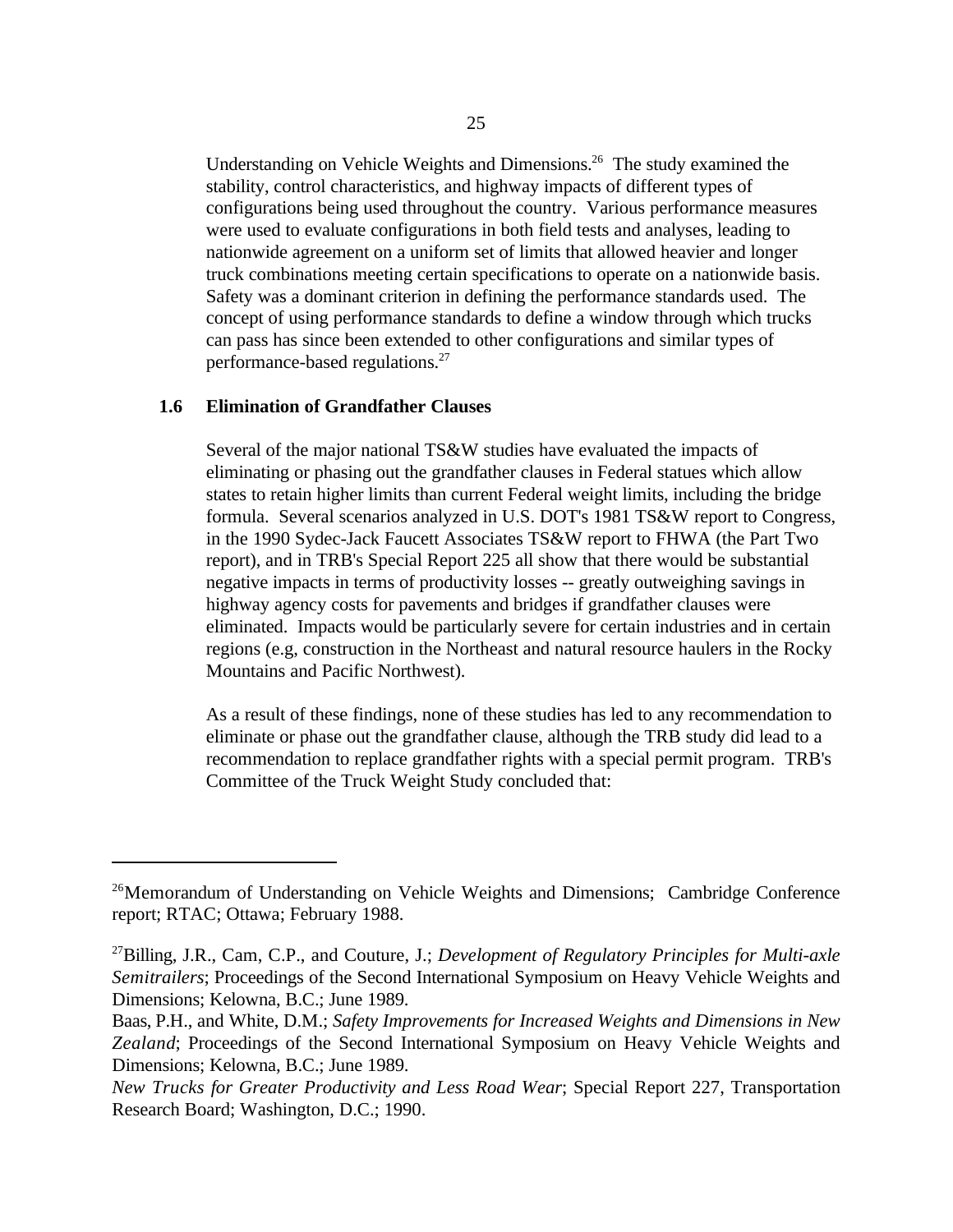"...the grandfather test itself is an arbitrary and inequitable means for determining such exemptions. Under the grandfather test, a state's request for an exemption is based on interpretations of its laws in 1956 and 1974, not on the likely consequences of granting the exception. When Federal weight laws were implemented, grandfather exemptions made sense as temporary measures to ease the transition to a nationally uniform set of weight limits. But Congress did not establish any termination date for grandfathered rights. Given the dim prospects for national uniformity, a more rational basis for determining exemptions to Federal weight limits is needed. The committee believes that its recommendation for a special permit program (summarized later) provides such a basis."

#### **1.7 Pricing Mechanisms**

Heavier and longer vehicles can cause an increase in the construction, maintenance, and rehabilitation costs for the facilities on which they operate. However, pricing mechanisms can be designed to recover the higher costs associated with size and weight increases. Mechanisms that can be used to recover costs associated with heavier and longer vehicles can be broken down into four categories:

- Tolls  $\bullet$
- Highway user fees
- OS/OW permit fees
- Fines for violation of size and weight limits.

Each of these is discussed in the following paragraphs.

#### **(a) Tolls as a Pricing Mechanism**

Literature specific to establishing toll structures in relation to the cost responsibility of heavier and longer combination vehicles is lacking. Extensive literature exists on various components of highway costs and external costs associated with heavier and longer vehicles; however, no efforts have been made to pull this knowledge together as a basis for establishing toll structures for heavy vehicles.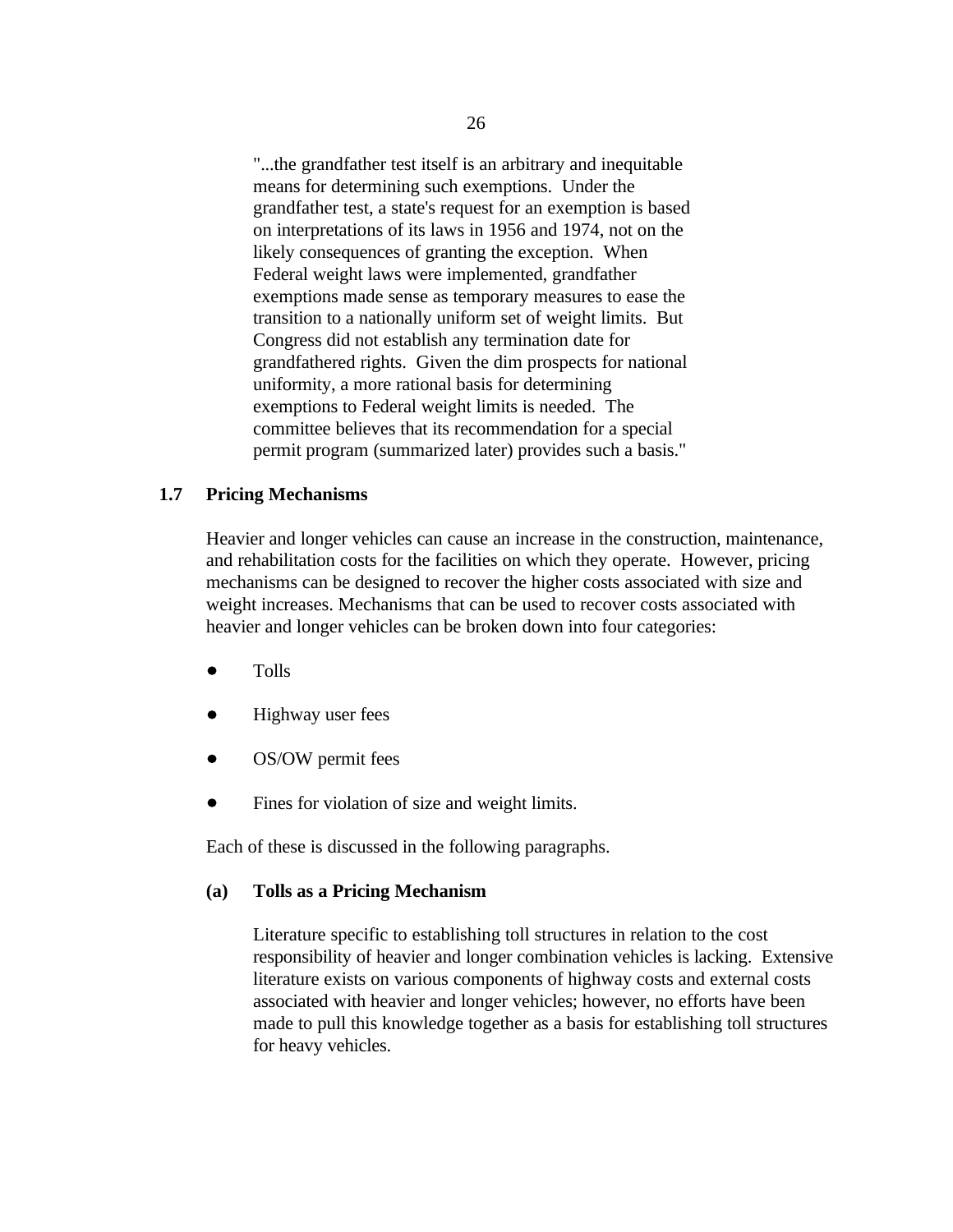Despite the lack of such research or policy analysis, actual toll structures in use on toll roads, bridges, and tunnels may well be closer to matching the cost responsibility of heavier vehicles than is the typical situation for either of the other two categories of pricing mechanisms -- i.e., highway user taxes and OS/OW permit fees. Truck tolls are typically based on the number of axles (which in turn correlates fairly well with gross weight and ESALs), and for toll roads of any length, tolls are generally based on mileage traveled on the toll road (with higher rates often being charged for more costly sections with major structures). Toll rates per axle are typically several times as high for heavy trucks as they are for light vehicles.

Although no analysis of this type has been done, this review of current practice suggests that toll structures may prove to be the most rational category of pricing mechanism. There appears to be more direct linkage between fee structure and cost responsibility for toll structures than for the other two types of pricing mechanisms, perhaps because the typical management structure for toll facilities creates an environment more conducive to market-oriented pricing.

There are some problems, however, with fees based only on the number of axles. They do not distinguish between empty and loaded vehicles. Also, they discourage the use of more axles, which would reduce pavement damage.

## **(b) Highway User Fees as a Pricing Mechanism**

In contrast to the lack of literature on rational pricing to establish truck tolls, the literature on rational pricing to establish efficient and equitable highway user fees for trucks is very extensive -- i.e., the highway cost allocation study (HCAS) literature.

HCASs typically involve a major focus on truck taxes, as distinct from general highway user taxation. This is true partly because complex issues and relationships are involved in determining heavy vehicle cost responsibility, but also because of the importance of the relationships to the interest groups involved. However, in actual practice, relatively little of the focus of HCASs has been on establishing rational user taxes for heavier and longer combination vehicles -- i.e., appropriate fees at and above size and weight limits. For example, the HCAS that was the most comprehensive in technical scope and the most detailed in terms of vehicle classes analyzed -- the 1979-1982 Federal HCAS -- lumped all trucks over 75,000 pounds together as a single class.

Three important exceptions to that focus are: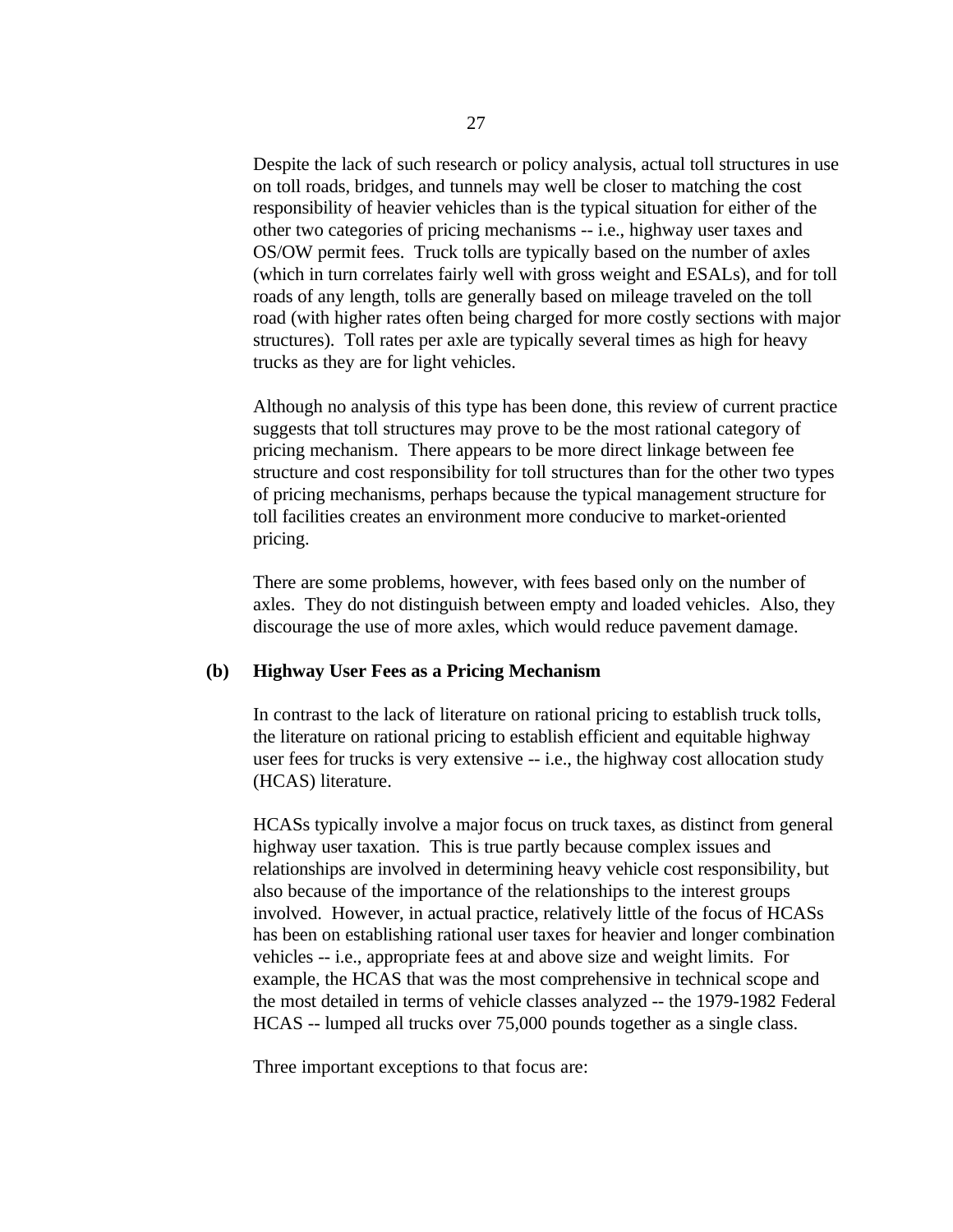- The series of cost responsibility studies conducted by the Oregon Department of Transportation, which have used detailed breakdowns of weight categories above 80,000 pounds and have been used to develop recommendations for detailed graduated weight-distance tax rates.<sup>28</sup>
- The Idaho HCAS,which included the development and application of a special vehicle analysis spreadsheet designed to analyze cost responsibility and fee structures for OS/OW vehicles and help establish permit fee structures and other special tax rates and fee schedules.<sup>29</sup>
- U.S. DOT's 1988 *Heavy Vehicle Cost Responsibility Study* (report of the Secretary of Transportation to Congress) which analyzed the equity of the existing Federal highway user tax structure for 14 different truck configurations at 25 operating weight intervals, including 5,000 pound increments up to an "over 120,000" category.

These sources provide good material on the manner in which state and Federal highway costs vary by registered weight and operating weight for each of several types of heavier and longer combinations, as well as single unit trucks.

#### **(c) OS/OW Permit Fees as a Pricing Mechanism**

Cost responsibility of oversize/overweight permit vehicles includes administrative expenses for the permit program, the cost of damage to pavements and bridges, enforcement, and safety costs.

The special permit telephone survey conducted in October 1994 for this paper included several questions related to cost responsibility and permit fees. The responses are summarized in Table 1.7 for states responding to the survey. Additional highlights are presented below:

<sup>&</sup>lt;sup>28</sup>Motor Vehicle Cost Responsibility Study: 1986: Final Report; ODOT; August 1988. Task Force *on Motor Carrier Taxation: Final Report and Technical Appendium*; ODOT; August 1989. *1992 Motor Vehicle Cost Responsibility Study: Final Report and Technical Appendium*; ODOT; July 1993.

<sup>&</sup>lt;sup>29</sup> Highway Cost Allocation Study: Documentation of Computer Program Package; prepared by Sydec, Inc. for Idaho Transportation Department; Appendix E; February 1994.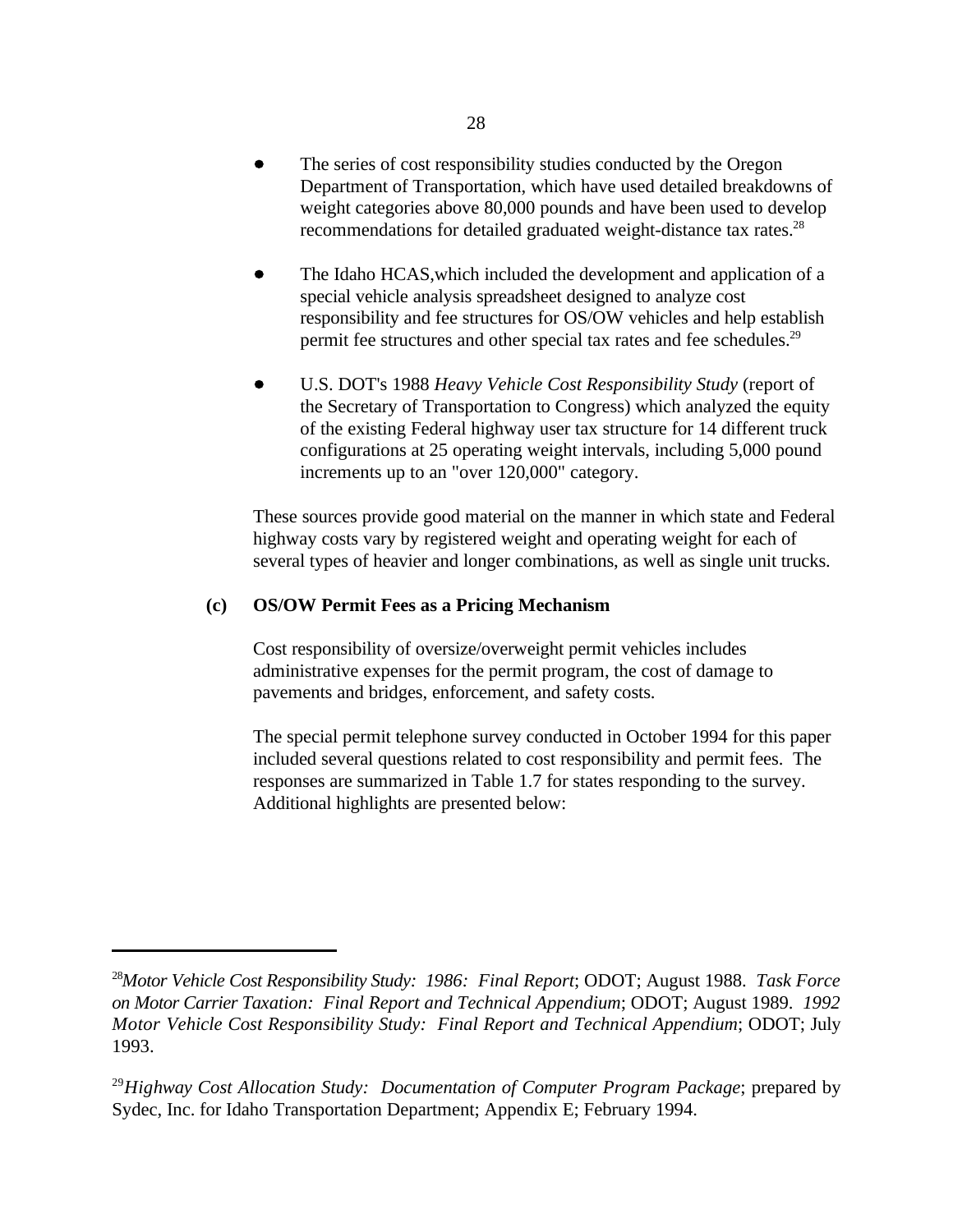Table 1.7 Cost Responsibility in OS/OW Permit Fees

| STATE CONTACT PERSON                                       | <b>OS/OW Permit</b><br>Responsibility<br>Reflected in<br>Currently<br>Is Cost<br>Fees | Responsibility<br>Incorporating<br>Any Future<br>Plans for<br>Cost | Estimate Cost<br>Performed to<br>Responsibility<br><b>Studies Been</b><br>Have Any | <b>COMMENTS</b>                                                                                                                                                         |
|------------------------------------------------------------|---------------------------------------------------------------------------------------|--------------------------------------------------------------------|------------------------------------------------------------------------------------|-------------------------------------------------------------------------------------------------------------------------------------------------------------------------|
| Doug Panila<br>(907) 345-7636<br>٠<br>Alaska               | ż                                                                                     | Incertain                                                          | Yes                                                                                | Currently, a study is being conducted at the University of Alaska to estimate<br>the cost responsibility of OS/OW trucks.                                               |
| Florida - George Herndon<br>(904) 488-5596                 | Partial                                                                               | Yes                                                                | Informal Reviews                                                                   | Trip permit fee structure was modified recently; however, annual permit fees<br>allow trucks to avoid cost responsibility.                                              |
| Clayton Sullivan<br>$(208)$ 334-8405<br>$\bullet$<br>Idaho | $\mathbf{\hat{z}}$                                                                    | Yes                                                                | ř                                                                                  | permit fee<br>future<br>ł<br>completed<br>structure will be based on findings of the study.<br>Idaho cost allocation study was recently                                 |
| Steve Zimmerman<br>$(913)$ 296-3618<br>Kansas -            | $\tilde{\mathbf{z}}$                                                                  | $\tilde{\mathbf{z}}$                                               | $\tilde{\mathbf{z}}$                                                               | are being discussed, but are<br>Permit fees which reflect cost responsibility<br>unlikely to be implemented in the near future.                                         |
| Steve Frymer<br>$(617)$ 973-7345<br>Massachusetts          | ž                                                                                     | $\tilde{\mathbf{z}}$                                               | ž                                                                                  | Special permit fees in Massachusetts have not been updated to reflect cost<br>responsibility.                                                                           |
| Montana - Carolyn Knickles &<br>Dan Kiely (406) 444-6130   | $\frac{3}{2}$                                                                         | $\tilde{\mathbf{z}}$                                               | Xã                                                                                 | Permit fee structure is based on a cost allocation study performed at Montana<br>State University.                                                                      |
| New York - Marygrace Parker<br>$(518)$ 436-2816            | ż                                                                                     | ż                                                                  | ž                                                                                  | The existing permit fee structure is designed to recuperate damage done by<br>OW vehicles but no study was done to estimate costs.                                      |
| Dennis Ericson (701) 224-2455<br>North Dakota - Sue Wood & | ż                                                                                     | $\bullet$                                                          | $\bullet$                                                                          | The North Dakota permit fee is based on a flat per ton fee for a monthly<br>permit. Cost responsibility is not currently incorporated.                                  |
| Ohio - Dennis Murphy<br>614) 777-0224                      | ž                                                                                     | Yes                                                                | Evaluations<br>Continuous                                                          | permit<br>special<br>Fee structure is based on the administrative costs of the<br>program.                                                                              |
| Oregon - Thomas Bradd<br>016L-EP6 (£05)                    | ě                                                                                     | yes                                                                | Yes                                                                                | the<br>$\mathbf{I}$<br>assessment fees<br>assessment fee is calculated based on additional ESALs.<br>ដួ<br>include administrative<br>jes<br>L<br>permit<br><b>WO/SO</b> |
| Mike Young<br>(605) 773-3571<br>South Dakota -             | $\mathbf{\hat{z}}$                                                                    | ż                                                                  | ž                                                                                  | Permit fees are based on a 2-cent-per-ton-mile rate; future modifications will<br>incorporate additional administrative expenses.                                       |
| Utah - Norm Lindgren<br>(801) 965-4325                     | Yes                                                                                   | Yes                                                                | ž                                                                                  | The permit fee structure has been changed to a sliding scale developed from<br>meetings with industry and trucking companies.                                           |
| Washington - John Balcom<br>206) 664-9494                  | Yes                                                                                   | ž                                                                  | Yes                                                                                | permit fee structure does reflect cost responsibility of OS/OW<br>Existing<br>vehicles.                                                                                 |
| - Captain Gerard<br>(30T) 777-4301<br>Wyoming              | ż                                                                                     | ż                                                                  | ž                                                                                  | Rate is established<br>A flat 4-cent-per-ton mile fee is charged OS/OW vehicles.<br>A \$200 cap was recently removed.<br>by the legislature.                            |

 $\downarrow$ 

Note: - indicates no response.<br>Source: State OS/OW permit program information is based on telephone interviews with state contact persons in October 1994.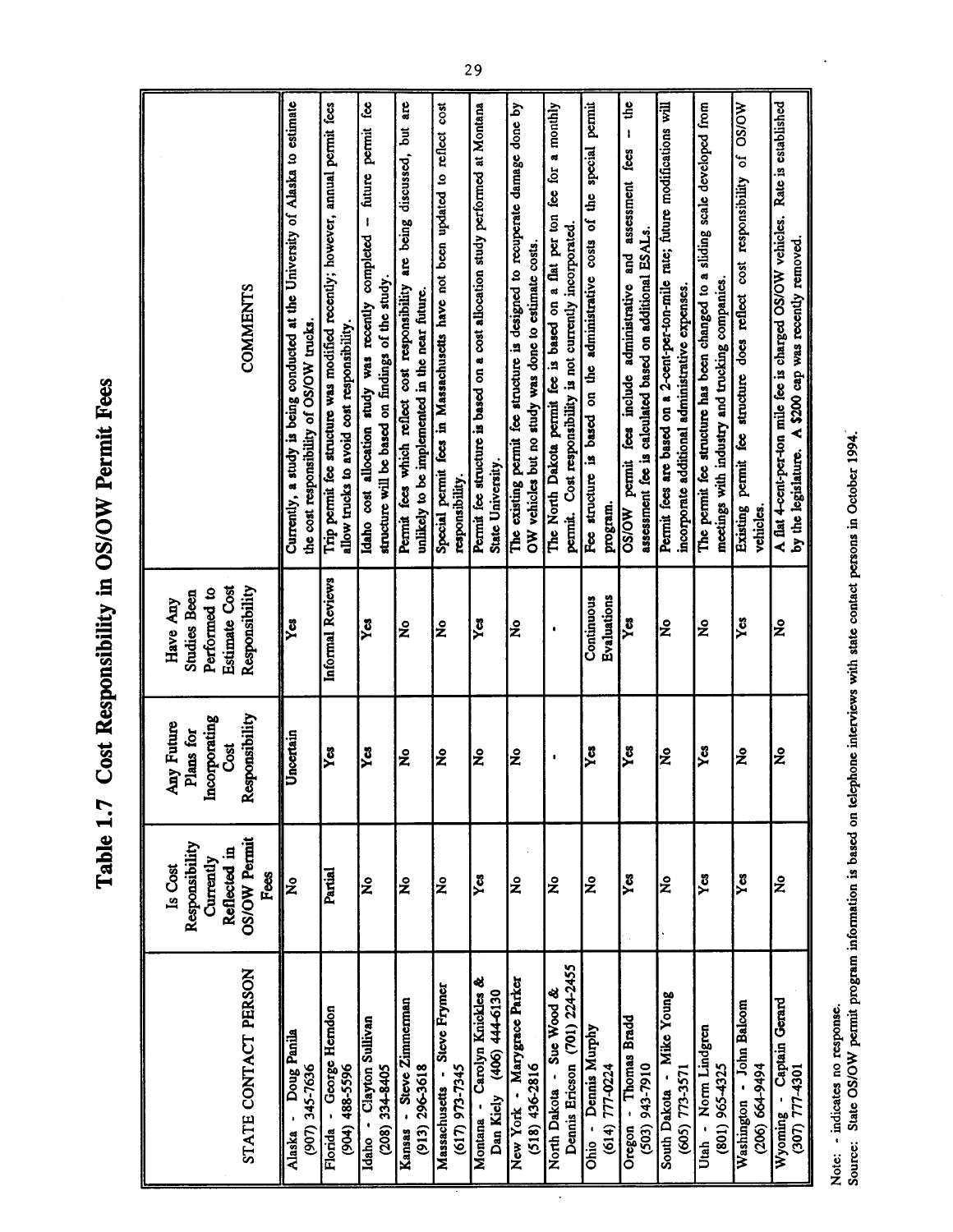- $\bullet$ Several states had recently performed, or are currently in the process of conducting a cost responsibility study to estimate the cost responsibility of overweight vehicles. The special permit fees would reflect the findings of the studies.
- In Kansas and Florida the Departments of Transportation have proposed  $\bullet$ incorporating cost responsibility into the permit fee structure for oversize/overweight vehicles; however, both states were not optimistic about legislative approval for the changes.
- Florida recently modified the trip permit fee structure to incorporate cost responsibility; however, because of an existing statute, FDOT has been unable to change the annual permit fee structure. The result is that motor carriers purchase annual permits at lower fees and avoid purchasing trip permits.
- Ohio stated that the permit fee structure was based solely on recuperation of costs associated with administrating the special permit program. This is typical of most states.
- $\bullet$ Five states' special permit offices anticipated revisions to the special permit fee structure in the near future, while the remaining nine states felt future modifications were unlikely due to recent changes or lack of interest from the states' legislatures.

Table 1.8 summarizes the fees for LCVs for the western states.

South Dakota sells books of self-issuing single-trip permits. The permit fee for a book of 10 single-trip permits is \$100. All permit fees are based on the administrative cost of the permit program. A staff study was performed in 1986 which indicated that it cost South Dakota about one million dollars per year to administer the permit program. The permit fees recover about 75 percent of this cost.

Fees vary considerably among states:

- $\bullet$ In Montana, annual registration fees increase by \$65.50 for each 2,000 pounds over 78,000 pounds.
- In Nevada, the fee for an annual permit is \$60 per 1,000 pounds over 80,000 pounds.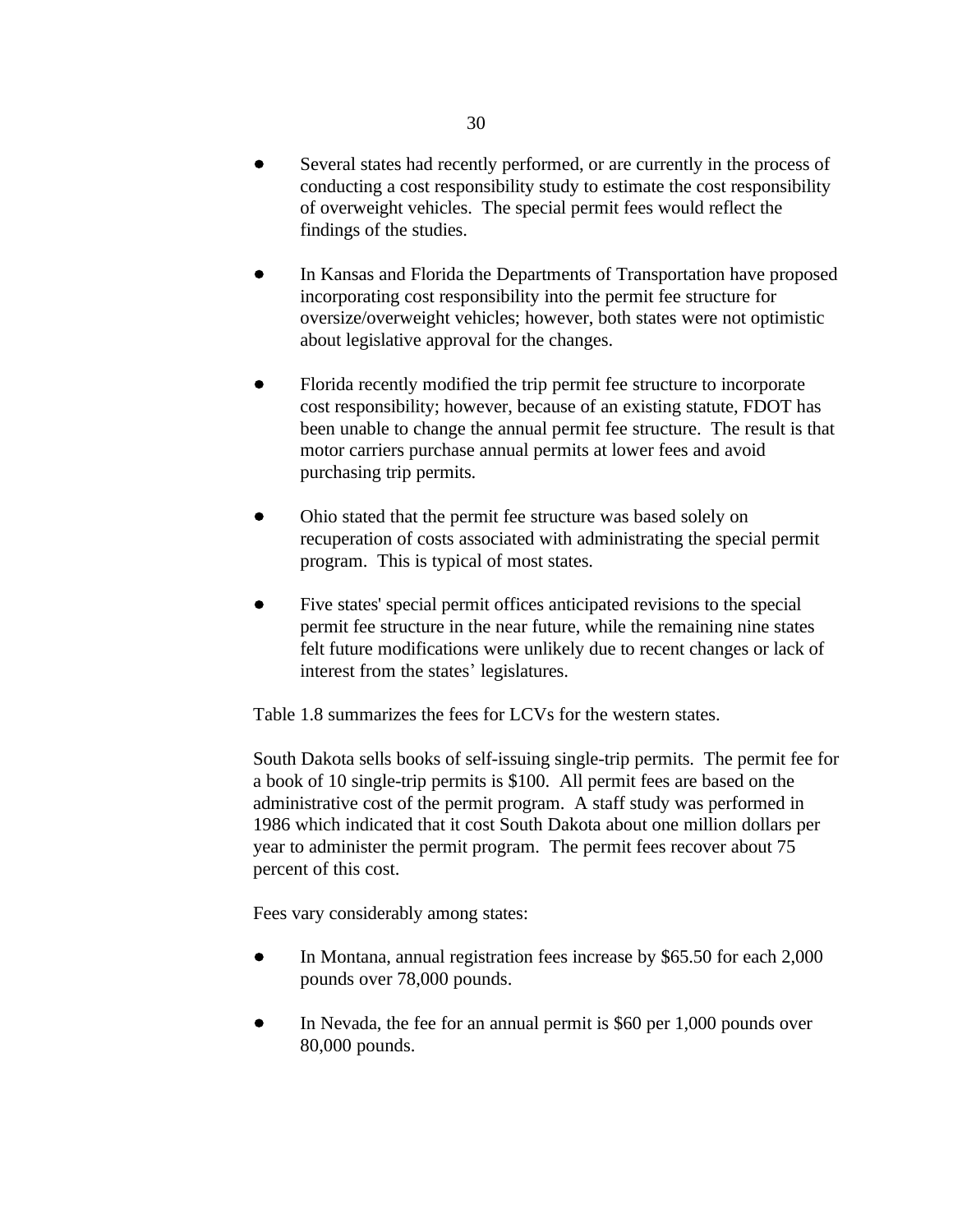In Utah, the annual registration fee increases by \$40 for each 3,000  $\bullet$ pounds over 84,000.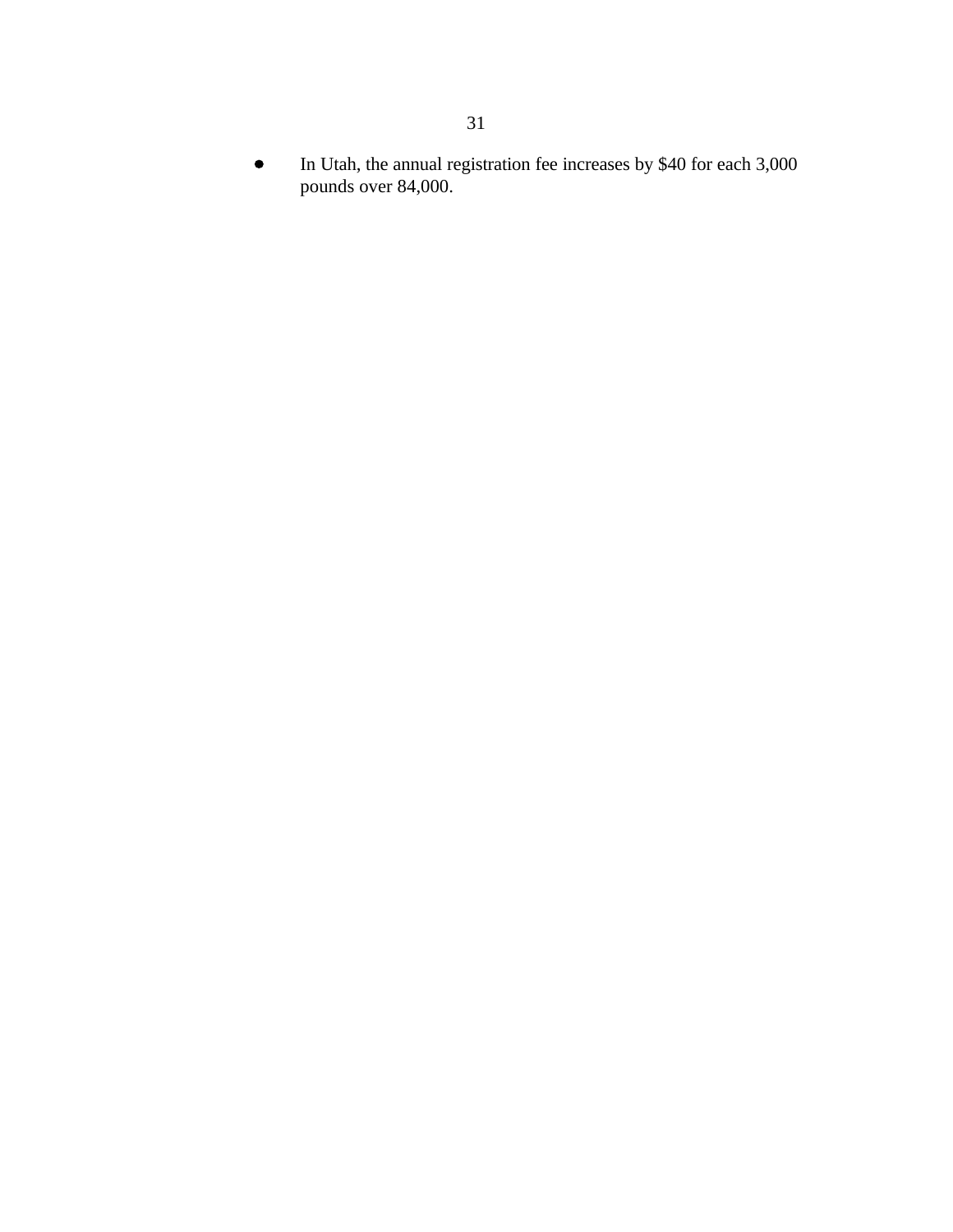| <b>State</b> | Duration                                     | <b>Administrative Fee</b>                                                                                                                              | <b>Additional Fee</b>                |
|--------------|----------------------------------------------|--------------------------------------------------------------------------------------------------------------------------------------------------------|--------------------------------------|
| Arizona      | Trip<br>30 day<br>Annual                     | \$15<br>\$30<br>\$360                                                                                                                                  | <b>Based on travel</b>               |
| Colorado     | Annual                                       | \$250                                                                                                                                                  | Based on OS/OW <sup>1</sup> schedule |
| Idaho        | Annual                                       | \$35                                                                                                                                                   | Based on OS/OW schedule              |
| Kansas       | 6 month<br><b>Annual</b>                     | \$5 for Turnpike access<br>\$2,000 per company and \$50 per<br>power unit for US 69 and I-70                                                           | Based on OW schedule                 |
| Montana      | Trip<br>Annual                               | \$10 for doubles; \$20 for triples<br>\$75 for doubles; \$200 for triples                                                                              | <b>Based on travel</b>               |
| Nebraska     | Annual                                       | \$250                                                                                                                                                  | None. LCVs must be empty             |
| Nevada       | Annual                                       | \$30/1,000 lbs overweight                                                                                                                              | Based on OW schedule                 |
| North Dakota | Trip                                         | \$5                                                                                                                                                    | Based on OS/OW schedule              |
| Oklahoma     | Annual                                       | \$120                                                                                                                                                  | Based on OS/OW schedule              |
| Oregon       | Annual                                       | \$8                                                                                                                                                    | Based on ESAL-miles <sup>2</sup>     |
| South Dakota | Trip                                         | \$10                                                                                                                                                   | Based on OS/OW schedule              |
| Utah         | Trip<br>Quarterly<br><b>Annual</b>           | \$25 overweight; \$15 oversize<br>\$100 overweight; \$30 oversize<br>\$300 overweight; \$50 oversize                                                   | Based on OS/OW schedule              |
| Washington   | Trip<br>30 day<br>Quarterly<br><b>Annual</b> | $$5 + $1/1,000$ lbs overweight<br>$$10 + $1/1,000$ lbs overweight<br>$$10 + $37.50/1,000$ lbs<br>overweight<br>$$100 + $37.50/1,000$ lbs<br>overweight | Based on OS/OW schedule              |

## **Table 1.8 Fees for LCV Permits**

 $1$  Oversize/overweight

<sup>2</sup> ESAL-mile fees are the estimated pavement damage of a configuration based on the declared weight, the number of axles, and reported loaded mileage.

Source: A special survey of LCV states conducted for this study; FHWA, Longer Combination Vehicle Operations in Western States, Washington, D.C. 1986; and American Trucking Associations, Motor Carrier Advisory Service, Alexandria, VA, 1994.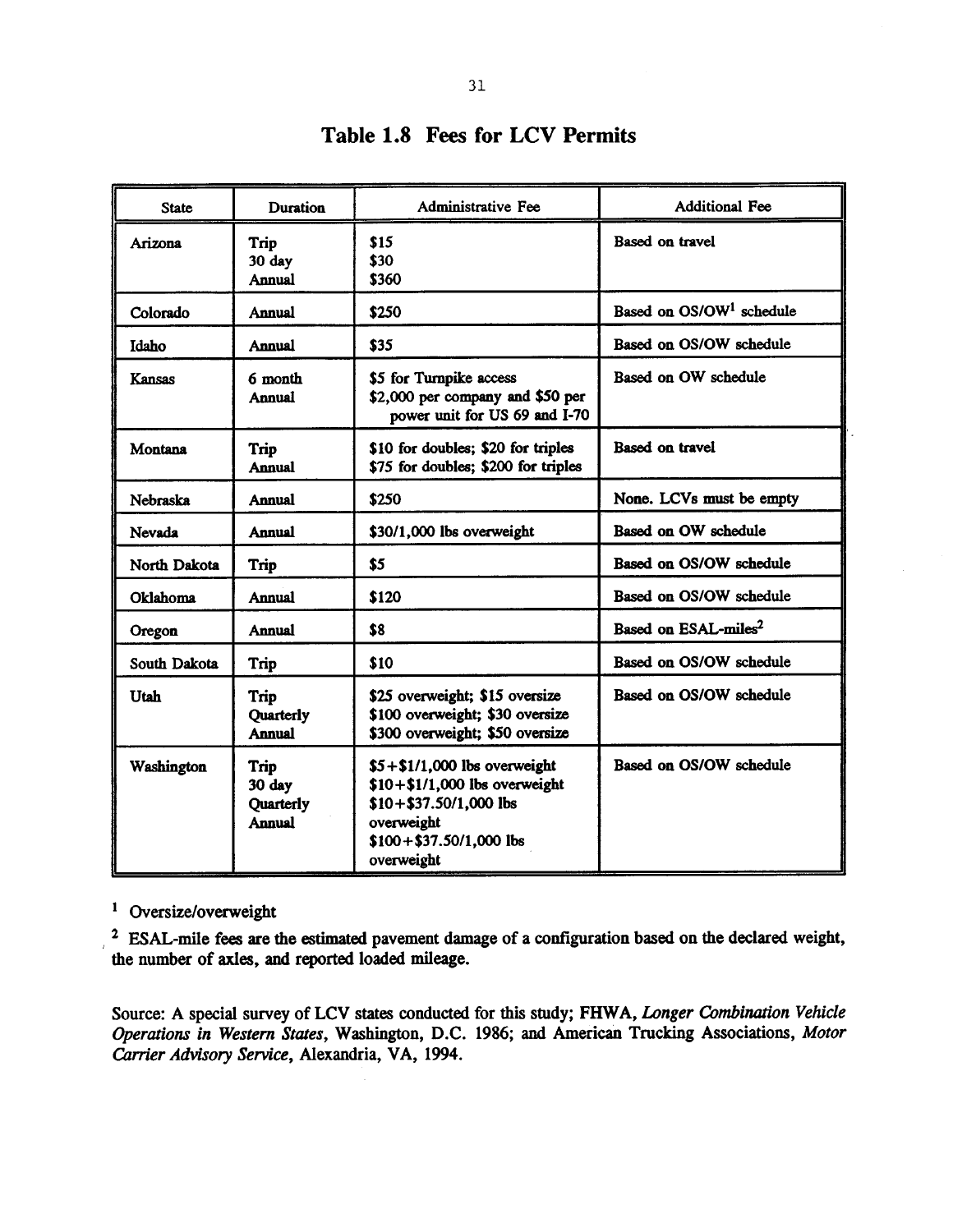In Oregon, LCVs pay an ESAL-mile<sup>30</sup> or axle-weight mileage tax, which varies depending on declared weight, number of axles, and reported loaded mileage. The tax rates are shown in Figure 1.1. For a vehicle operating at 82,000 pounds, the tax ranges from 106 mills per mile for a nine-axle configuration to 134 mills per mile for a five-axle configuration. For a vehicle registered at 105,500 pounds, the tax ranges from 140 mills per mile (nine axles) to 174 mills per mile (seven axles).

Oregon DOT conducts very detailed analyses of cost responsibility by vehicle configuration and registered weight, which the legislature generally follows in modifying highway user tax rates.<sup>31</sup> In most LCV states cost responsibility studies have not been conducted; however, several states have recently conducted cost responsibility studies for permit vehicles or are in the process of doing so.

Most toll authorities do not charge permit fees for LCV operations; however, tolls are calculated on a per-axle basis and thus are higher for LCVs than for conventional combinations. No known toll structure recognizes the fact that ESALs decrease with the number of axles, for any given weight, as the Oregon ESAL-mile tax does.

#### **2.0 Knowledge Gaps and Research Needs**

This review has uncovered relatively little in the nature of basic gaps in knowledge needed to analyze and evaluate policy options that are likely to be seriously considered in later phases of this study. Most of the items of needed work identified below are in the nature of either further survey work, data gathering, and applied research designed to assist in better defining and evaluating policy options.

<sup>&</sup>lt;sup>30</sup>An ESAL is the equivalent single axle load of any given set of axle loads, expressed in terms of the number of 18,000 pound axle loads that would create the same amount of pavement damage as the given set of axles. An ESAL-mile is the equivalent of one 18,000 pound axle traveling one mile.

<sup>&</sup>lt;sup>31</sup>In May, 1991, the Oregon DOT published an *Update of the 1986 Motor Vehicle Cost Responsibility Study*. The 1991 study found that seven, eight, and nine-axle LCVs were generally meeting their cost responsibility under the rates shown in Figure 1-1. There was, however, some underpayment in the higher five and six-axle weight classes with these rates.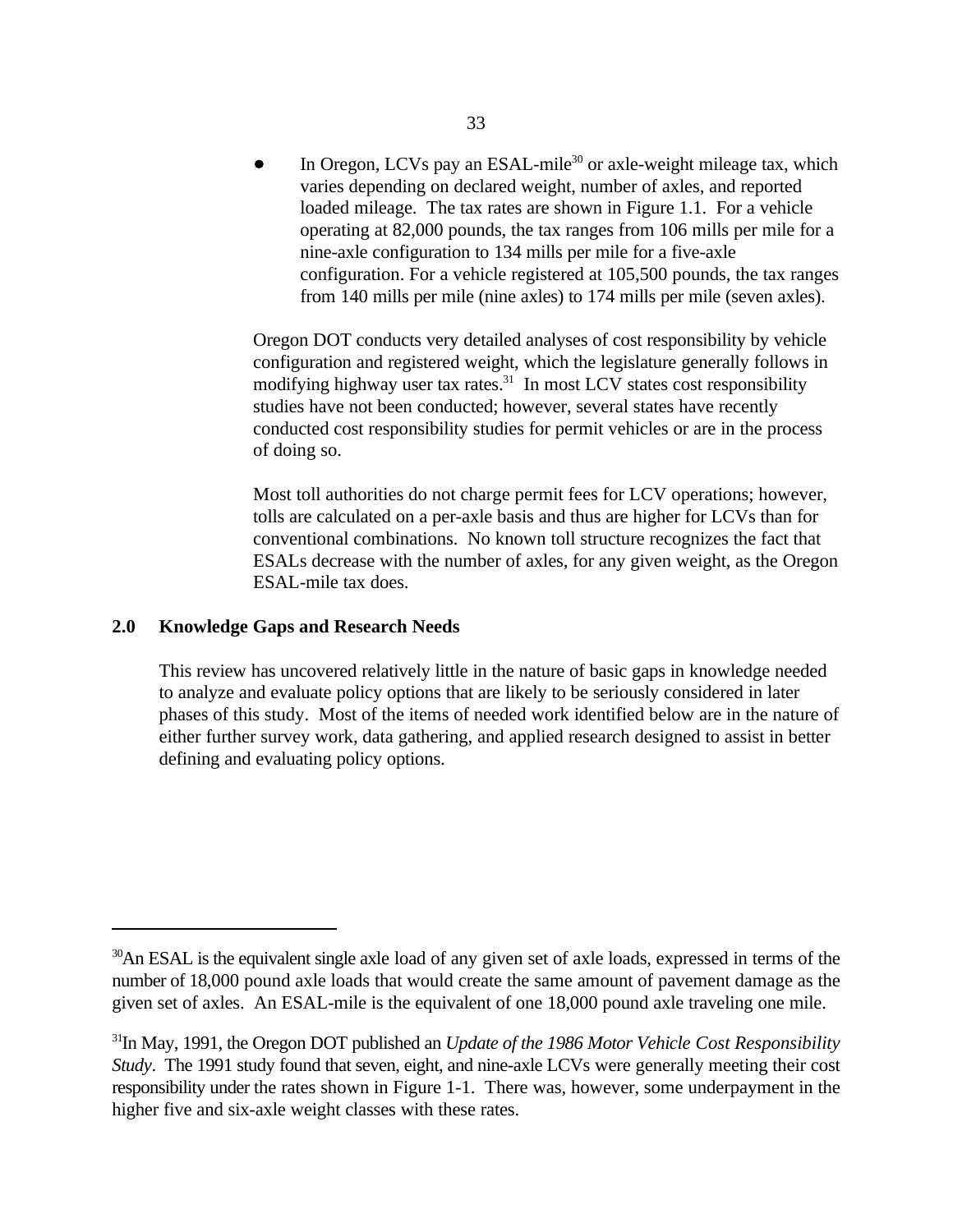## **(a) Investigation of the Feasibility of a Performance Standards Approach to Size and Weight Regulation**

The body of knowledge in the area of permits and pricing and TS&W would benefit from a better understanding of how performance standards might affect vehicle performance. The paper by J.R. Billing referenced in Subsection 1.5 suggests one approach is to apply a performance standards approach which encourages designers and manufacturers to develop innovative vehicles rather than develop vehicles which get around current limits (e.g., by using lift axles and super single tires). Some problems with the performance standards approach have been identified, but these might be overcome under a flexible approach in applying performance standards to grant permits to new vehicles.

## **(b) In-Depth Study of Best Practices in States and Provinces**

Several surveys have been conducted over the last decade of state permit practices, as documented in Subsections 1.0 through 1.4 of this paper. However, all of these surveys have been limited to requests for information in response to telephone or mail questionnaires, and very little has been done to perform follow-up evaluations except to provide clarifications and/or updates.

A more thorough assessment of best practices should be performed to examine the potential benefits of high-quality permit enforcement systems. This should involve identification of best practices, visits with key staff in the selected agencies, and investigation of the effectiveness of various enforcement activities.

## **(c) Analysis of Toll Structures in Relation to Cost Responsibility**

A representative sample of toll authorities and organizations that may have performed analysis of cost responsibility related to toll facilities should be surveyed. They should be asked for any analyses they have done, what their toll structures are, and how they are determined, and any other knowledge they may have about how their costs relate to vehicle characteristics.

#### **(d) Further Analysis of Single-Unit Truck Permits**

Most of the survey work and analyses of OS/OW permits that have been done in the past and in this effort have focused on permits for LCVs and other combination vehicles. Most of the effort has covered OS/OW permits in general, but very little effort has focused on permits for single-unit trucks in particular, either in this project or in previous research. A few states have special higher limits and permit programs for "special hauling vehicles" such as dump trucks, concrete mixers, garbage trucks,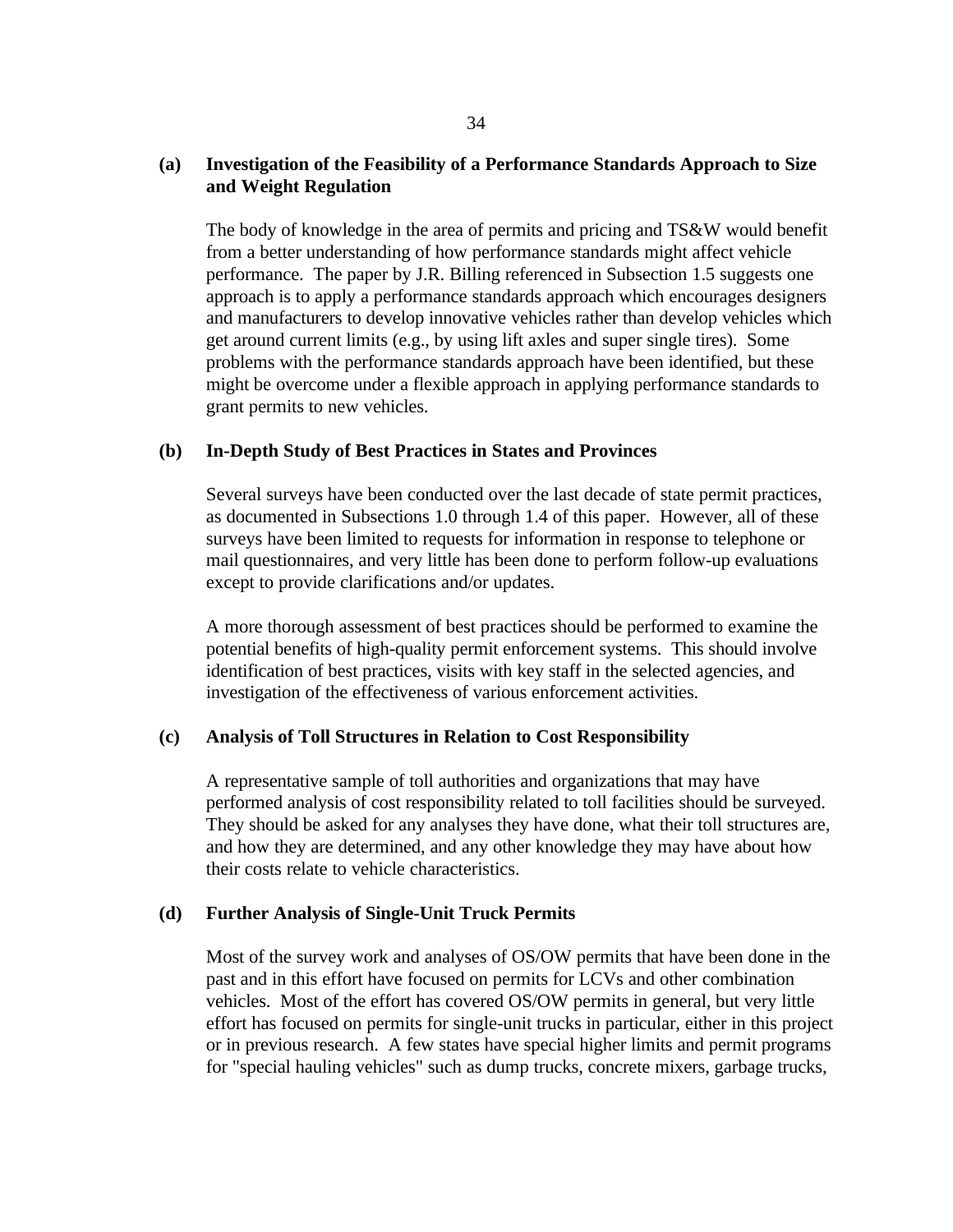and other construction vehicles. Additional survey work should be devoted to singleunit truck issues.

#### **(e) Cost-effectiveness Analysis of Alternative Enforcement Strategies**

In Subsection 1.3 of this paper, the relative cost effectiveness of current Federal regulations governing enforcement planning and reporting was called into question. Current regulations may foster too much emphasis on weighing at fixed weigh stations for long periods in order to report a high number of vehicles weighed. Shorter weighing periods at randomized locations and at randomized hours would be much more cost effective, even if fewer trucks were weighed. Theoretical modeling of alternative strategies of this type was done as part of NCHRP Project 3-34, The Feasibility of a National Heavy Vehicle Monitoring System. Additional effort to refine that work can make the results more directly applicable to state practice, utilizing actual data on enforcement costs, citations, truck weights, and truck volumes from one or more states.

## **(f) Analysis of Permit Fees Based on Configuration vs. Number of Axles**

Oregon's heavy vehicle permit fees, which have been referred to as an ESAL-mile tax, are the most carefully tailored to cost responsibility of any of the state permit systems. Idaho is also considering the adoption of permit fees based on configuration. Research into the complexity of administering and enforcing both types of fee structures, the relative burdens they impose on carriers, and their relative ability to capture costs.

## **(g) Use of AVI Transponders with Permits**

Oregon, Idaho, and Utah have proposed a demonstration project involving the use of transponders on LCV permit vehicles traveling along the Portland-Boise-Salt Lake City corridor. All LCVs with proper credentials and transponders would be allowed to bypass ports of entry and weigh stations along this corridor. An analysis should be conducted of the feasibility and desirability of extending this approach to OS/OW permits nationwide, and using such a system as a tool for improving enforcement of size and weight limits.

## **(h) Investigation of National Monitoring and Enforcement Systems for OS/OW Permits**

As noted in Subsection 1.3, Utah has recommended a national study on enforcement of OS/OW permitted vehicles. This recommendation is closely related to (e) above, because one of the primary ways of addressing Utah's concerns is to ensure the costeffectiveness of enforcement resources. Such research should address systems which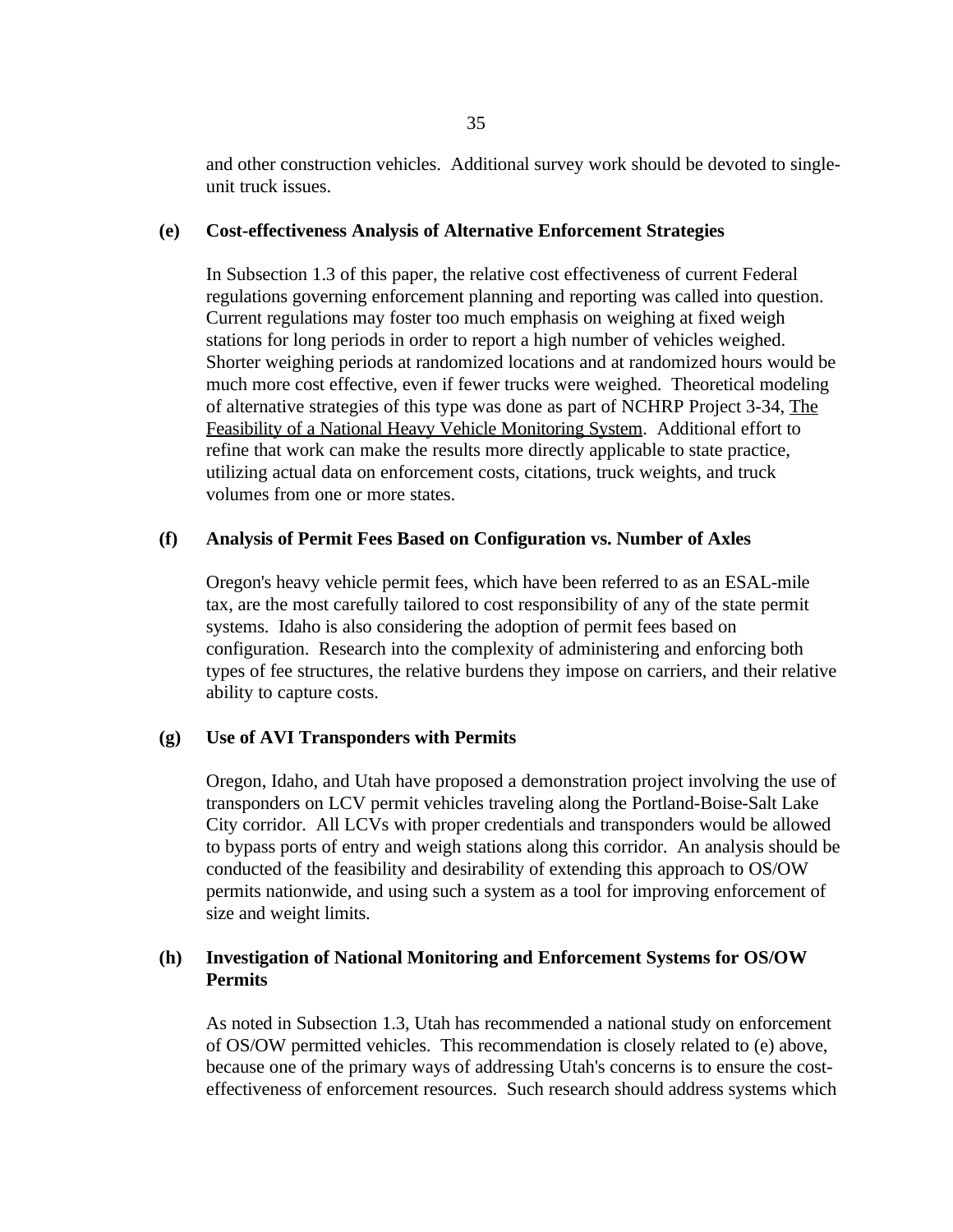might be developed at the national level to aid state efforts, such as a national database on OS/OW permit vehicles and carriers that could be accessed by states on a real-time basis. Such a system would encourage states to adopt permit practices that conform to national standards to take advantage of the automated national system.

#### **(i) Guidelines for State Permit Systems**

Research findings should be synthesized into guidelines for best practices for state permit systems, which include guidelines for establishing permit fee structures to cover full incremental costs of heavier and longer configurations.

## **(j) Specifications for Federal Regulation of State OS/OW Permit Systems**

As described in Subsection 1.1 (g), three recent analyses of size and weight options (performed for TRI, FHWA, and TRB) have resulted in conclusions and recommendations for Federal regulation of OS/OW permit systems. An evaluation of options and tradeoffs between strict controls and loose guidelines is needed. In addition, items identified as subjects that should be covered in Subsection 1.1 (g) should be investigated.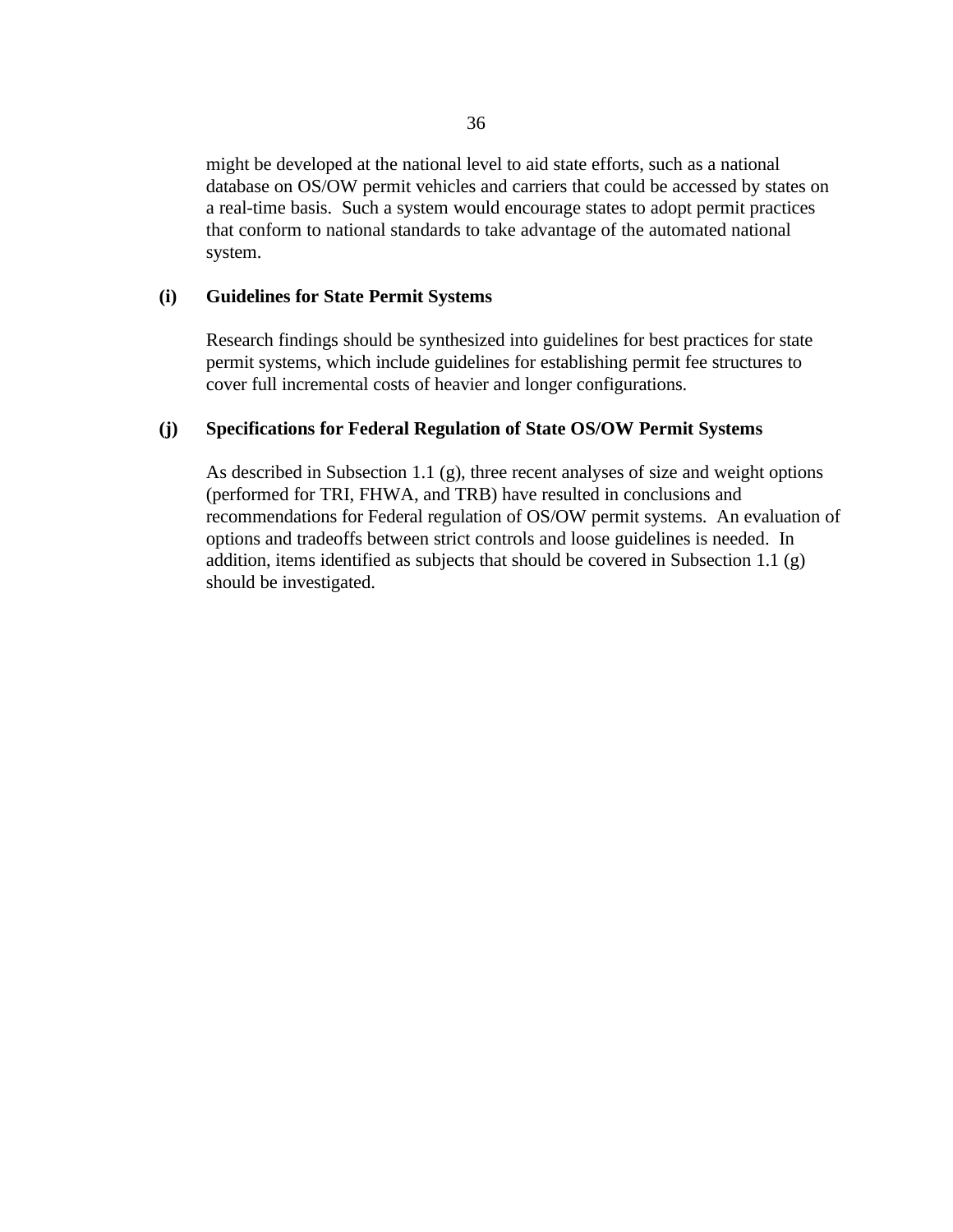## **3.0 References**

## 1994

Federal Highway Administration; *Truck Size and Weight; Restrictions on Longer Combination Vehicles With Two or More Cargo-Carrying Units; Final Rule;* Federal Register; June 13, 1994.

General Accounting Office; *Longer Combination Trucks: Potential Infrastructure Impacts, Productivity Benefits, and Safety Concerns*; August 1994.

Idaho Transportation Department; *Highway Cost Allocation Study: Documentation of Computer Program Package*; prepared by Sydec, Inc.; February 1994.

### 1993

Federal Highway Administration; *Overweight Vehicles - Penalties & Permits: An Inventory of State Practices for Fiscal Year 1991;* April 1993.

Federal Highway Administration; *Larger Dimensioned Vehicle Study;* Final Report; September 1993.

General Accounting Office; *Longer Combination Trucks: Driver Controls and Equipment Inspection Should Be Improved*; November 23, 1993.

Oregon Department of Transportation; *1992 Motor Vehicle Cost Responsibility Study: Final Report and Technical Appendium*; July 1993.

## 1992

General Accounting Office; *Truck Safety: The Safety of Longer Combination Vehicles Is Unknown*; March 11, 1992.

Meyer, Cohen, and Roberts; *White Paper on the Feasibility of Longer Combination Vehicles (LCV's)*; AASHTO Joint Committee on Domestic Freight Policy; July 17, 1992.

University of Cambridge; *Proceedings of the Third International Symposium on Heavy Vehicle Weights and Dimensions*; June 1992.

#### 1991

Oregon Department of Transportation; *Update of the 1986 Motor Vehicle Cost Responsibility Study*; May 1991.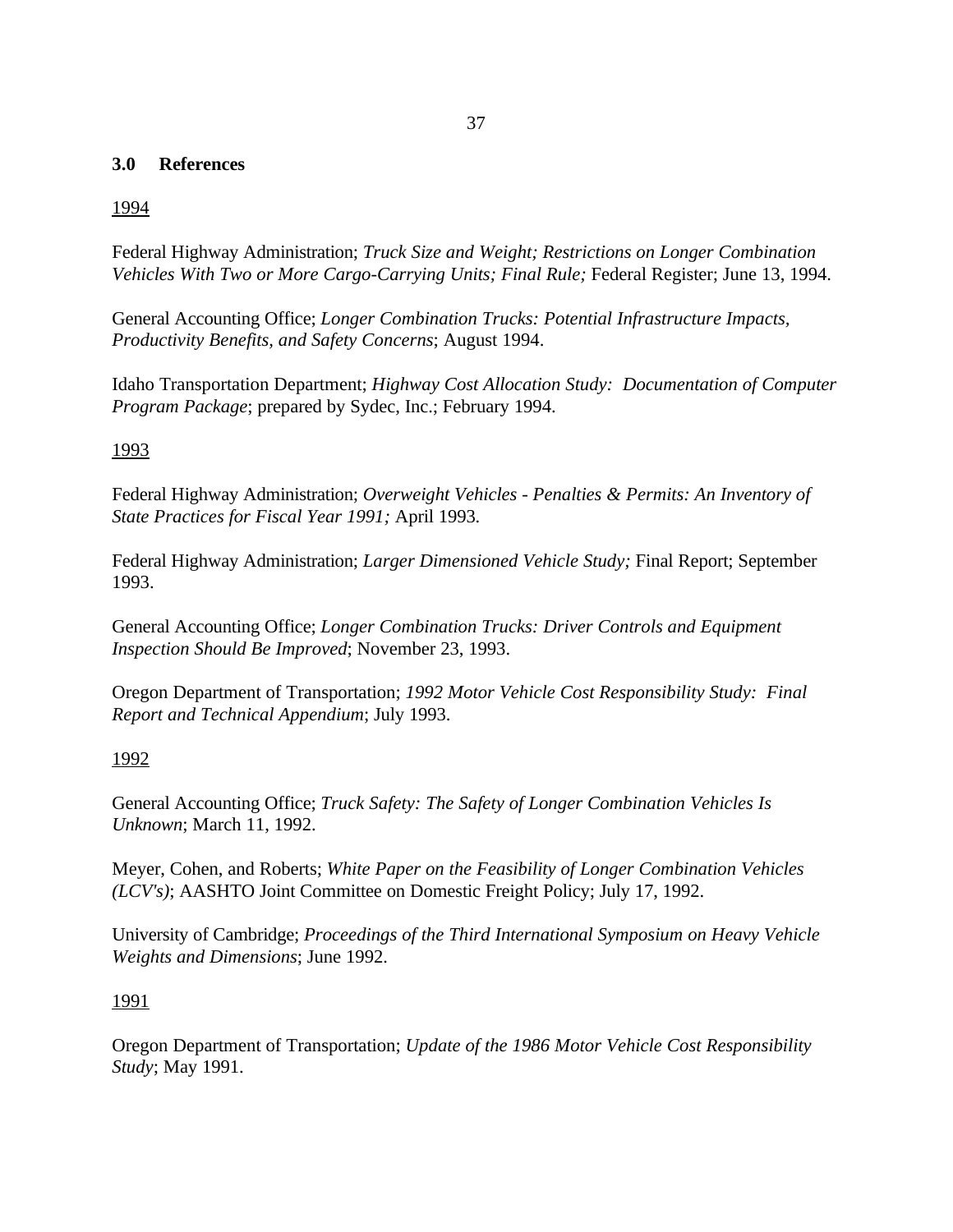## 1990

Sydec, Inc.; *Productivity and Consumer Benefits of Longer Combination Vehicles: Executive Summary*; prepared for the Trucking Research Institute; Alexandria, VA; June 1990.

Transportation Research Board; *Truck Weight Limits: Issues and Options*; Special Report 225; June 1990.

Transportation Research Board; *New Trucks for Greater Productivity and Less Road Wear*; Special Report 227.

Trucking Research Institute; *Productivity and Consumer Benefits of Longer Combination Vehicles*; Prepared by Sydec, Inc. and Jack Faucett Associates; June 1990.

## 1989

Billing, J.R., Cam, C.P., and Couture, J.; *Development of Regulatory Principles for Multi-axle Semitrailers*; Proceedings of the Second International Symposium on Heavy Vehicle Weights and Dimensions; Kelowna, B.C.; June 1989.

Baas, P.H., and White, D.M.; *Safety Improvements for Increased Weights and Dimensions in New Zealand*; Proceedings of the Second International Symposium on Heavy Vehicle Weights and Dimensions; Kelowna, B.C.; June 1989.

Oregon Department of Transportation; *Task Force on Motor Carrier Taxation: Final Report and Technical Appendium*; August 1989.

## 1988

Oregon Department of Transportation; *Motor Vehicle Cost Responsibility Study: 1986: Final Report*; August 1988.

## 1987

*Western Highway Institute Model Rules and Regulations for the Uniform and Safe Operation of Multiple Trailer Combinations (LCVs) Operated Under Special Transportation Permit*; San Bruno, CA; 1987.

#### 1986

Federal Highway Administration; *Longer Combination Vehicle Operation in Western States*; Washington, D.C.; 1986.